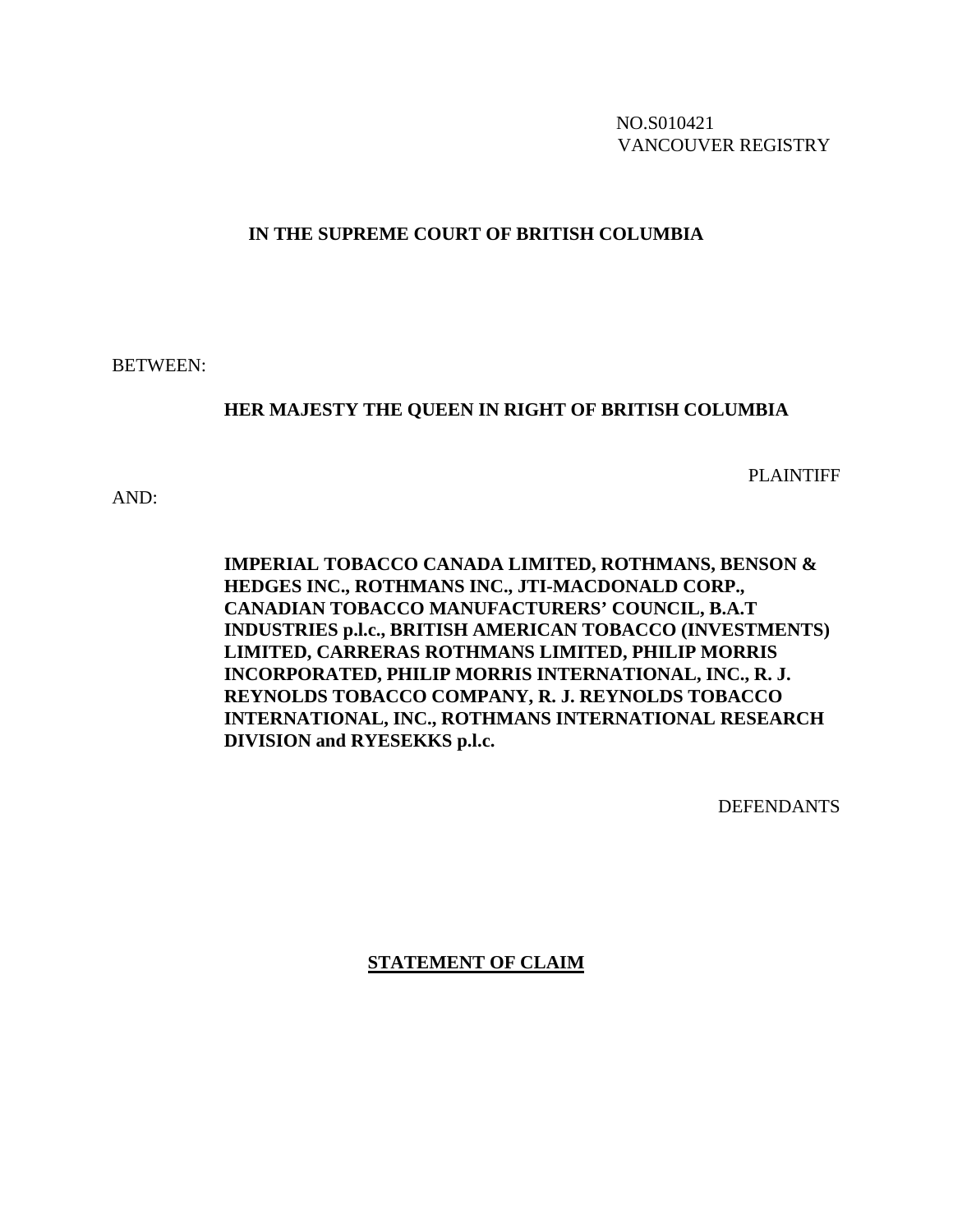# **CONTENTS**

| I.              |                                                                        |  |
|-----------------|------------------------------------------------------------------------|--|
| A.<br>B.        |                                                                        |  |
| II.             | THE MANUFACTURE AND PROMOTION OF CIGARETTES SOLD IN BRITISH COLUMBIA 7 |  |
| A.              |                                                                        |  |
|                 | $\mathcal{I}$ .                                                        |  |
|                 | 2.                                                                     |  |
|                 | 3.                                                                     |  |
|                 | $\overline{4}$ .                                                       |  |
| <b>B.</b>       |                                                                        |  |
| III.            |                                                                        |  |
| A.              |                                                                        |  |
| <b>B.</b>       |                                                                        |  |
| $C_{\cdot}$     |                                                                        |  |
|                 | $\mathcal{I}$ .                                                        |  |
|                 | 2.                                                                     |  |
|                 | 3.                                                                     |  |
|                 | $\overline{4}$ .                                                       |  |
|                 | 5.                                                                     |  |
|                 | 6.                                                                     |  |
|                 | 7.                                                                     |  |
| IV.             |                                                                        |  |
| А.              |                                                                        |  |
| В.              |                                                                        |  |
| $\mathcal{C}$ . |                                                                        |  |
| D.              |                                                                        |  |
| E.              |                                                                        |  |
| V.              |                                                                        |  |
| VI.             | CONCERTED ACTION OF THE TOBACCO INDUSTRY INTERNATIONALLY  47           |  |
| VII.            |                                                                        |  |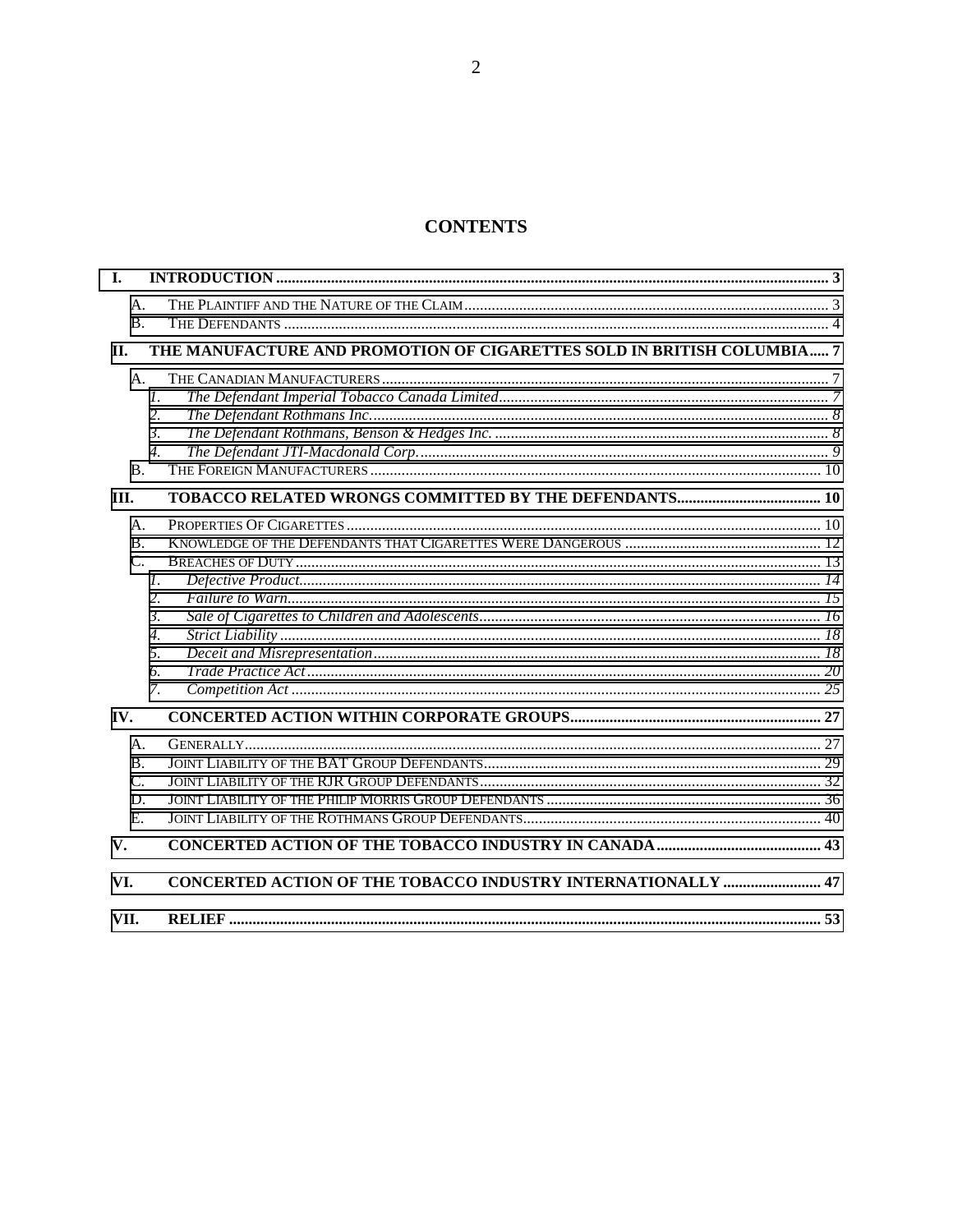### <span id="page-2-0"></span>**I. INTRODUCTION**

#### **A. The Plaintiff and the Nature of the Claim**

1. The Plaintiff Her Majesty the Queen in right of the Province of British Columbia (the "Government") brings this action against the Defendants pursuant to the provisions of section 2 of the *Tobacco Damages and Health Care Costs Recovery Act*, S.B.C. 2000, c. 30 ( the "*Act*") to recover the cost of health care benefits, namely:

- (a) the present value of the total expenditure by the government for health care benefits provided for insured persons resulting from tobacco related disease or the risk of tobacco related disease, and
- (b) the present value of the estimated total expenditure by the government for health care benefits that could reasonably be expected will be provided for those insured persons resulting from tobacco related disease or the risk of tobacco related disease,

caused or contributed to by the tobacco related wrongs hereinafter described.

2. Pursuant to sections 2(1) and 2(4)(b) of the *Act,* the Government brings this action to recover the cost of health care benefits on an aggregate basis, provided for a population of insured persons as a result of smoking cigarettes.

3. In this Statement of Claim, words used that are defined in the *Act* have the meaning ascribed to them in the *Act*, except the word "cigarette", which is defined in paragraph 4 herein.

4. In this Statement of Claim, words used have the following meaning ascribed to them, unless the context indicates otherwise: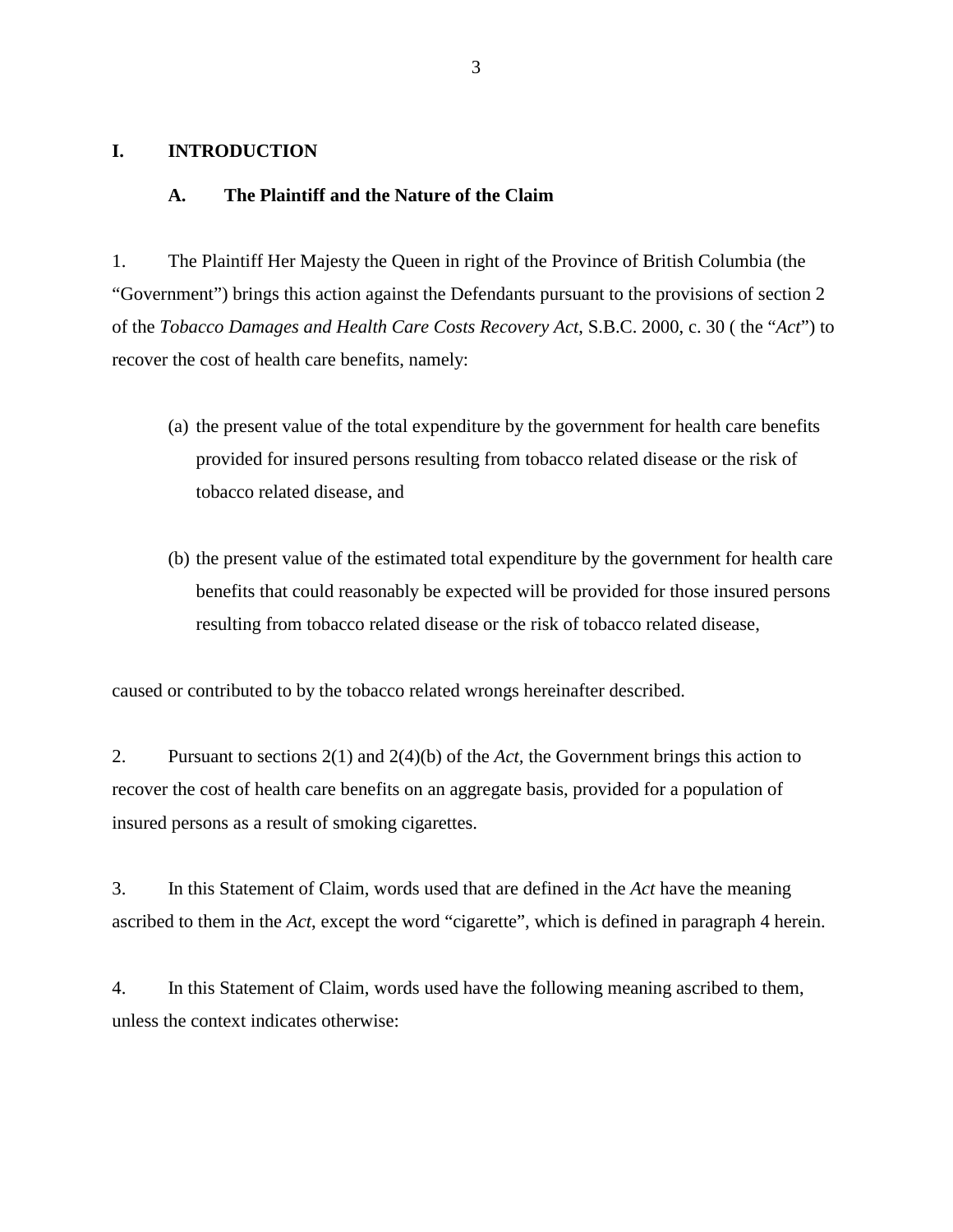- <span id="page-3-0"></span>(a) "cigarette" includes loose tobacco intended for incorporation into a cigarette;
- (b) "consumer" means persons in British Columbia who are or have been smokers or might become smokers; and
- (c) "to smoke" or "smoking" means the ingestion, inhalation or assimilation of a cigarette, including any smoke or other by-product of the use, consumption or combustion of a cigarette.

### **B. The Defendants**

5. The Defendant British American Tobacco (Investments) Limited (formerly British-American Tobacco Company Limited) is a company incorporated pursuant to the laws of the United Kingdom and has a registered office at Globe House, 1 Water Street, London, England.

6. The Defendant B.A.T Industries p.l.c. (formerly B.A.T. Industries Limited and, before that, Tobacco Securities Trust Company Limited) is a company incorporated pursuant to the laws of the United Kingdom and has a registered office at Globe House, 4 Temple Place, London, England.

7. The Defendant Carreras Rothmans Limited is a company incorporated pursuant to the laws of the United Kingdom and has a registered office at Oxford Road, Aylesbury, Bucks, England.

8. The Defendant Imperial Tobacco Canada Limited (created through the amalgamation of, *inter alia*, Imperial Tobacco Limited and Imasco Ltd.) is a company incorporated pursuant to the laws of Canada and has a registered office at  $600$  de Maisonneuve Boulevard West,  $20<sup>th</sup>$  Floor, Montreal, Quebec.

9. The Defendant JTI-Macdonald Corp. (formerly RJR-Macdonald Corp. and, before that, RJR-Macdonald Inc.) is a company incorporated pursuant to the laws of Nova Scotia with a registered office at 5151 George Street, Suite 1600, Halifax, Nova Scotia and is registered as an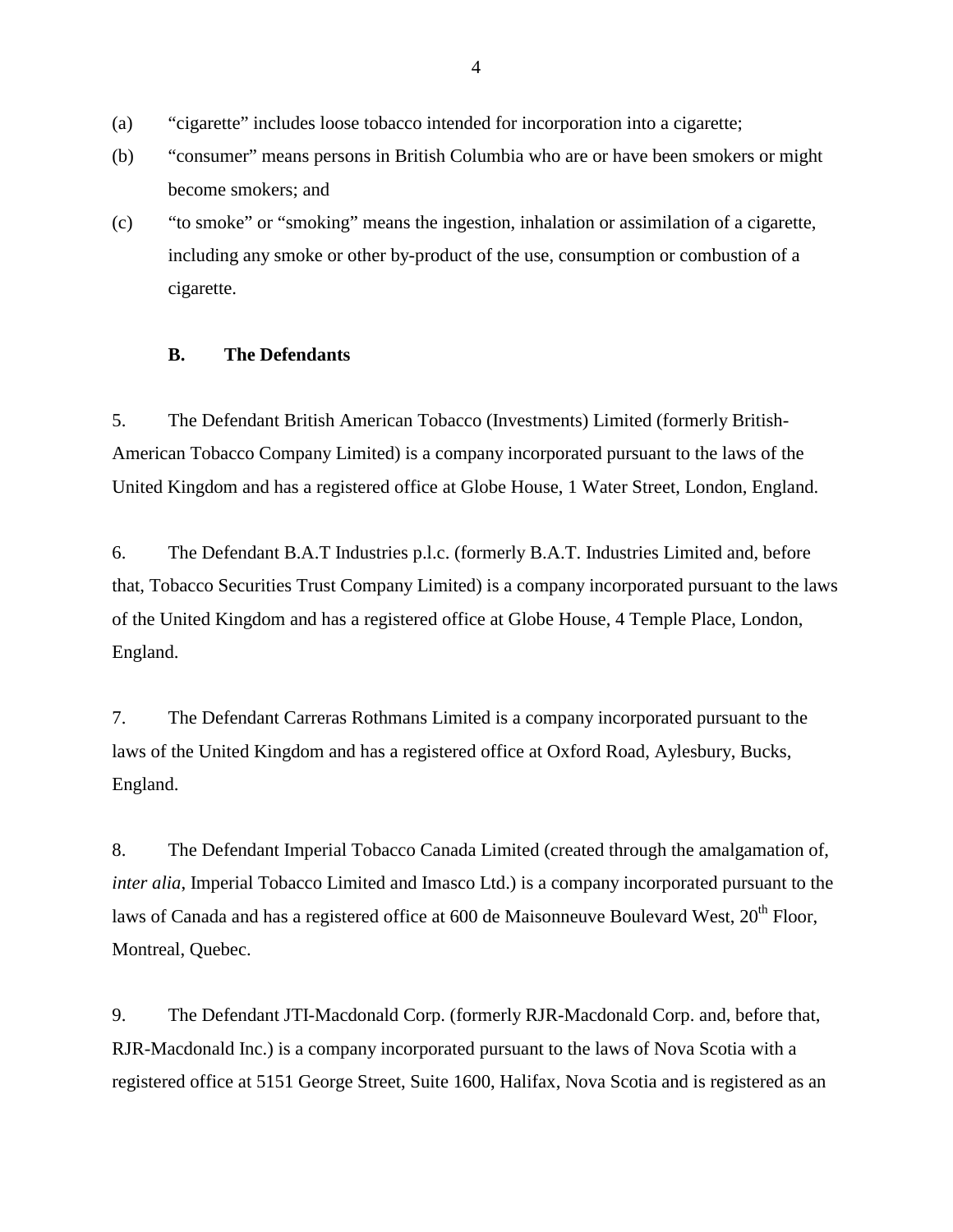extra-provincial company pursuant to the laws of British Columbia with an office at 1500-1055 West Georgia Street, Vancouver, British Columbia.

10. The Defendant Philip Morris Incorporated (formerly Philip Morris & Co., Ltd., Incorporated) is a company incorporated pursuant to the laws of Virginia, whose principal place of business is at 120 Park Avenue, New York, New York in the United States of America.

11. The Defendant Philip Morris International, Inc. is a company incorporated pursuant to the laws of Delaware, and has a registered office at 800 Westchester Avenue, Rye Brook, New York, in the United States of America.

12. The Defendant Rothmans, Benson & Hedges Inc. (created through the amalgamation of Benson & Hedges (Canada) Inc. and Rothmans of Pall Mall Limited) is a company incorporated pursuant to the laws of Canada with a registered office at 1500 Don Mills Road, North York, Ontario and is registered as an extra-provincial company pursuant to the laws of British Columbia with an office at 2100-1075 West Georgia Street, Vancouver, British Columbia.

13. The Defendant Rothmans Inc. (formerly Rothmans of Pall Mall Canada Limited) is a company incorporated pursuant to the laws of Canada and has a registered office at 1500 Don Mills Road, Toronto, Ontario.

14. The Defendant Rothmans International Research Division is a company or a division of a company whose identity is not known to the Plaintiff, but is known to one or more of the Defendants Rothmans, Benson & Hedges Inc., Rothmans Inc., Carreras Rothmans Limited and Ryesekks p.l.c. The Defendant Rothmans International Research Division issued announcements in Canada in 1958 concerning the link between smoking and disease, including an announcement published in the *Globe and Mail* newspaper on June 23, 1958 and another published in the *Toronto Daily Star* newspaper on August 13, 1958.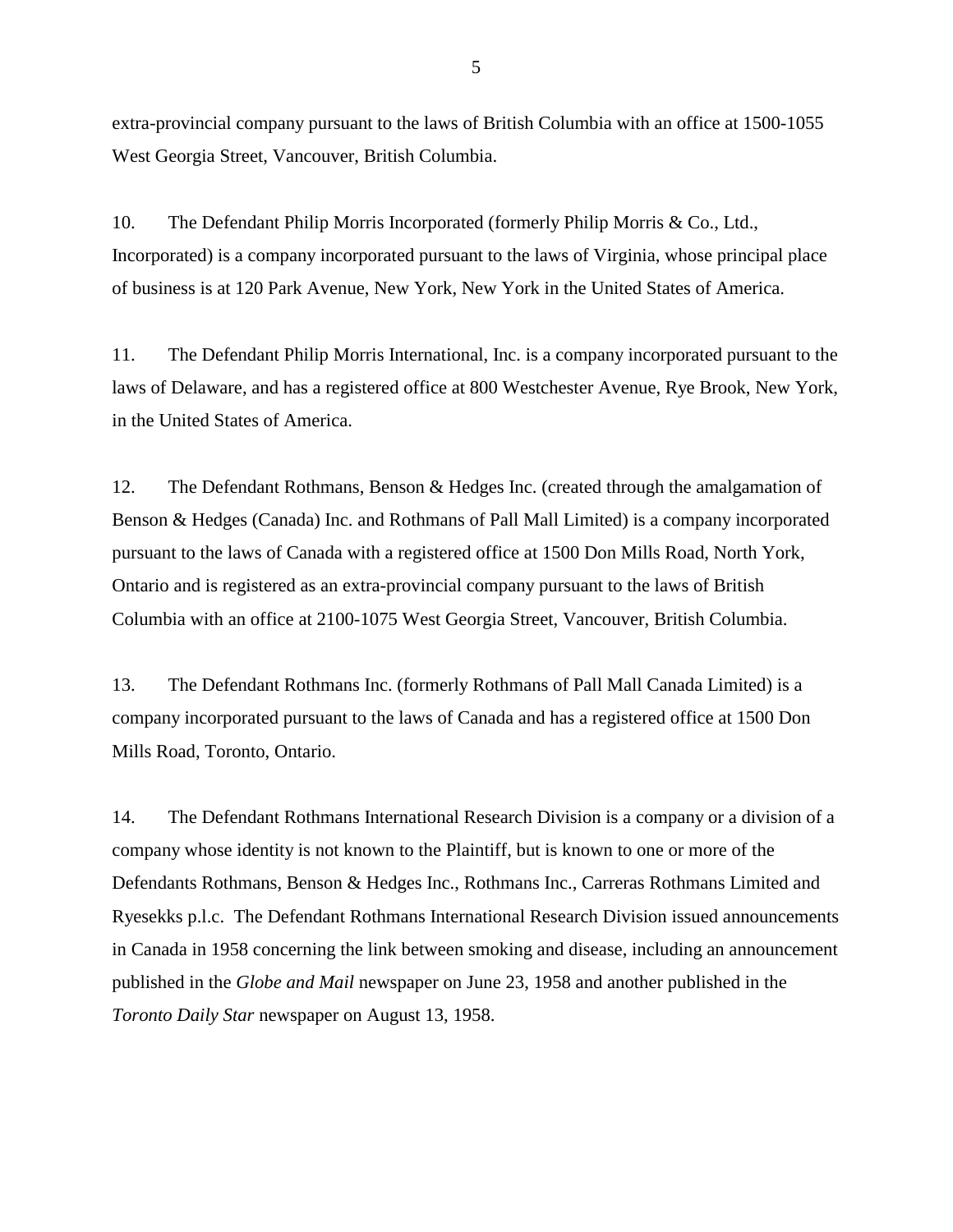15. The Defendant Ryesekks p.l.c. (formerly Rothmans International p.l.c., before that, Rothmans International Limited, and before that Carreras Limited) is a company incorporated pursuant to the laws of the United Kingdom and has a registered office at Plumtree Court, London, England.

16. The Defendant R. J. Reynolds Tobacco Company is a company incorporated pursuant to the laws of New Jersey and has a registered office at 830 Bear Tavern Road, Trenton, New Jersey, in the United States of America.

17. The Defendant R. J. Reynolds Tobacco International, Inc. is a company incorporated pursuant to the laws of Delaware and has a registered office at 32 Loockerman Square, Suite L-100, Dover, Delaware, in the United States of America.

18. Each of the Defendants described above is a manufacturer pursuant to the *Act* by reason of one or more of the following:

- (a) it manufactures, or has manufactured, tobacco products, including cigarettes;
- (b) it causes, or has caused, directly or indirectly, through arrangements with contractors, subcontractors, licensees, franchisees or others, the manufacture of tobacco products, including cigarettes;
- (c) it engages in, or has engaged in or causes or has caused, directly or indirectly, other persons to engage in, the promotion of tobacco products, including cigarettes; and
- $(d)$  for one or more of the material fiscal years, it has derived at least 10% of its revenues, determined on a consolidated basis in accordance with generally accepted accounting principles in Canada, from the manufacture or promotion of tobacco products, including cigarettes, by itself or by other persons.

19. The Defendant Canadian Tobacco Manufacturers' Council ("the Defendant CTMC") is a company incorporated pursuant to the laws of Canada with a registered office at 1808

6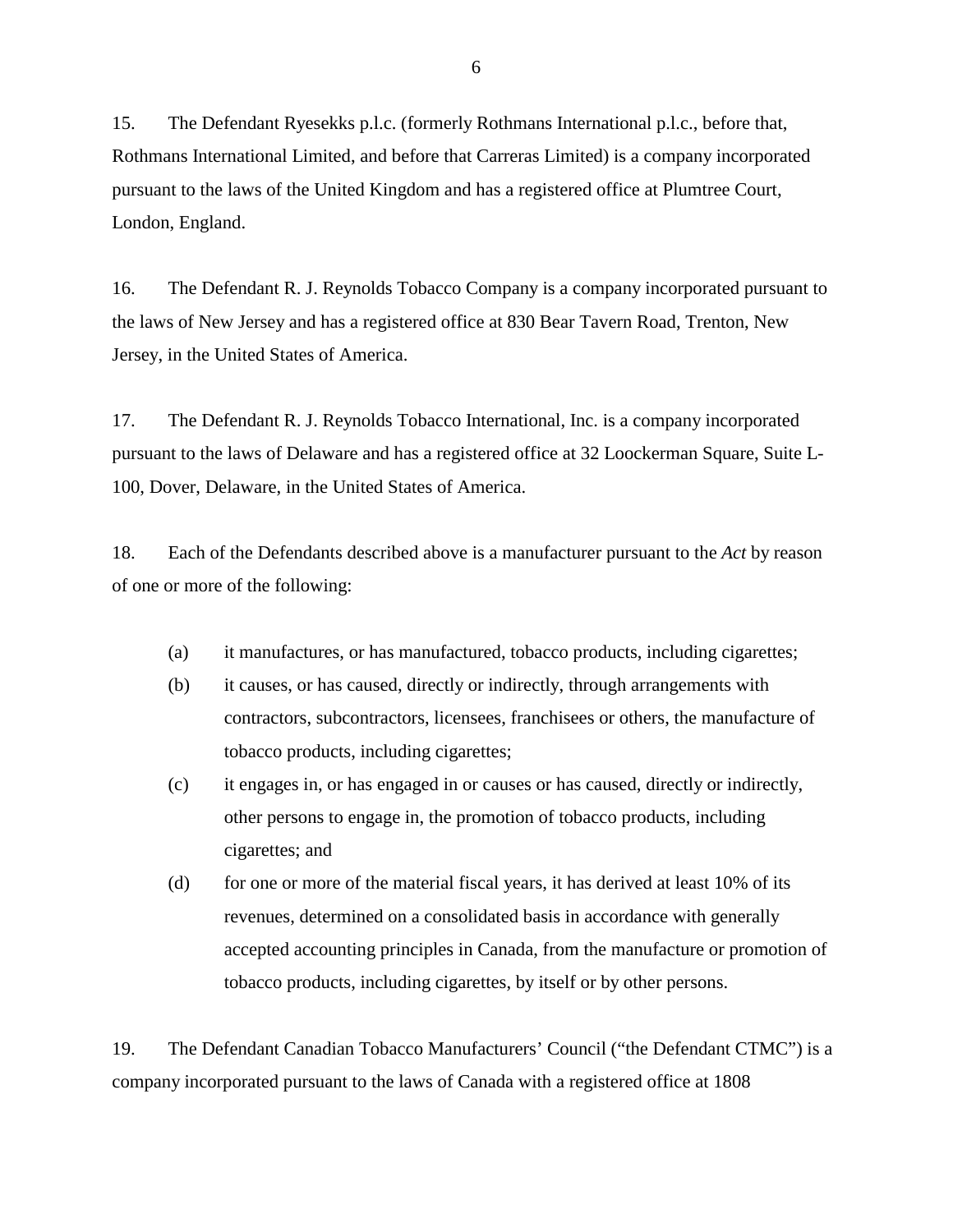<span id="page-6-0"></span>Sherbrooke St. West, Montreal Quebec, and an office within British Columbia at 843 Yates Street, Victoria, British Columbia.

20. The Defendant CTMC is the trade association of the Canadian tobacco industry. The current members include the Defendants Imperial Tobacco Canada Limited, Rothmans, Benson & Hedges Inc., and JTI-Macdonald Corp.

21. The Defendant CTMC is a manufacturer pursuant to the *Act* in that it has been primarily engaged in one or more of the following activities:

- (a) the advancement of the interests of manufacturers,
- (b) the promotion of cigarettes, and
- (c) causing, directly or indirectly, other persons to engage in the promotion of cigarettes.

# **II. THE MANUFACTURE AND PROMOTION OF CIGARETTES SOLD IN BRITISH COLUMBIA**

# **A. The Canadian Manufacturers**

22. The Defendants Imperial Tobacco Canada Limited, Rothmans, Benson & Hedges Inc., and JTI-Macdonald Corp. are the principal manufacturers of cigarettes sold in Canada and in British Columbia.

# **1. The Defendant Imperial Tobacco Canada Limited**

23. Imperial Tobacco Company of Canada Limited was incorporated in 1912. In or about September, 1970 the company changed its name to Imasco Limited.

24. In or about 1970, part of the tobacco related business of Imasco Limited was acquired by a wholly-owned subsidiary, Imperial Tobacco Limited.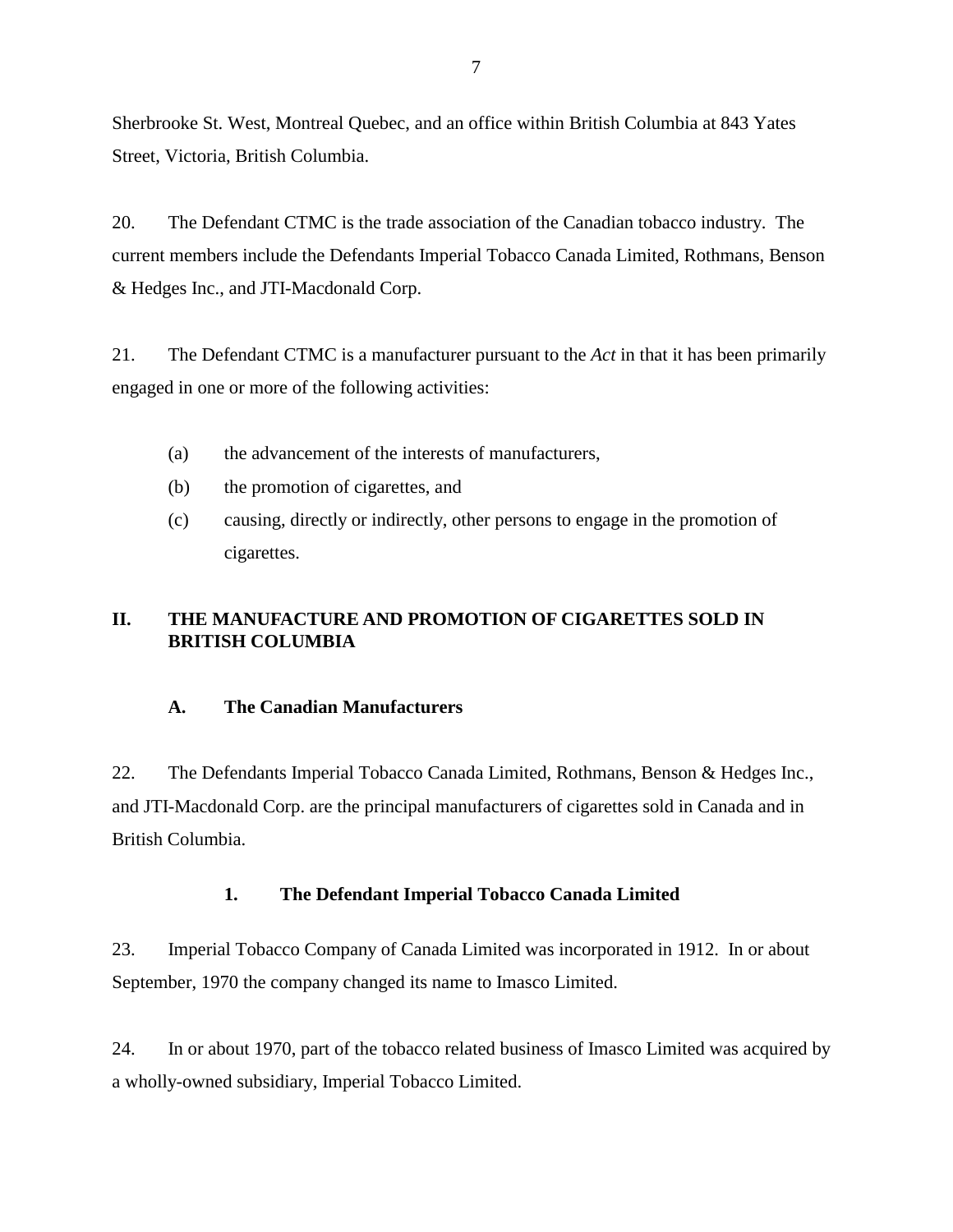<span id="page-7-0"></span>25. In or about February, 2000, Imasco Limited amalgamated with its subsidiaries including Imperial Tobacco Limited to form Imasco Limited. In a second amalgamation, also in or about February, 2000, Imasco Limited amalgamated with its parent company, British American Tobacco (Canada) Limited, to form the Defendant Imperial Tobacco Canada Limited.

26. At all material times, the Defendant Imperial Tobacco Canada Limited and its predecessor corporations have engaged, directly or indirectly, in the manufacture and promotion of cigarettes sold in British Columbia.

27. The Defendant Imperial Tobacco Canada Limited is Canada's largest manufacturer of cigarettes, with approximately 70% of the market. It manufactures and promotes cigarettes sold in British Columbia under several brand names, including *Player's* and *DuMaurier.*

### **2. The Defendant Rothmans Inc.**

28. Rothmans of Pall Mall Canada Limited was incorporated in 1956 and in 1985 changed its name to Rothmans Inc. At times material to this action, the Defendant Rothmans Inc. has engaged, directly or indirectly, in the manufacture and promotion of cigarettes sold in British Columbia.

#### **3. The Defendant Rothmans, Benson & Hedges Inc.**

29. Rothmans of Pall Mall Limited was incorporated in 1960. In 1985 Rothmans of Pall Mall Limited acquired part of the tobacco related business of the Defendant Rothmans Inc. and thereafter, until it amalgamated with Benson & Hedges (Canada) Inc. in 1986 to form the Defendant Rothmans, Benson & Hedges Inc., it engaged, directly or indirectly, in the manufacture and promotion of cigarettes sold in British Columbia.

30. Benson & Hedges (Canada) Inc. was incorporated in 1934. Until it amalgamated with Rothmans of Pall Limited in 1986, to form the Defendant Rothmans, Benson & Hedges Inc.,

8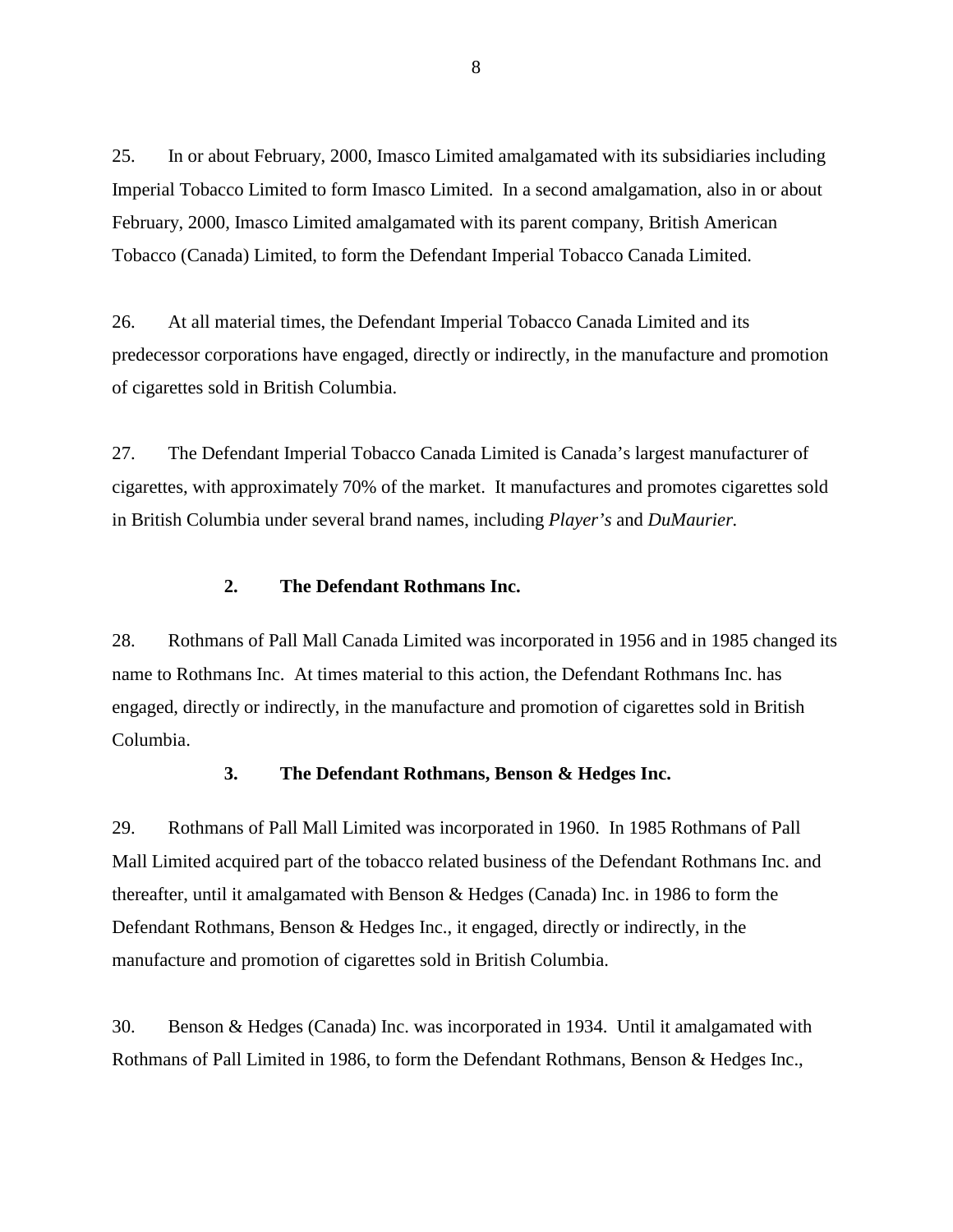<span id="page-8-0"></span>Benson & Hedges (Canada) Inc. engaged, directly or indirectly, in the manufacture and promotion of cigarettes sold in British Columbia.

31. The Defendant Rothmans, Benson & Hedges Inc. was formed in 1986 by the amalgamation of Rothmans of Pall Mall Limited and Benson & Hedges (Canada) Inc. Since that time, the Defendant Rothmans, Benson & Hedges Inc. has engaged, directly or indirectly, in the manufacture and promotion of cigarettes sold in British Columbia.

32. The Defendant Rothmans, Benson & Hedges Inc. is currently Canada's second largest manufacturer of cigarettes. It manufactures and promotes cigarettes sold in British Columbia under several brand names, including *Benson & Hedges* and *Rothmans*.

#### **4. The Defendant JTI-Macdonald Corp.**

33. W.C. MacDonald Incorporated was incorporated pursuant to the laws of Quebec in 1930, having carried on business in Montreal since 1858 as an unincorporated entity. In 1957 it changed its name to Macdonald Tobacco Inc., and in 1973 it became a wholly-owned subsidiary of the Defendant R.J. Reynolds Tobacco Company.

34. In 1978 RJR-Macdonald Inc. was incorporated as a wholly-owned subsidiary of the Defendant R. J. Reynolds Tobacco Company. Also in 1978, Macdonald Tobacco Inc. was sold by the Defendant R.J. Reynolds Tobacco Company to RJR-Macdonald Inc. RJR-Macdonald Inc. became the successor of Macdonald Tobacco Inc. when it acquired all or substantially all of Macdonald Tobacco Inc.'s assets and continued the enterprise of manufacturing, promoting and selling cigarettes previously conducted by Macdonald Tobacco Inc. In 1999, as the result of a series of mergers, the name of RJR-Macdonald Inc. was changed to RJR-Macdonald Corp. and subsequently to JTI-Macdonald Corp.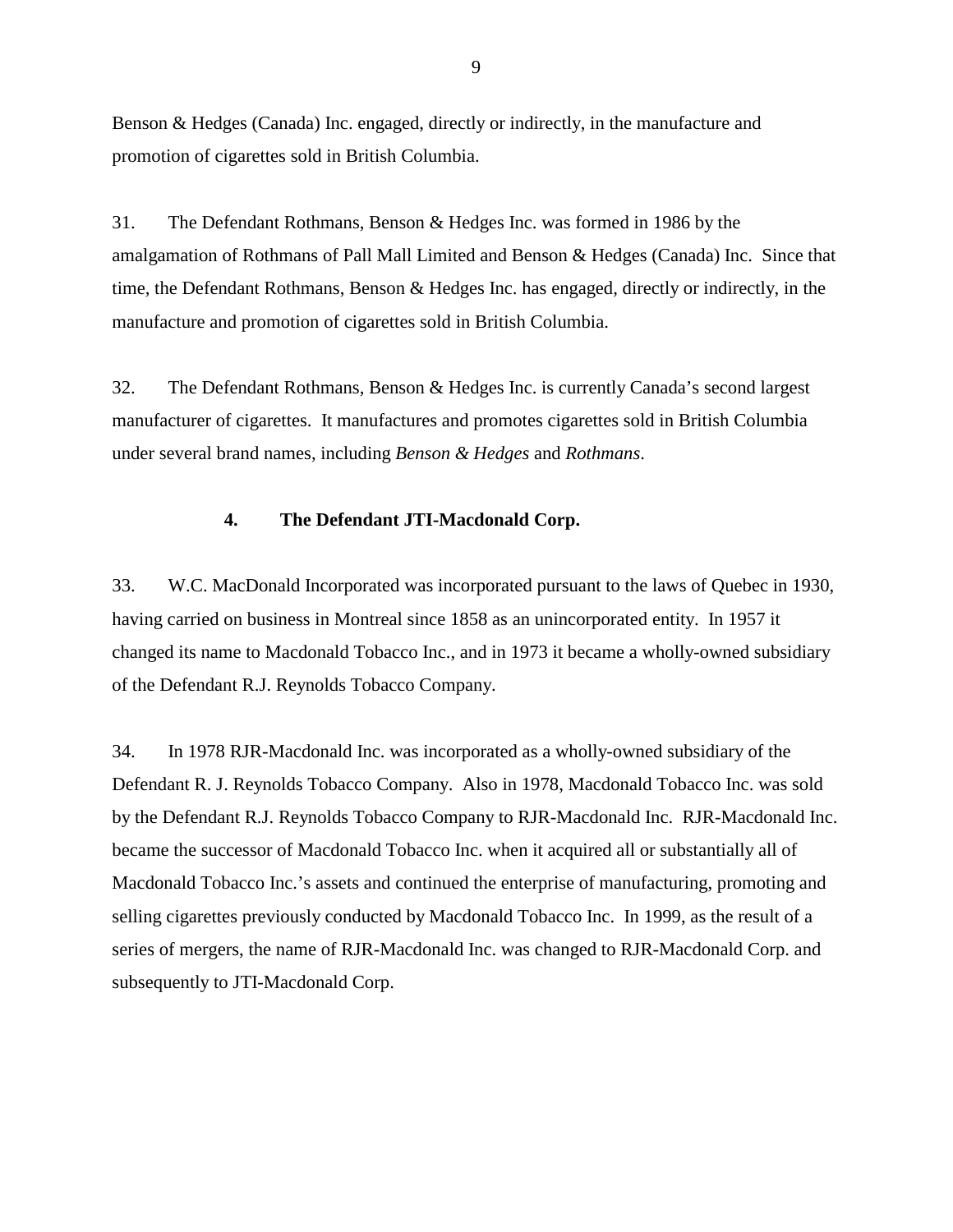<span id="page-9-0"></span>35. At all material times JTI-Macdonald Corp. and its predecessor Macdonald Tobacco Inc. have engaged, directly or indirectly, in the manufacture and promotion of cigarettes sold in British Columbia.

36. The Defendant JTI-Macdonald Corp. is currently Canada's third largest manufacturer of cigarettes. It manufactures and promotes cigarettes sold in British Columbia under several brand names, including *Export "A"* and *Vantage*.

37. The manufacturers identified in paragraphs [23-](#page-6-0)36 are hereinafter referred to as the "Canadian Manufacturers".

# **B. The Foreign Manufacturers**

38. At times material to this action the Defendants Philip Morris Incorporated, R.J. Reynolds Tobacco Company and Ryesekks p.l.c. have engaged, directly or indirectly, in the manufacture and promotion of cigarettes sold in British Columbia.

# **III. TOBACCO RELATED WRONGS COMMITTED BY THE DEFENDANTS**

#### **A. Properties Of Cigarettes**

39. Cigarettes are made from tobacco, which contains nicotine. Cigarettes are devices for the delivery of nicotine to smokers.

40. Nicotine is a psychoactive drug that affects the brain and central nervous system, skeletal muscles, the cardiovascular system, endocrine functions, organs including the lungs, and other body systems.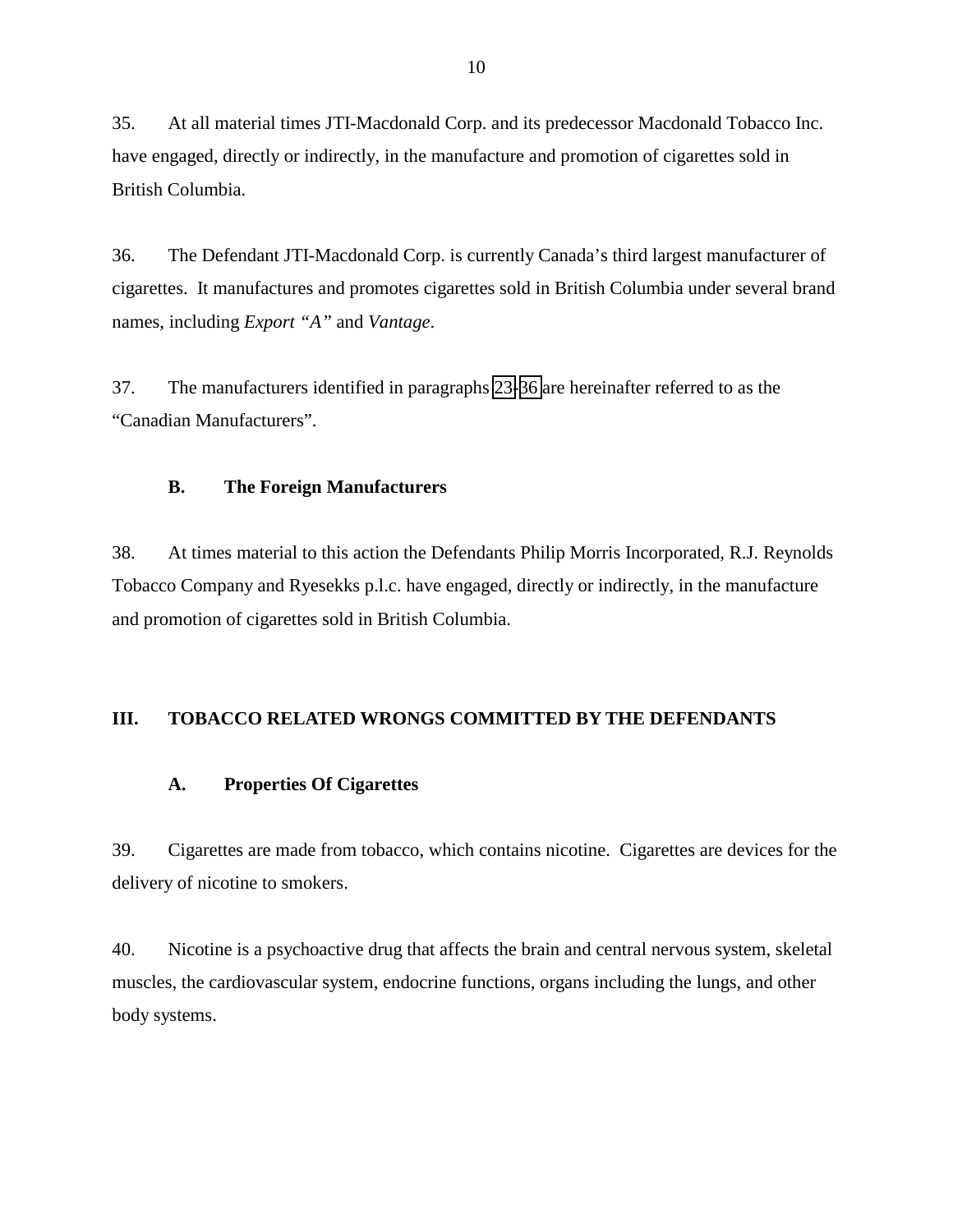<span id="page-10-0"></span>41. Nicotine is an addictive substance which creates a dependency in users. Once addicted, smokers experience recurrent cravings for tobacco (or its pharmacologically active ingredient, nicotine). Attempted withdrawal from smoking causes irritability, difficulty in concentrating, anxiety, restlessness, increased hunger, depression and a pronounced craving for tobacco. These withdrawal symptoms are caused by a dependence on nicotine.

42. Smoking cigarettes exposes smokers to a number of substances which are known to be harmful, including, but not limited to:

- $(a)$  tar;
- (b) nicotine;
- (c) ammonia;
- (d) hydrogen cyanide;
- (e) carbon monoxide;
- (f) polyaromatic hydrocarbons;
- (g) phenols;
- (h) catechol;
- (i) aldehydes;
- (j) nitrogen dioxide and nitrogen monoxide;
- (k) nitrosamines;
- (l) micotoxins and endotoxins; and
- (m) miscellaneous organics and metals.
- 43. Smoking cigarettes causes or contributes to disease, including, but not limited to:
	- (a) chronic obstructive pulmonary disease and allied conditions, including:
		- (i) emphysema,
		- (ii) chronic bronchitis,
		- (iii) chronic airways obstruction, and
		- (iv) asthma,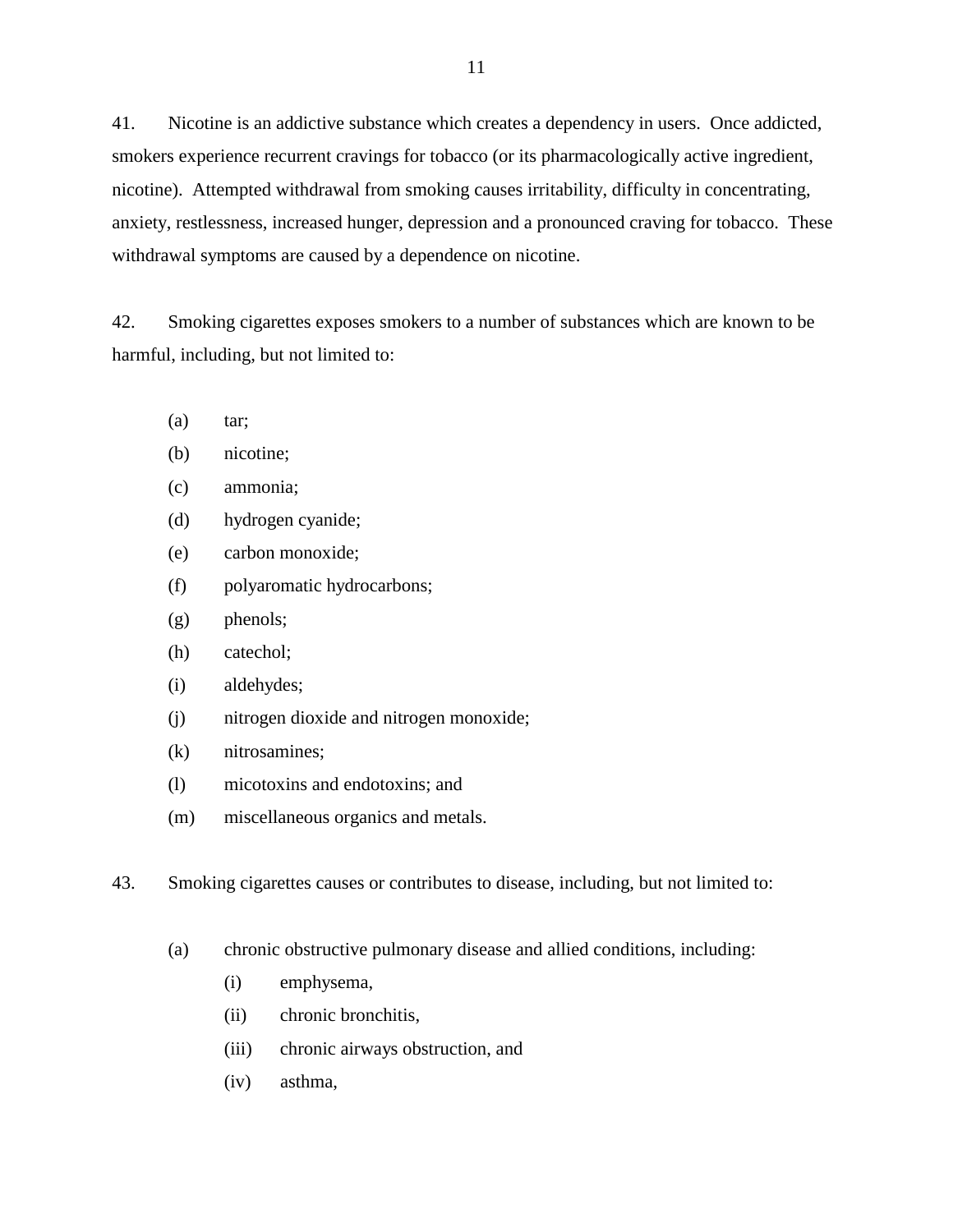- <span id="page-11-0"></span>(b) cancer including:
	- (i) cancer of the lung,
	- (ii) cancer of the lip, oral cavity and pharynx,
	- (iii) cancer of the larynx,
	- (iv) cancer of the esophagus,
	- (v) cancer of the bladder,
	- (vi) cancer of the kidney,
	- (vii) cancer of the pancreas, and
	- (viii) cancer of the stomach;
- (c) circulatory system diseases including:
	- (i) coronary heart disease,
	- (ii) pulmonary circulatory disease,
	- (iii) cerebrovascular disease,
	- (iv) atherosclerosis, aortic and other aneurysms, and
	- (v) other peripheral vascular disease;
- (d) pneumonia and influenza;
- (e) peptic ulcers; and
- (f) increased morbidity and general deterioration of health.

# **B. Knowledge of the Defendants that Cigarettes Were Dangerous**

- 44. Cigarettes were at all material times dangerous in that:
	- (a) they contain substances which, when cigarettes are smoked as intended, can cause or contribute to disease;
	- (b) when smoked as intended, they produce by-products which can cause or contribute to disease; and
	- (c) when smoked as intended, they can cause or contribute to addiction.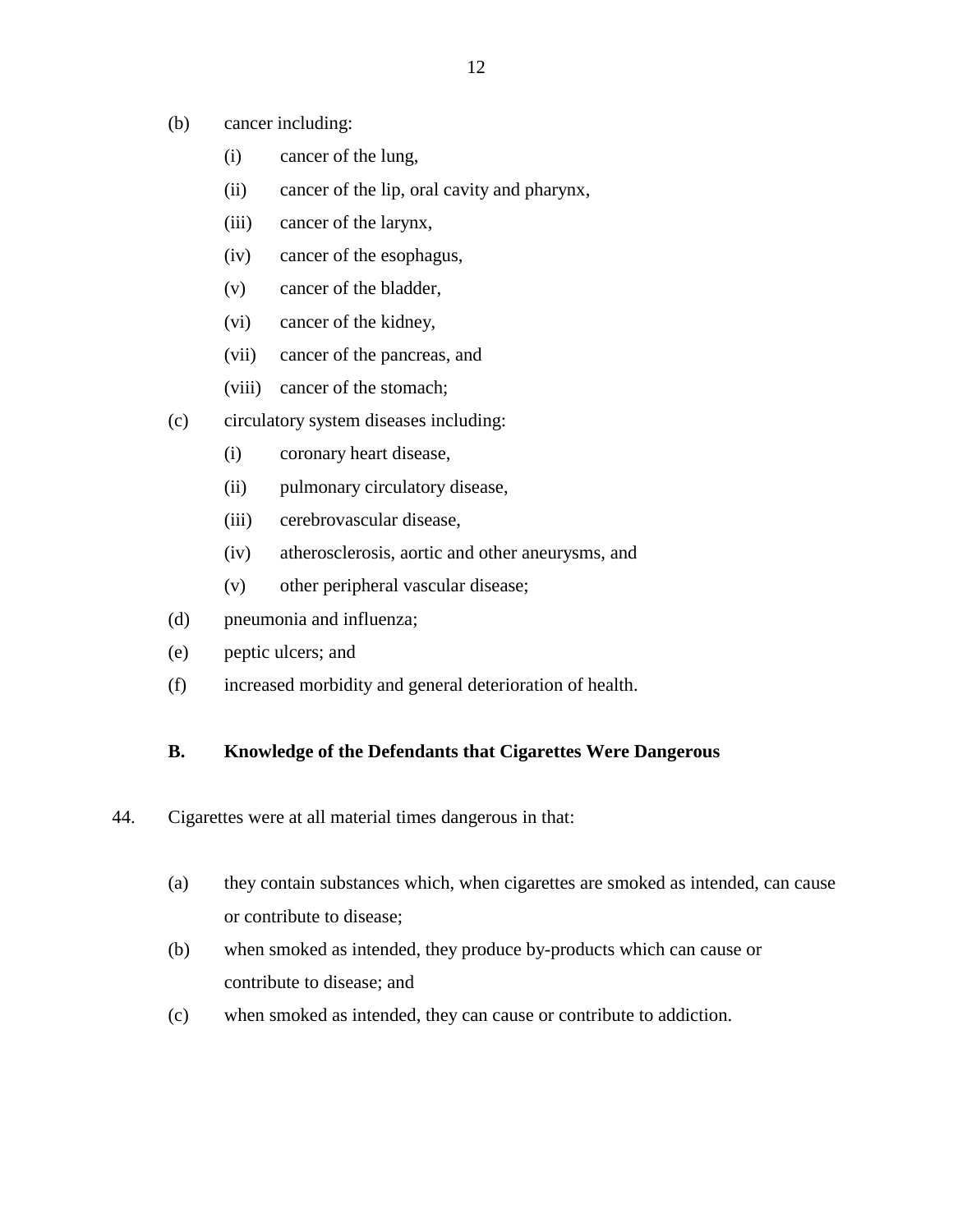<span id="page-12-0"></span>45. By 1950, and at all material times thereafter, the Defendants knew or ought to have known that smoking cigarettes could cause or contribute to disease in smokers.

46. By 1950, and at all material times thereafter, the Defendants knew or ought to have known that nicotine is present in cigarettes and is addictive. In the alternative, at all material times, the Defendants knew or ought to have known that:

- (a) nicotine is present in cigarettes;
- (b) smokers crave nicotine; and
- (c) the physiological effect of nicotine on smokers is the main reason for continuing to smoke.

### **C. Breaches of Duty**

47. The duties particularized in Section C herein were breached by the following Defendants:

- (a) Imperial Tobacco Canada Limited;
- (b) Rothmans, Benson & Hedges Inc.;
- (c) Rothmans Inc.;
- (d) JTI-Macdonald Corp.;
- (e) Philip Morris Incorporated;
- (f) R.J. Reynolds Tobacco Company; and
- (g) Ryesekks p.l.c.

(hereinafter referred to as "these Defendants").

48. At all material times cigarettes manufactured and promoted by these Defendants were intended to reach and did reach consumers without any change in their condition as manufactured, and were smoked in the manner intended.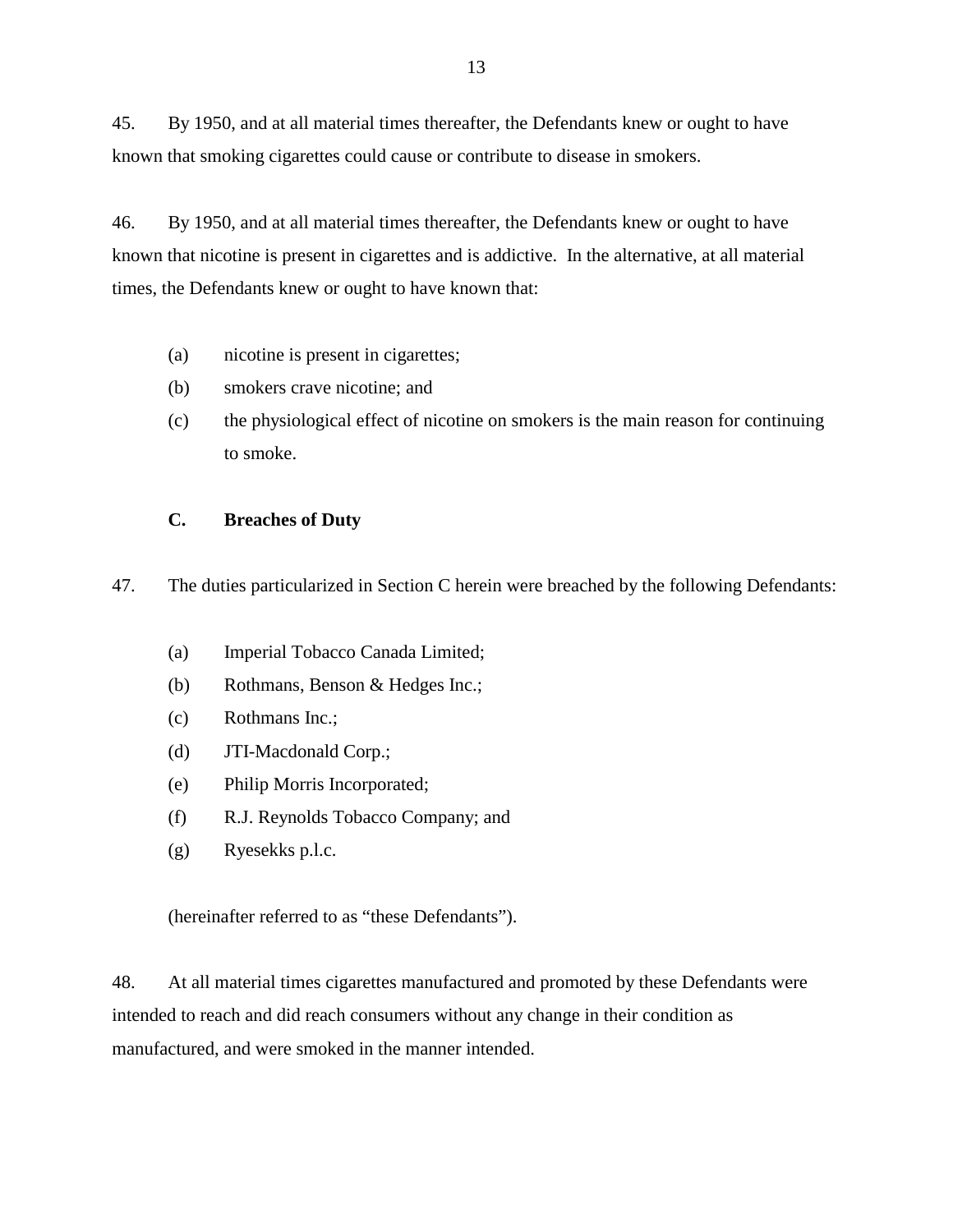### **1. Defective Product**

<span id="page-13-0"></span>49. At all material times these Defendants owed a duty of care to consumers to take all reasonable measures to eliminate or minimize the risks of smoking their cigarettes.

50. These Defendants breached their duty to consumers to design a reasonably safe product by failing to eliminate or reduce to a safe level, substances in cigarettes and by-products of combustion, including nicotine and tar, which are addictive and which can cause or contribute to disease.

51. These Defendants, in further breach of their duty, increased the risks of smoking by manipulating the level and bio-availability of nicotine in their cigarettes, particulars of which include the following:

- (a) these Defendants have sponsored or engaged in selective breeding or genetic engineering of tobacco plants to produce a tobacco plant containing increased levels of nicotine;
- (b) these Defendants have increased the level of nicotine by the methods used in blending the tobacco contained in their cigarettes;
- (c) these Defendants have increased the level of nicotine in their cigarettes by the addition of nicotine or substances containing nicotine; and
- (d) these Defendants have introduced substances, including ammonia, into their cigarettes to enhance the bio-availability of nicotine to smokers.

52. These Defendants, in further breach of their duty, increased the risks to consumers by incorporating into the design of their cigarettes ostensible safety features such as filters which they knew or ought to have known were ineffective, yet which, by their presence in cigarettes and by the manner in which they were promoted, led reasonable consumers to believe that the product was safer to use than it was in fact.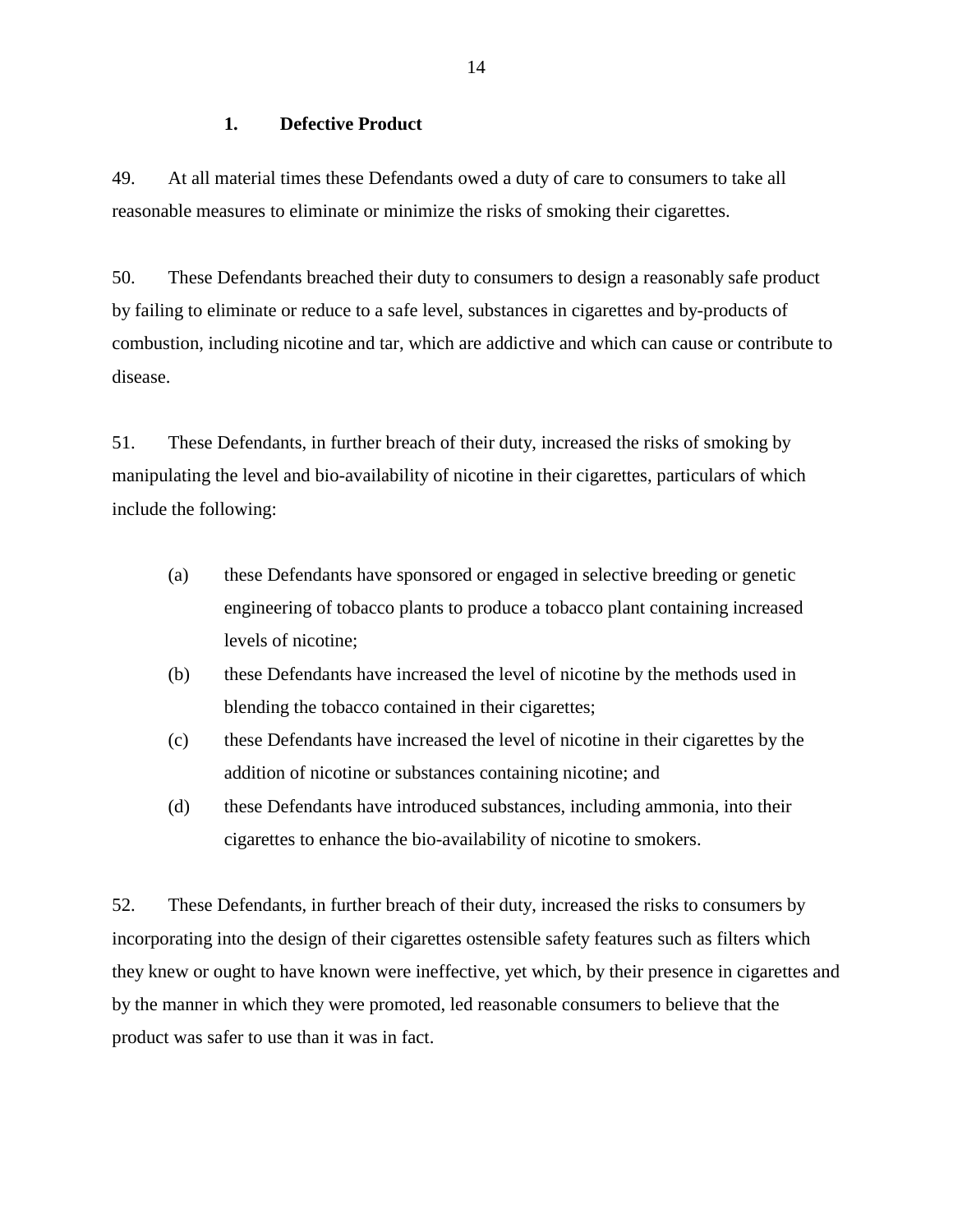<span id="page-14-0"></span>53. These Defendants, in further breach of their duty, increased the risks to consumers by designing and manufacturing "mild", "low tar" and "light" cigarettes, which they promoted in a manner which led reasonable consumers to believe that the product was safer to use than it was in fact.

54. As a result of the aforementioned breaches of duty, persons in British Columbia started to smoke or continued to smoke cigarettes manufactured and promoted by these Defendants, which were unreasonably dangerous, and thereby suffered tobacco related disease and an increased risk of such disease. The Government has provided and will continue to provide health care benefits for the population of insured persons who have suffered tobacco related disease or have an increased risk of such disease.

#### **2. Failure to Warn**

55. At all material times these Defendants owed a duty of care to consumers to provide a warning of the risks of smoking their cigarettes.

56. These Defendants breached their duty to warn, including, in particular, by failing to provide any warning prior to 1972, or any adequate warning thereafter:

- (a) of the risk of tobacco related disease; and
- (b) of the risk of addiction to the nicotine contained in their cigarettes.

57. To the extent that these Defendants have purported to provide warnings, these warnings:

- (a) were designed to be as innocuous and ineffective as possible;
- (b) were insufficient to give consumers an adequate indication of each of the specific risks of smoking their cigarettes;
- (c) were introduced only to forestall more effective government mandated warnings; and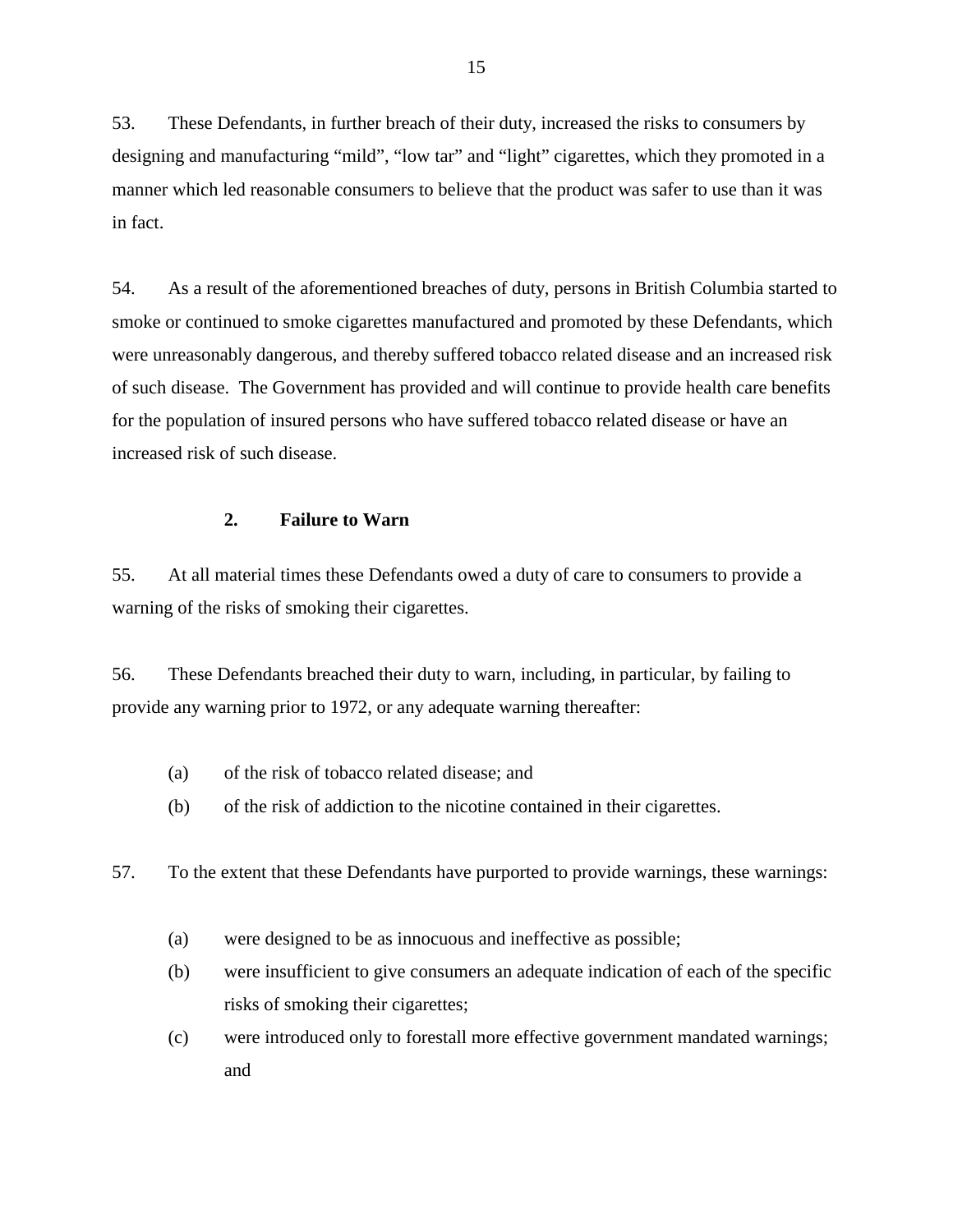<span id="page-15-0"></span>(d) failed to make clear, credible, complete and current disclosure to consumers of the risks inherent in the ordinary use of their cigarettes in such a way as to allow consumers to make free and informed decisions concerning smoking.

58. Without restricting the generality of the foregoing, although these Defendants knew or ought to have known that children and adolescents in British Columbia were smoking or might smoke their cigarettes, they failed to provide warnings sufficient to convey to such persons the risks of smoking.

59. These Defendants have engaged in collateral marketing, promotional and public relations activities to neutralize or negate the effectiveness of the warnings provided to consumers by these Defendants and by governments and other agencies concerned with public health.

60. These Defendants have suppressed information regarding the risks of smoking.

61. These Defendants have misinformed and misled the public about the risks of smoking.

62. As a result of the aforementioned breaches of duty, persons in British Columbia started to smoke or continued to smoke cigarettes manufactured and promoted by these Defendants, and thereby suffered tobacco related disease and an increased risk of such disease. The Government has provided and will continue to provide health care benefits for the population of insured persons who have suffered tobacco related disease or have an increased risk of such disease.

#### **3. Sale of Cigarettes to Children and Adolescents**

63. At all material times these Defendants owed a duty of care to children and adolescents in British Columbia to take all reasonable measures to prevent them from starting or continuing to smoke.

64. In British Columbia more than 80% of smokers start to smoke and become addicted before they are 19 years of age.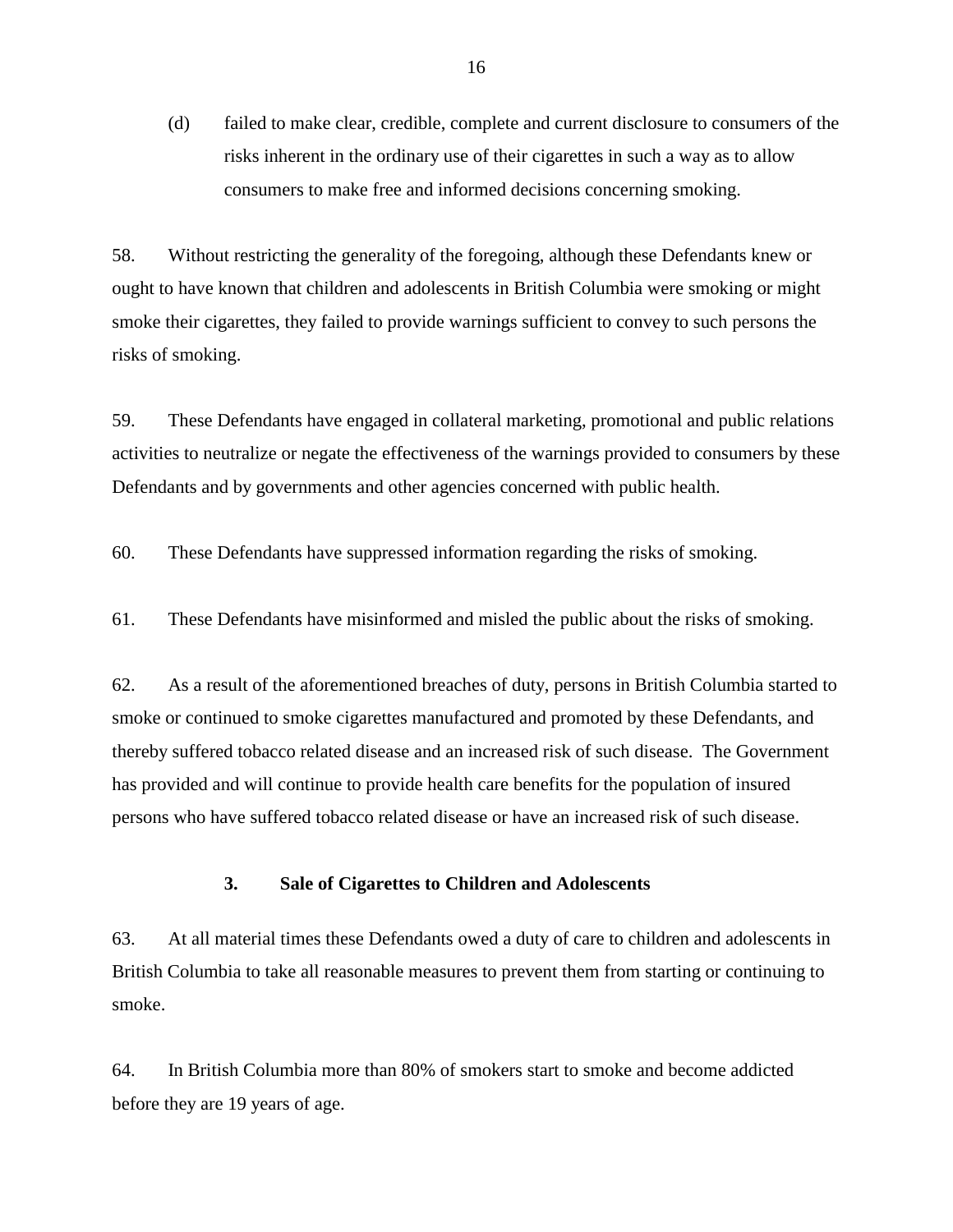65. These Defendants knew or ought to have known that children and adolescents in British Columbia were smoking or might start to smoke their cigarettes and that it was contrary to law or public policy to sell cigarettes to children and adolescents in British Columbia and to promote smoking by such persons.

66. These Defendants knew or ought to have known of the risk that children and adolescents in British Columbia who smoked their cigarettes would become addicted to cigarettes and would suffer tobacco related disease.

67. These Defendants, in breach of their duty to children and adolescents in British Columbia, failed to take any, or any reasonable, measures to prevent them from starting or continuing to smoke.

68. These Defendants, in further breach of their duty, targeted children and adolescents in their advertising, promotional and marketing activities with the object of inducing children and adolescents in British Columbia to start or continue to smoke.

69. These Defendants, in further breach of their duty, undermined government initiatives and legislation which were intended to prevent children and adolescents in British Columbia from starting or continuing to smoke.

70. These Defendants, in further breach of their duty, provided cigarettes to third persons under circumstances where they knew or ought to have known that those cigarettes would be smuggled or otherwise brought illegally into British Columbia, and would be illegally sold to children and adolescents in British Columbia.

71. As a result of the aforementioned breaches of duty, children and adolescents in British Columbia started to smoke or continued to smoke cigarettes manufactured and promoted by these Defendants, and thereby suffered tobacco related disease and an increased risk of such disease.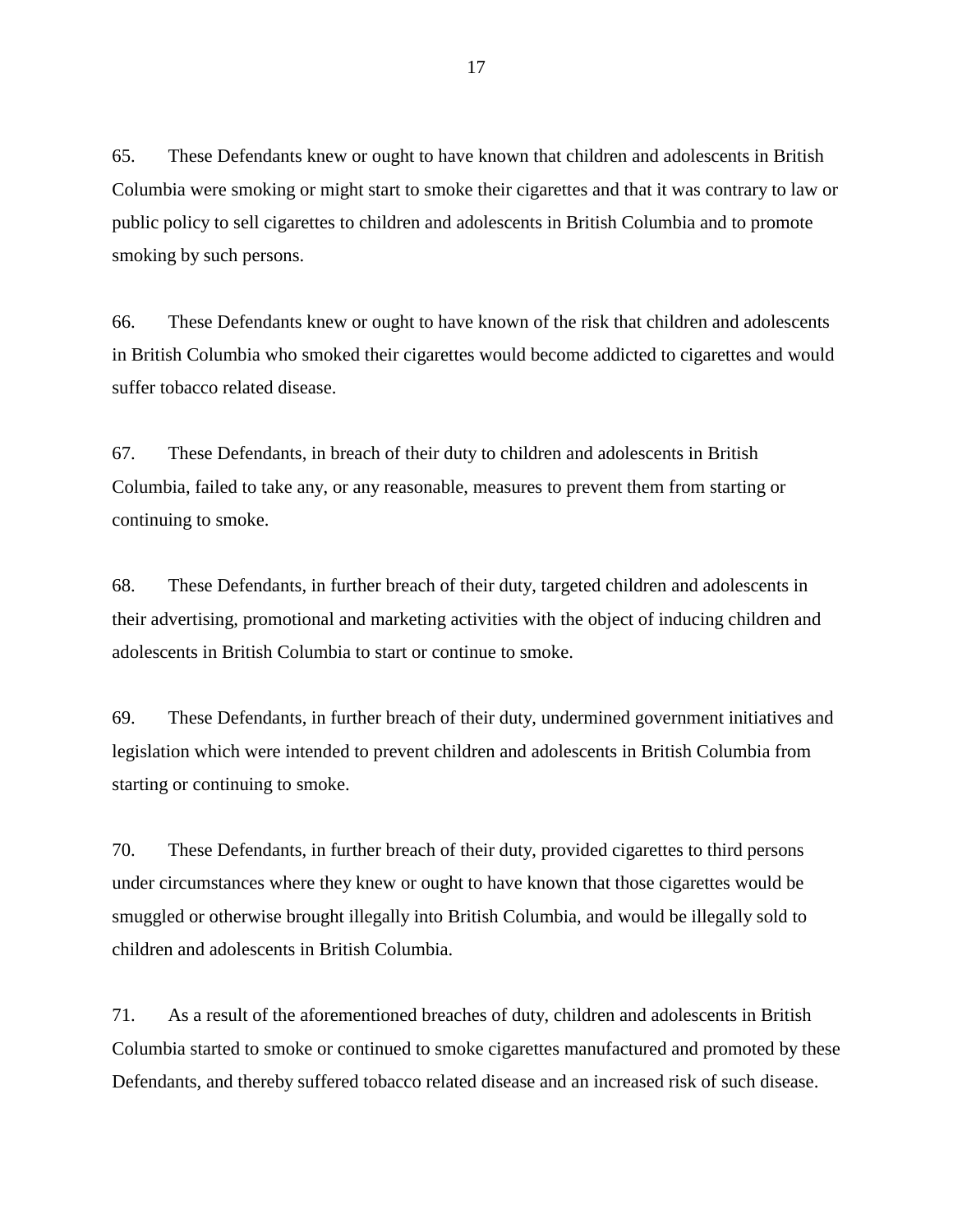<span id="page-17-0"></span>The Government has provided and will continue to provide health care benefits for the population of insured persons who have suffered tobacco related disease or have an increased risk of such disease.

# **4. Strict Liability**

72. At all material times these Defendants knew or ought to have known that their cigarettes, when smoked as intended, were addictive and could cause or contribute to disease.

73*.* At all material times these Defendants have manufactured, marketed, distributed and sold cigarettes which are unjustifiably hazardous in that, when smoked as intended, they are addictive, inevitably cause or contribute to disease and death in large numbers of consumers, and which have no utility or benefit to consumers or, alternatively, have a utility or benefit which is vastly outweighed by the risks and costs associated with smoking.

74. These Defendants breached their duty by manufacturing, marketing, distributing and selling cigarettes which were unjustifiably hazardous or, alternatively, which they knew or ought to have known were unjustifiably hazardous.

75. As a result of the aforementioned breaches of duty, persons in British Columbia started to smoke or continued to smoke cigarettes, manufactured and promoted by these Defendants, which were unjustifiably hazardous, and thereby suffered tobacco related disease and an increased risk of such disease. The Government has provided and will continue to provide health care benefits for the population of insured persons who have suffered tobacco related disease or have an increased risk of such disease.

# **5. Deceit and Misrepresentation**

76. At all material times, these Defendants owed a duty not to misrepresent to consumers or deceive consumers with respect to the properties of cigarettes or the risks of smoking.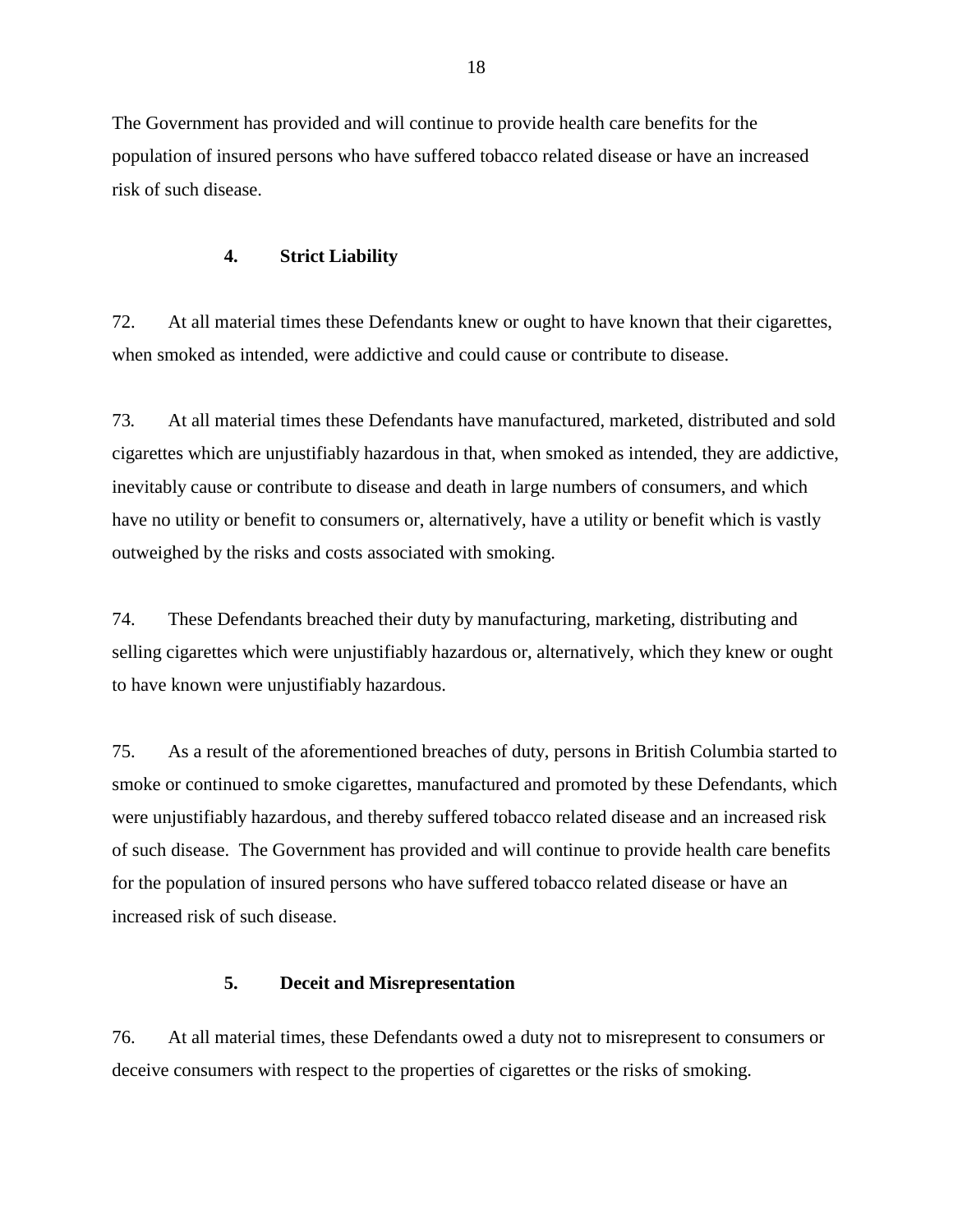77. These Defendants, knowing of the risks of smoking, including addiction and disease, made representations to consumers with respect to smoking which they knew were false and deceitful, or which were made with wilful blindness or recklessness as to their truth or falsehood, particulars of which include the following:

- (a) representing that smoking has not been shown to cause any known diseases;
- (b) representing that they were aware of no research, or no credible research, establishing a link between smoking and disease;
- (c) representing that many diseases shown to have been related to tobacco were in fact related to other environmental or genetic factors;
- (d) representing that cigarettes were not addictive;
- (e) representing that smoking is merely a habit or custom as opposed to an addiction;
- (f) representing that they did not manipulate nicotine levels in their cigarettes;
- (g) representing that they did not include substances in their cigarettes designed to increase the bio-availability of nicotine;
- (h) misrepresenting the actual intake of tar and nicotine associated with smoking their cigarettes;
- (i) representing that certain of their cigarettes, such as "filter", "mild", "low tar" and "light" brands, were safer than other cigarettes; and
- (j) representing that smoking is consistent with a healthy lifestyle.

78. At all material times these Defendants have been in possession of scientific and medical data establishing the risks of smoking, but they have suppressed such knowledge and have represented, directly and by omission, that the risks of smoking were less serious than they knew them to be.

79. These Defendants made statements regarding smoking and health which they knew to be incomplete and inaccurate and have also failed to correct statements made by others to consumers regarding the risks of smoking, which these Defendants knew were incomplete or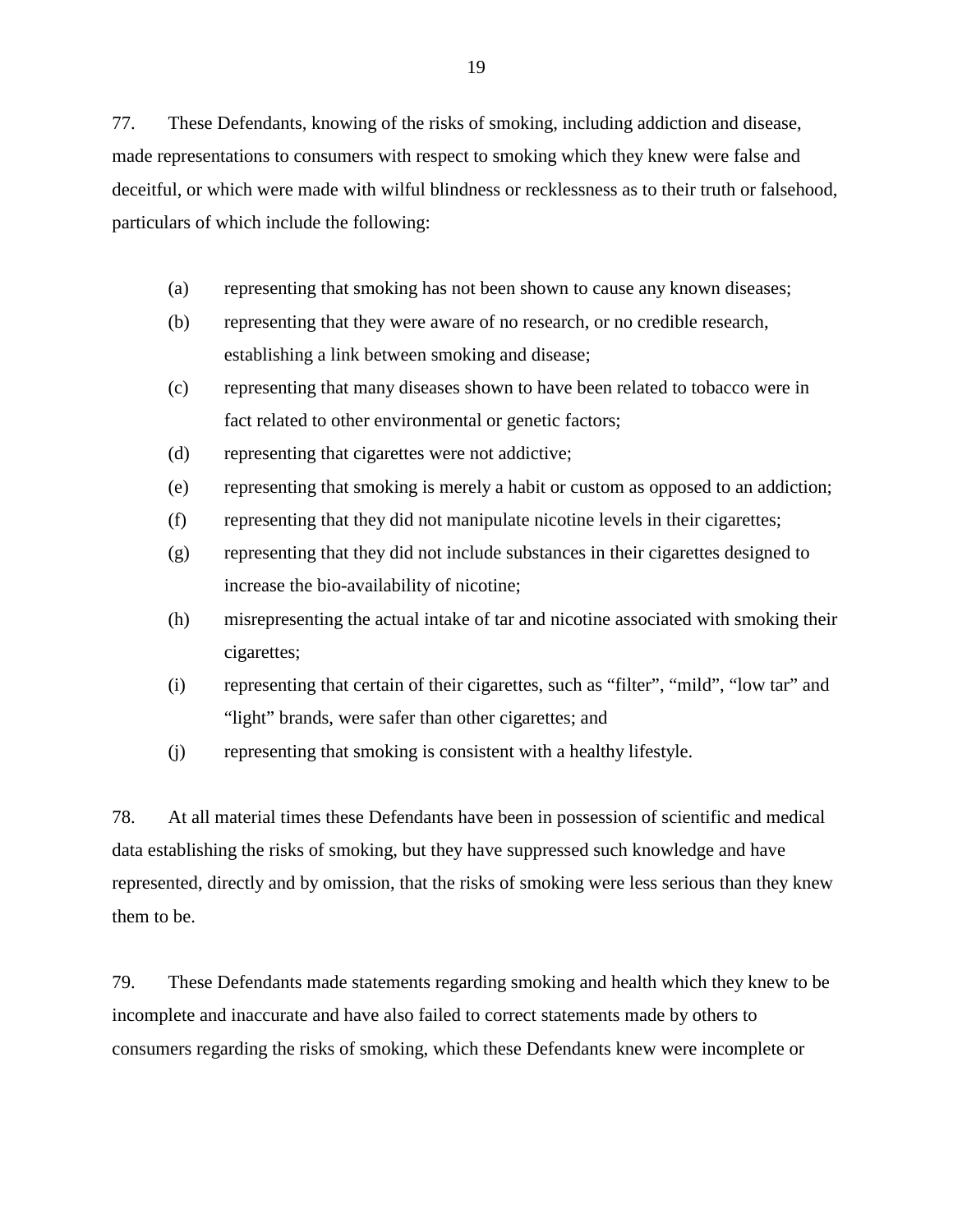<span id="page-19-0"></span>inaccurate. The failure of these Defendants to correct this misinformation is a misrepresentation by omission or silence.

80. In the alternative, if these Defendants did not know that the representations referred to in the three preceding paragraphs were false, they ought to have known that they were false, and these Defendants were negligent in making the representations or allowing the representations to be made.

81. These Defendants intended that the aforementioned representations would be relied upon by consumers as conveying truthful information regarding the risks of smoking and these Defendants knew that if the representations were relied upon persons in British Columbia would start to smoke or continue to smoke.

82. To this end, these Defendants participated in a campaign to make themselves appear more credible compared to health authorities and anti-smoking groups, and to reassure smokers that cigarettes were not as dangerous as some consumers suspected they were.

83. As a result of the aforementioned deceit or misrepresentation, persons in British Columbia started to smoke or continued to smoke cigarettes manufactured and promoted by these Defendants and thereby suffered tobacco related disease and an increased risk of such disease. The Government has provided and will continue to provide health care benefits for the population of insured persons who have suffered tobacco related disease or have an increased risk of such disease.

# **6.** *Trade Practice Act*

84. In paragraphs 85 and 86 herein, "consumer" means a consumer as defined in the *Trade Practices Act* S.B.C. 1974, c. 96.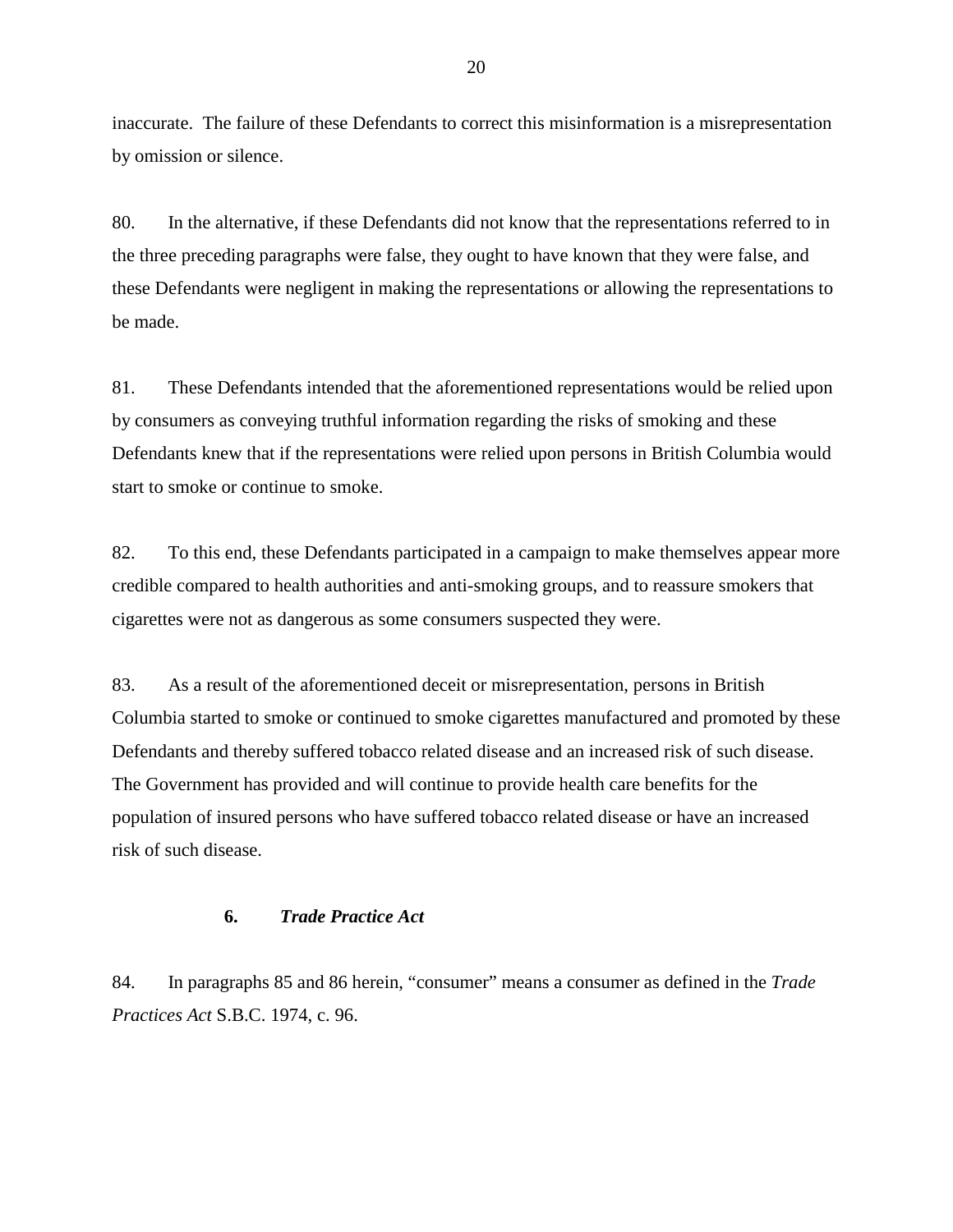85. These Defendants, being suppliers under the *Trade Practices Act* S.B.C. 1974, c. 96 and amendments thereto, in breach of their statutory duties or obligations to consumers, engaged in deceptive acts or practices in relation to consumer transactions by representations or other conduct which had the capability, tendency or effect of deceiving or misleading consumers. Particulars of such representations and other conduct include the following:

- (a) manipulating the level and bio-availability of nicotine in their cigarettes, particulars of which include the following:
	- (i) sponsoring or engaging in selective breeding or genetic engineering of tobacco plants to produce a tobacco plant containing increased levels of nicotine,
	- (ii) increasing the level of nicotine by the methods used in blending the tobacco contained in their cigarettes,
	- (iii) increasing the level of nicotine in their cigarettes by the addition of nicotine or substances containing nicotine,
	- (iv) introducing substances, including ammonia, into their cigarettes to enhance the bio-availability of nicotine to smokers, without advising consumers;
- (b) incorporating into the design of their cigarettes ostensible safety features such as filters which were ineffective, yet which would lead a reasonable consumer to believe that the product was safer to use than it was in fact;
- (c) failing to disclose to consumers the risks inherent in the ordinary use of their cigarette products including the risks of disease and addiction;
- (d) engaging in collateral marketing, promotional and public relations activities to neutralize or negate the effectiveness of warnings provided to consumers;
- (e) suppressing or concealing scientific and medical information regarding the risks of smoking;
- (f) engaging in marketing and promotion activities having the tendency to lead consumers to believe that cigarettes have performance characteristics, ingredients, uses and benefits and approval that they did not have;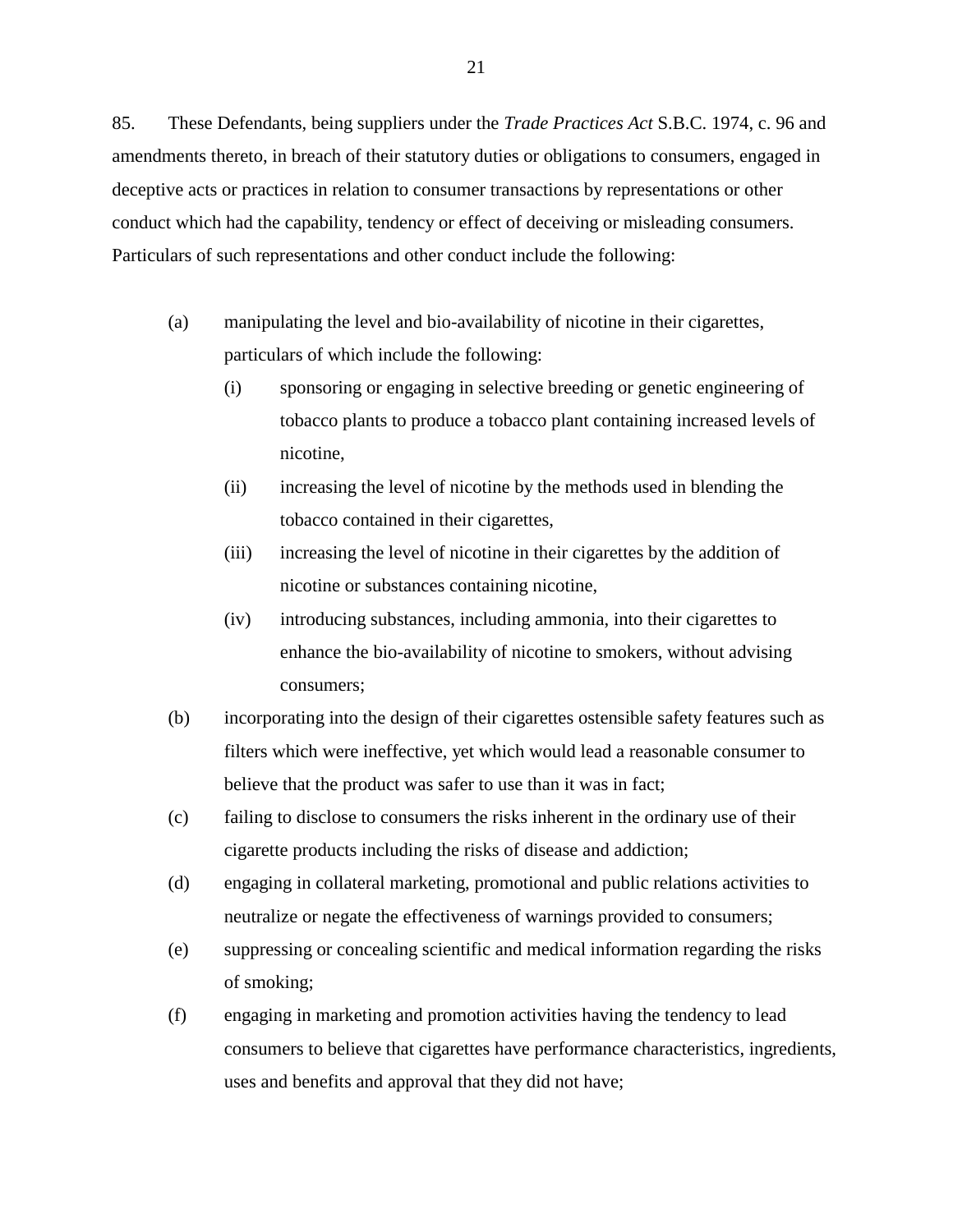- (g) misinforming and misleading the public about the risks of smoking by using innuendo, exaggeration and ambiguity having the tendency to mislead consumers about the material facts regarding smoking and health;
- (h) making the following representations to consumers:
	- (i) representing that smoking has not been shown to cause any known diseases,
	- (ii) representing that they were aware of no research, or no credible research, establishing a link between smoking and disease,
	- (iii) representing that cigarettes were not addictive,
	- (iv) representing that smoking is merely a habit or custom as opposed to an addiction,
	- (v) representing that they did not manipulate nicotine levels in their cigarettes,
	- (vi) representing that they did not include substances in their cigarettes designed to increase the bio-availability of nicotine,
	- (vii) misrepresenting the actual intake of tar and nicotine associated with smoking their cigarettes,
	- (viii) representing that certain of their cigarettes, such as "filter", "mild", "low tar" and "light" brands, were safer than other cigarettes,
	- (ix) representing that smoking is consistent with a healthy lifestyle,
	- (x) representing that the risks of smoking were less serious than they knew them to be; and
- (i) failing to correct statements made by others to consumers regarding the risks of smoking, which they knew were incomplete or inaccurate, and thereby misrepresenting the risks of smoking by omission or silence.

86. These Defendants, being suppliers under the *Trade Practices Act*, in breach of their statutory duty or obligation to consumers, engaged in unconscionable acts or practices in relation to consumer transactions, before, during and after such transactions, by taking advantage of what these Defendants knew or ought to have known was the inability or incapacity of children and adolescents and persons addicted to nicotine to reasonably protect their own interests because of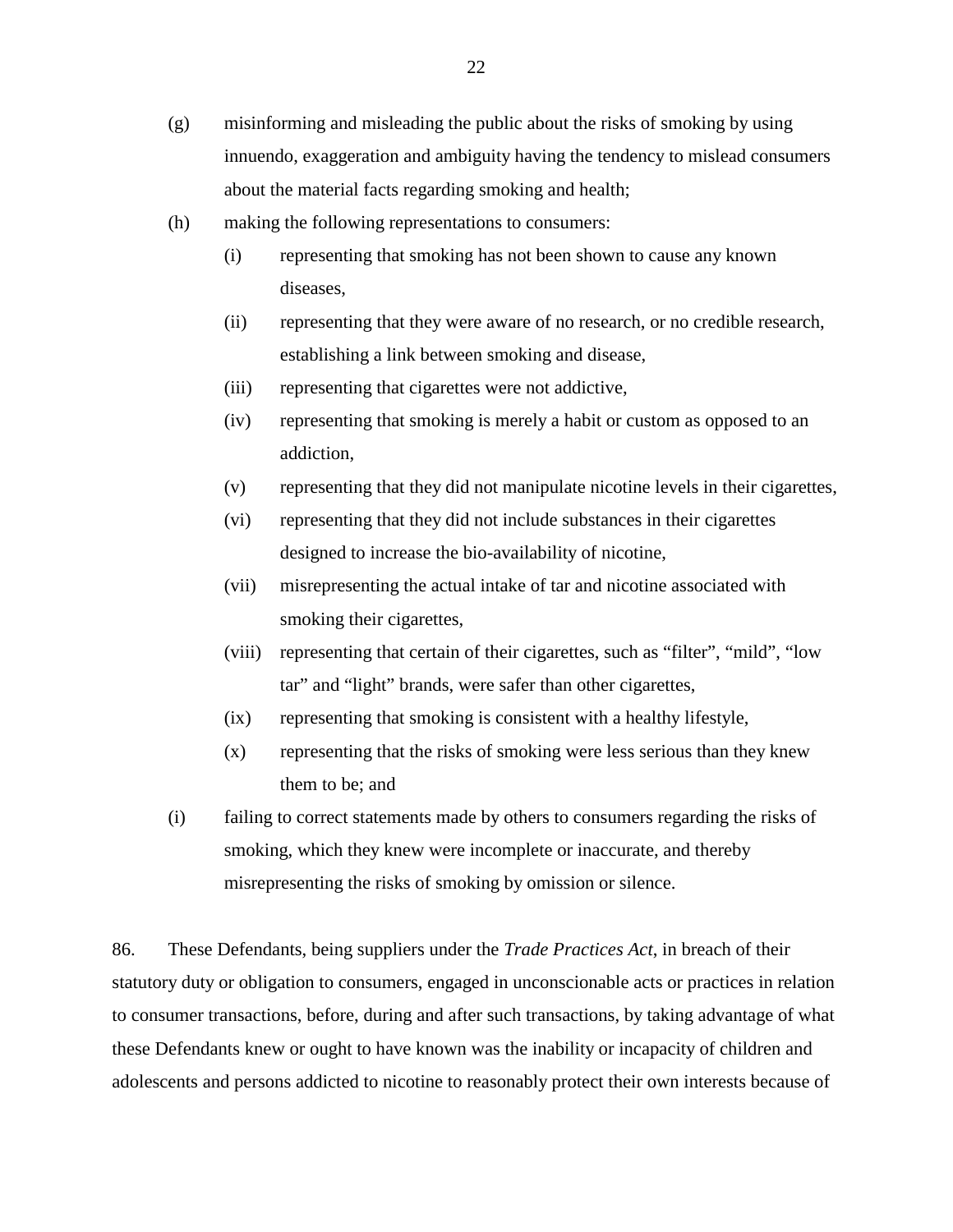their physical or mental infirmity, ignorance, illiteracy, age or inability to understand the character or nature of the purchase of cigarettes including the risks of smoking. Particulars of such unconscionable acts and practices include the following:

- (a) manipulating the level and bio-availability of nicotine in their cigarettes, particulars of which include the following:
	- (i) sponsoring or engaging in selective breeding or genetic engineering of tobacco plants to produce a tobacco plant containing increased levels of nicotine,
	- (ii) increasing the level of nicotine by the methods used in blending the tobacco contained in their cigarettes,
	- (iii) increasing the level of nicotine in their cigarettes by the addition of nicotine or substances containing nicotine,
	- (iv) introducing substances, including ammonia, into their cigarettes to enhance the bio-availability of nicotine to smokers;
- (b) incorporating into the design of their cigarettes ostensible safety features such as filters which they knew or ought to have known were ineffective, yet which would lead a reasonable consumer to believe that the product was safer to use than it was in fact;
- (c) failing to disclose to such consumers the risks inherent in the ordinary use of their cigarette products including the risks of disease and addiction;
- (d) engaging in collateral marketing, promotional and public relations activities to neutralize or negate the effectiveness of warnings provided to such consumers;
- (e) suppressing or concealing from such consumers scientific and medical information regarding the risks of smoking;
- (f) engaging in marketing and promotion activities having the tendency to lead such consumers to believe that cigarettes have performance characteristics, ingredients, uses and benefits and approval that they did not have;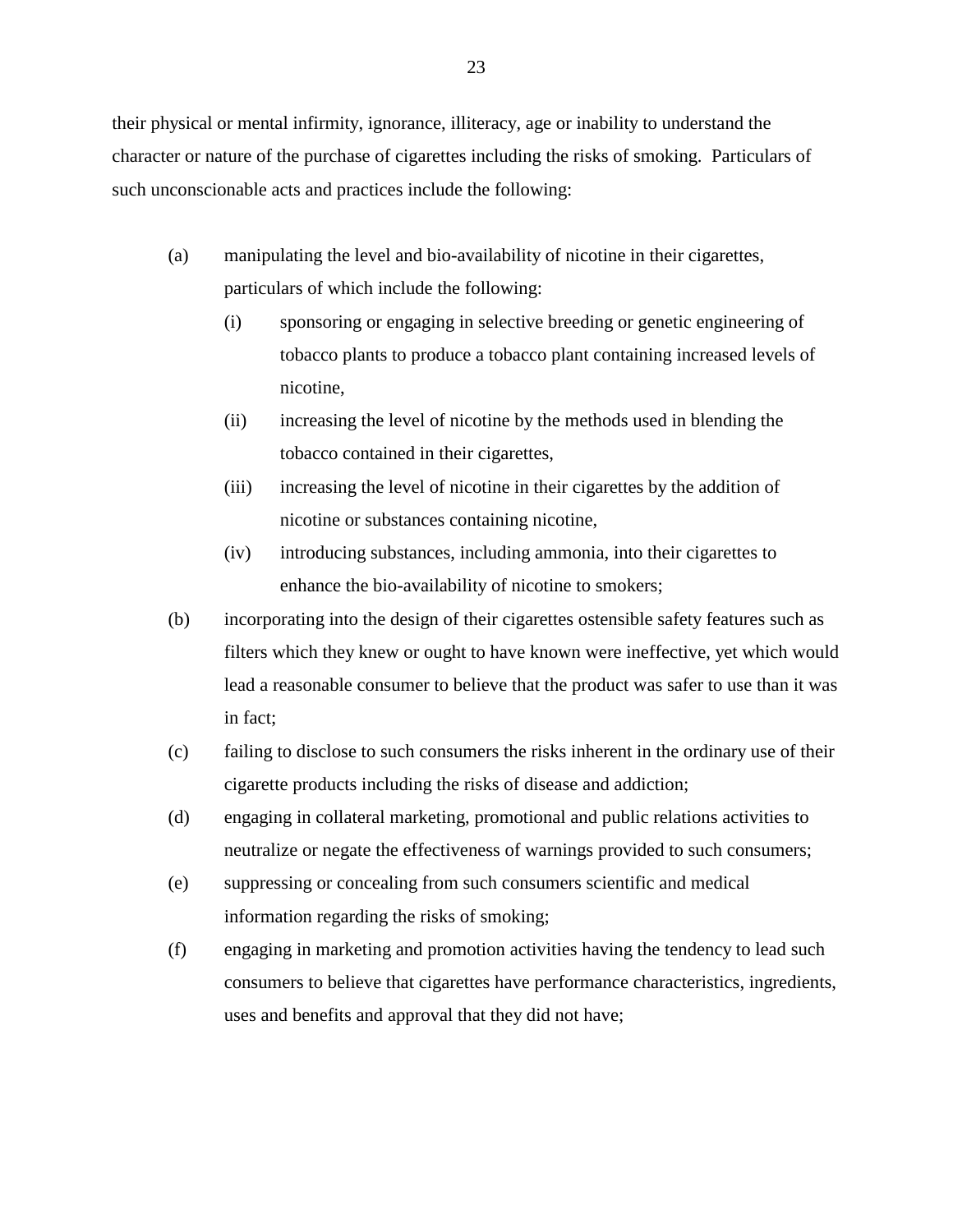- (g) misinforming and misleading such consumers about the risks of smoking by using innuendo, exaggeration and ambiguity having the tendency to mislead them about the material facts regarding smoking and health;
- (h) failing to take any, or any reasonable, measures to prevent children and adolescents from starting or continuing to smoke;
- (i) targeting children and adolescents in their advertising, promotional and marketing activities with the object of inducing children and adolescents to start or continue to smoke;
- (j) manufacturing, marketing, distributing and selling cigarettes which they knew or ought to have known are unjustifiably hazardous in that, when smoked as intended, they are addictive and inevitably cause or contribute to disease and death in large numbers of consumers;
- (k) making the following representations to such consumers which they knew or ought to have known were false or misleading:
	- (i) representing that smoking has not been shown to cause any known diseases,
	- (ii) representing that they were aware of no research, or no credible research, establishing a link between smoking and disease,
	- (iii) representing that cigarettes were not addictive,
	- (iv) representing that smoking is merely a habit or custom as opposed to an addiction,
	- (v) representing that they did not manipulate nicotine levels in their cigarettes,
	- (vi) representing that they did not include substances in their cigarettes designed to increase the bio-availability of nicotine,
	- (vii) misrepresenting the actual intake of tar and nicotine associated with smoking their cigarettes,
	- (viii) representing that certain of their cigarettes, such as "filter", "mild", "low tar" and "light" brands, were safer than other cigarettes,
	- (ix) representing that smoking is consistent with a healthy lifestyle,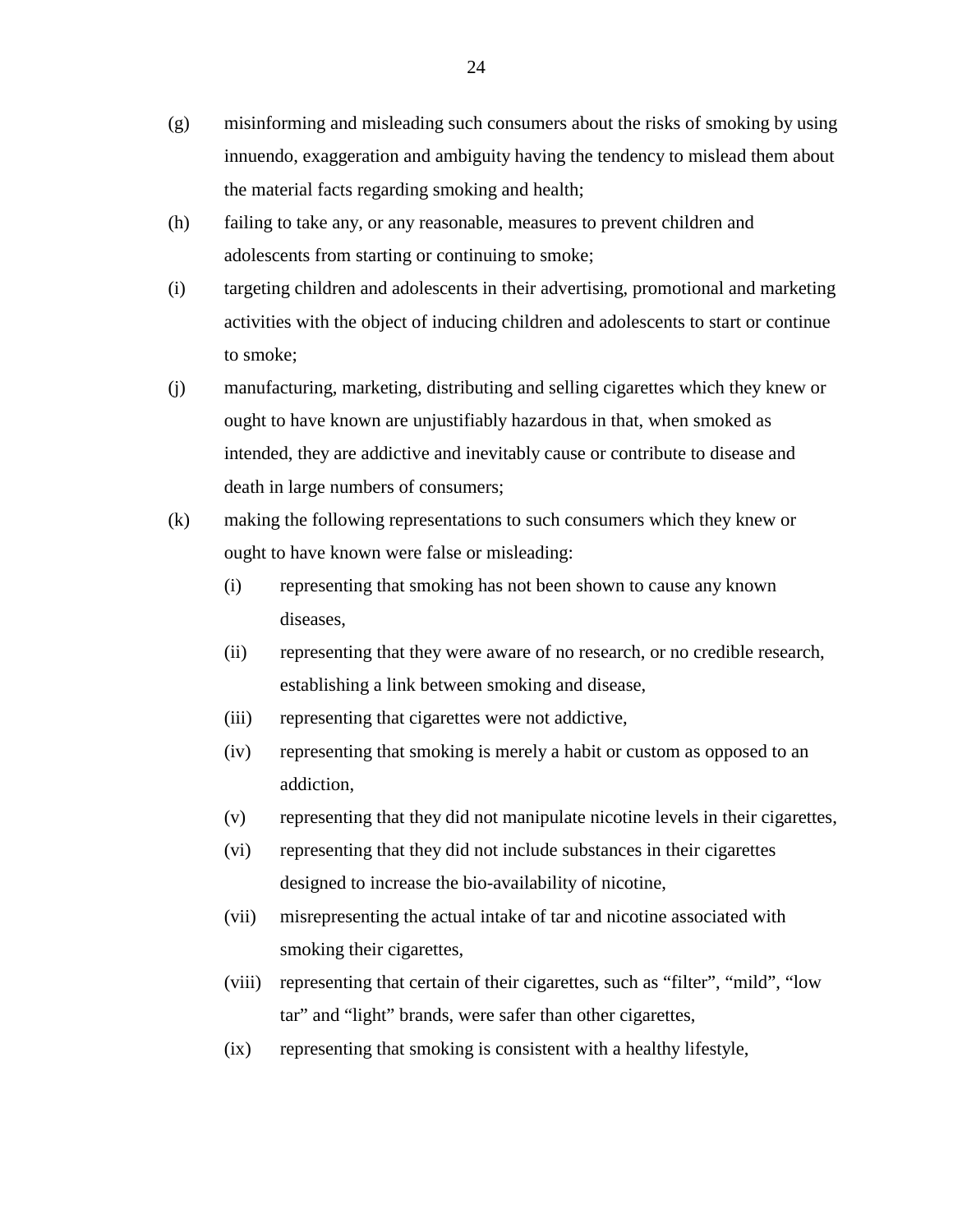- (x) representing that the risks of smoking were less serious than they knew them to be; and
- <span id="page-24-0"></span>(l) failing to correct statements made by others to such consumers regarding the risks of smoking, which they knew were incomplete or inaccurate, and thereby misrepresenting the risks of smoking by omission or silence.

87. As a result of the aforementioned breaches of statutory duties and obligations, persons in British Columbia started to smoke or continued to smoke cigarettes manufactured and promoted by these Defendants and thereby suffered tobacco related disease and an increased risk of such disease. The Government has provided and will continue to provide health care benefits for the population of insured persons who have suffered tobacco related disease or have an increased risk of such disease.

# *7. Competition Act*

88. These Defendants, for the purpose of promoting, directly or indirectly, the supply or use of cigarettes, in breach of their statutory duties or obligations to consumers under the *Combines Investigation Act* R.S.C. 1952 (supp.), chapter 314 as amended by the *Criminal Law Amendment Act* S.C. 1968-69, chapter 38 and amendments thereto and subsequently the *Competition Act* R.C.S. 1985, chapter C-34 and amendments thereto:

- (a) made representations to the public that were false or misleading in a material respect; and
- (b) made representations to the public in the form of statements regarding the performance and efficacy of cigarettes that were not based on adequate and proper testing.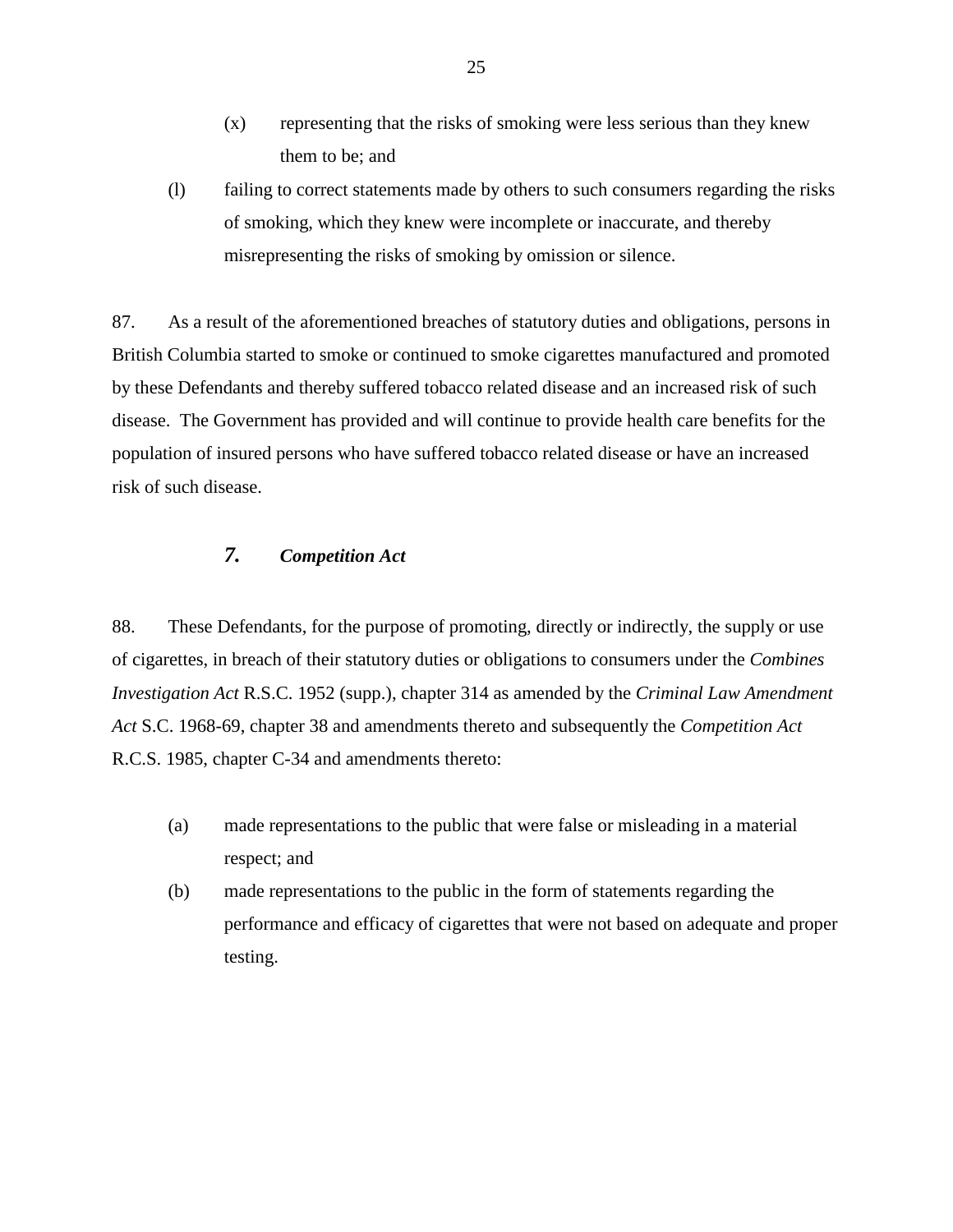- 89. Particulars of such representations include the following:
	- (a) making representations about the characteristics of their cigarettes that were not based upon any or any adequate and proper testing of and investigation and research into:
		- (i) the risk of disease caused or contributed to by smoking their cigarettes,
		- (ii) the risk of addiction to nicotine contained in their cigarettes, and
		- (iii) the feasibility of eliminating or minimizing the risks referred to in subparagraphs (i) and (ii);
	- (b) promoting as safer products, cigarettes with ostensible safety features such as filters, and "mild", "low tar" or "low nicotine" tobacco which adequate and proper testing would have revealed were ineffective to safeguard the health of consumers;
	- (c) to the extent that these Defendants have purported to provide information about their cigarettes or warnings about the risks of smoking, they have failed to make clear, credible, complete and current disclosure of the risks inherent in the ordinary use of their cigarettes;
	- (d) engaging in collateral marketing, promotional and public relations activities to neutralize or negate the effectiveness of warnings provided to consumers;
	- (e) providing misleading information to the public about the risks of smoking based upon a failure to provide any or any adequate research or testing of their cigarettes;
	- (f) publicly discrediting the testing and research undertaken, and information provided by others, regarding the link between smoking and disease and smoking and addiction;
	- (g) representing that smoking has not been shown to cause any known diseases;
	- (h) representing that they were aware of no research, or no credible research, establishing a link between smoking and disease;
	- (i) representing that smoking has not been shown to cause addiction;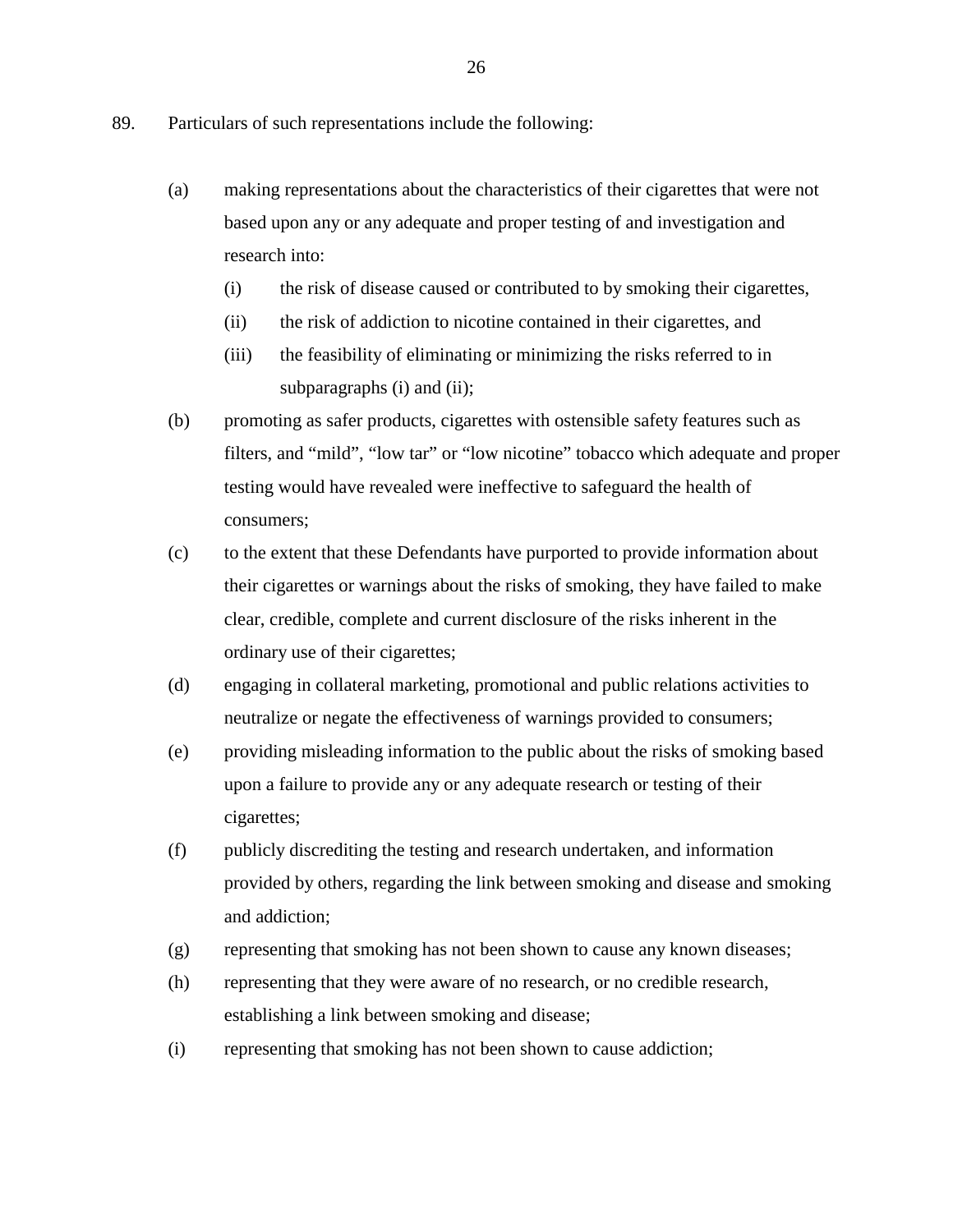- <span id="page-26-0"></span>(j) representing that they were aware of no research, or no credible research, establishing a link between smoking and addiction;
- (k) representing that smoking is merely a habit or custom as opposed to an addiction;
- (l) representing that they did not manipulate nicotine levels in their cigarettes;
- (m) representing that they did not include substances in their cigarettes designed to increase the bio-availability of nicotine;
- (n) misrepresenting the actual intake of tar and nicotine associated with smoking their cigarettes;
- (o) representing that certain of their cigarettes, such as "filter", "mild", "low tar" and "light" brands, were safer than other cigarettes;
- (p) representing that smoking is consistent with a healthy lifestyle; and
- (q) failing to correct statements made by others to consumers regarding the risks of smoking, which they knew were incomplete or inaccurate, and thereby misrepresenting the risks of smoking by omission or silence.

90. As a result of the aforementioned breaches of statutory duties and obligations, persons in British Columbia started to smoke or continued to smoke cigarettes manufactured and promoted by these Defendants and thereby suffered tobacco related disease and increased risk of such disease. The Government has provided and will continue to provide health care benefits for the population of insured persons who have suffered tobacco related disease or have an increased risk of such disease.

## **IV. CONCERTED ACTION WITHIN CORPORATE GROUPS**

#### **A. Generally**

91. Historically there have been four multinational tobacco enterprises ("Groups") whose member companies engage directly or indirectly in the manufacture and promotion of cigarettes sold in British Columbia and throughout the world. The four Groups are: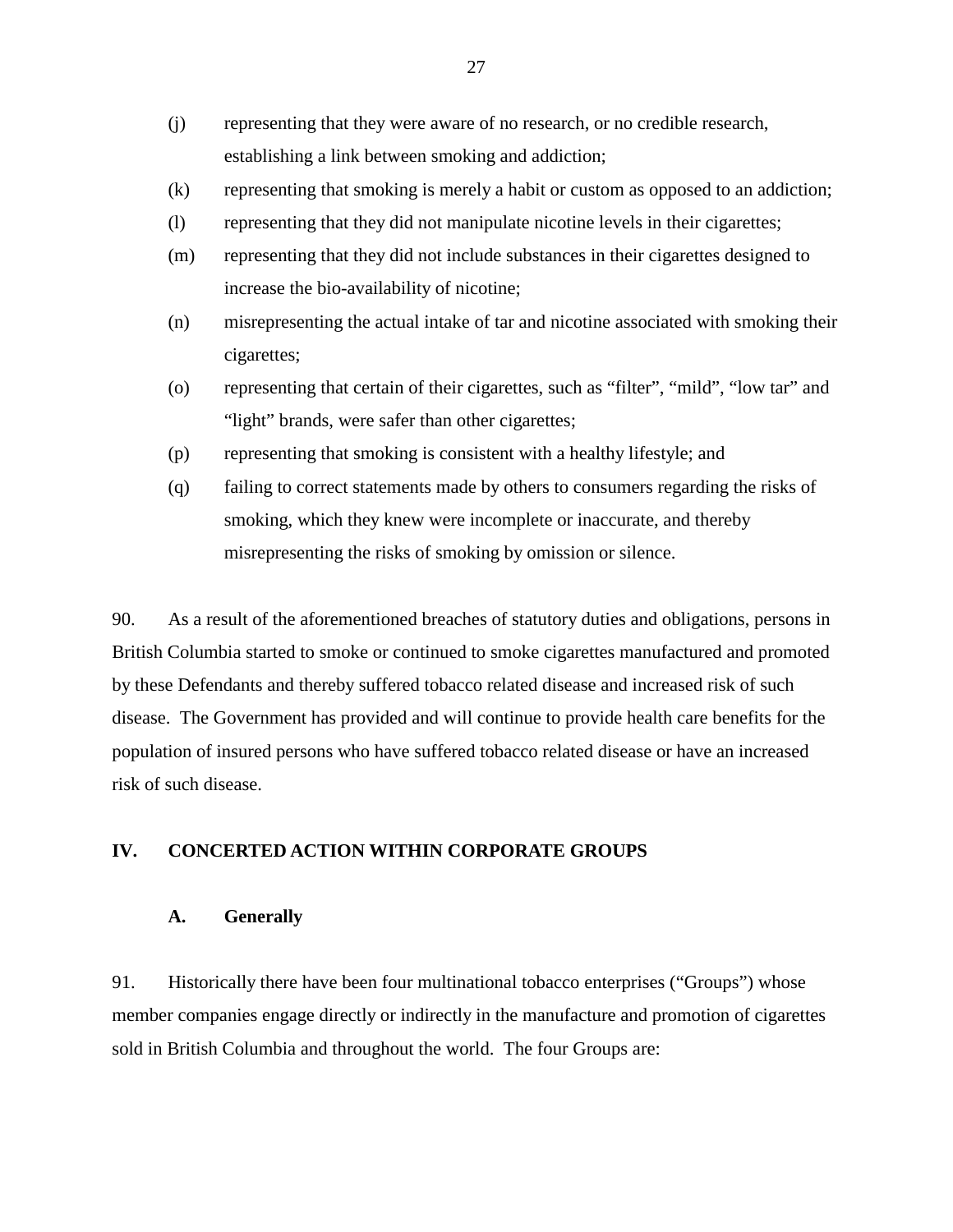- (a) the BAT Group;
- (b) the RJR Group;
- (c) the Philip Morris Group; and
- (d) the Rothmans Group.

92. At all times material to this action virtually all of the cigarettes sold in British Columbia have been manufactured and promoted by manufacturers who are or have been members of one of the four Groups.

93. At all times material to this action the manufacturers within each Group have had common policies relating to smoking and health. The common policies have been directed or coordinated by one or more of the Defendants within each group (the "Lead Companies").

94. At material times, the Lead Companies of the four Groups were as follows:

| Group               | <b>Lead Companies</b>                                                                                                              |
|---------------------|------------------------------------------------------------------------------------------------------------------------------------|
| <b>BAT</b> Group    | the Defendant British American Tobacco (Investments)<br>Limited (formerly British-American Tobacco Company<br>Limited)             |
|                     | the Defendant B.A.T Industries p.l.c. (formerly B.A.T.<br>Industries Limited, and before that Tobacco Securities Trust<br>Limited) |
| <b>RJR</b> Group    | the Defendant R.J. Reynolds Tobacco Company                                                                                        |
|                     | the Defendant R.J. Reynolds Tobacco International, Inc.                                                                            |
| Philip Morris Group | the Defendant Philip Morris Incorporated                                                                                           |
|                     | the Defendant Philip Morris International, Inc.                                                                                    |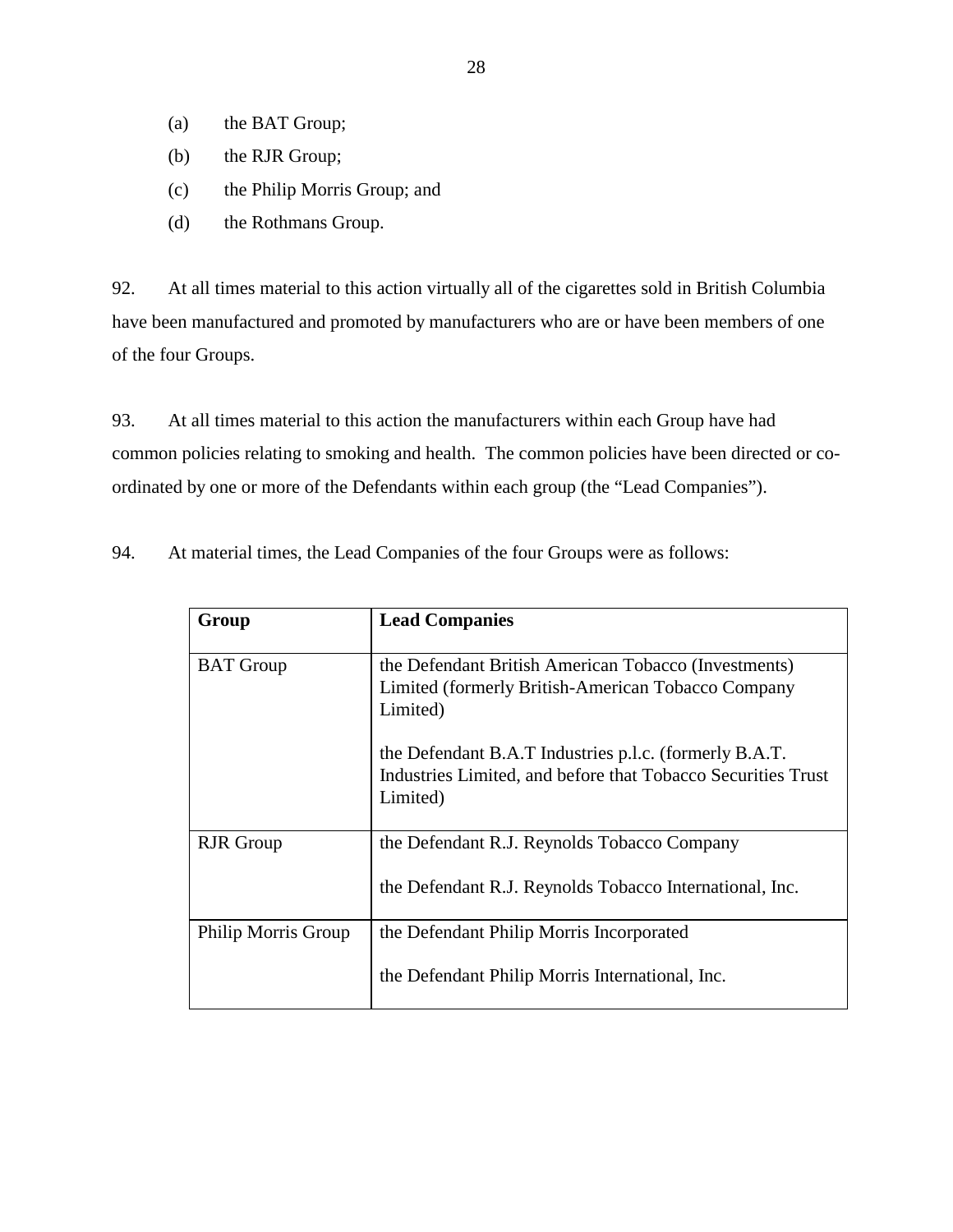<span id="page-28-0"></span>

| <b>Rothmans Group</b> | The Defendant Carreras Rothmans Limited                |
|-----------------------|--------------------------------------------------------|
|                       | the Defendant Ryesekks p.l.c.                          |
|                       | the Defendant Rothmans International Research Division |

### **B. Joint Liability of the BAT Group Defendants**

95. During all or part of the period in which the tobacco related wrongs described herein were committed, the members of the BAT Group have included the following companies (the "BAT Group Members"):

- (a) Imasco Limited and Imperial Tobacco Limited (now the Defendant Imperial Tobacco Canada Limited);
- (b) the Defendant B.A.T Industries p.l.c.; and
- (c) the Defendant British American Tobacco (Investments) Limited.

96. After about 1950, some or all of the BAT Group Members conspired, or had a common design, to prevent, by unlawful means, consumers in British Columbia and in other jurisdictions acquiring knowledge of the harmful nature and addictive properties of cigarettes, as described in paragraphs [39](#page-9-0) - [43](#page-10-0) herein, in circumstances where the BAT Group Members knew or ought to have known that injury to consumers would result from acts done in furtherance of the conspiracy or common design.

97. In furtherance of the aforementioned conspiracy or common design, Imperial Tobacco Limited and Imasco Limited, or either of them, breached their duties to consumers in the manner described in Part III herein.

98. The aforementioned conspiracy or common design was entered into or continued at or through committees, conferences and meetings established, organized and convened by the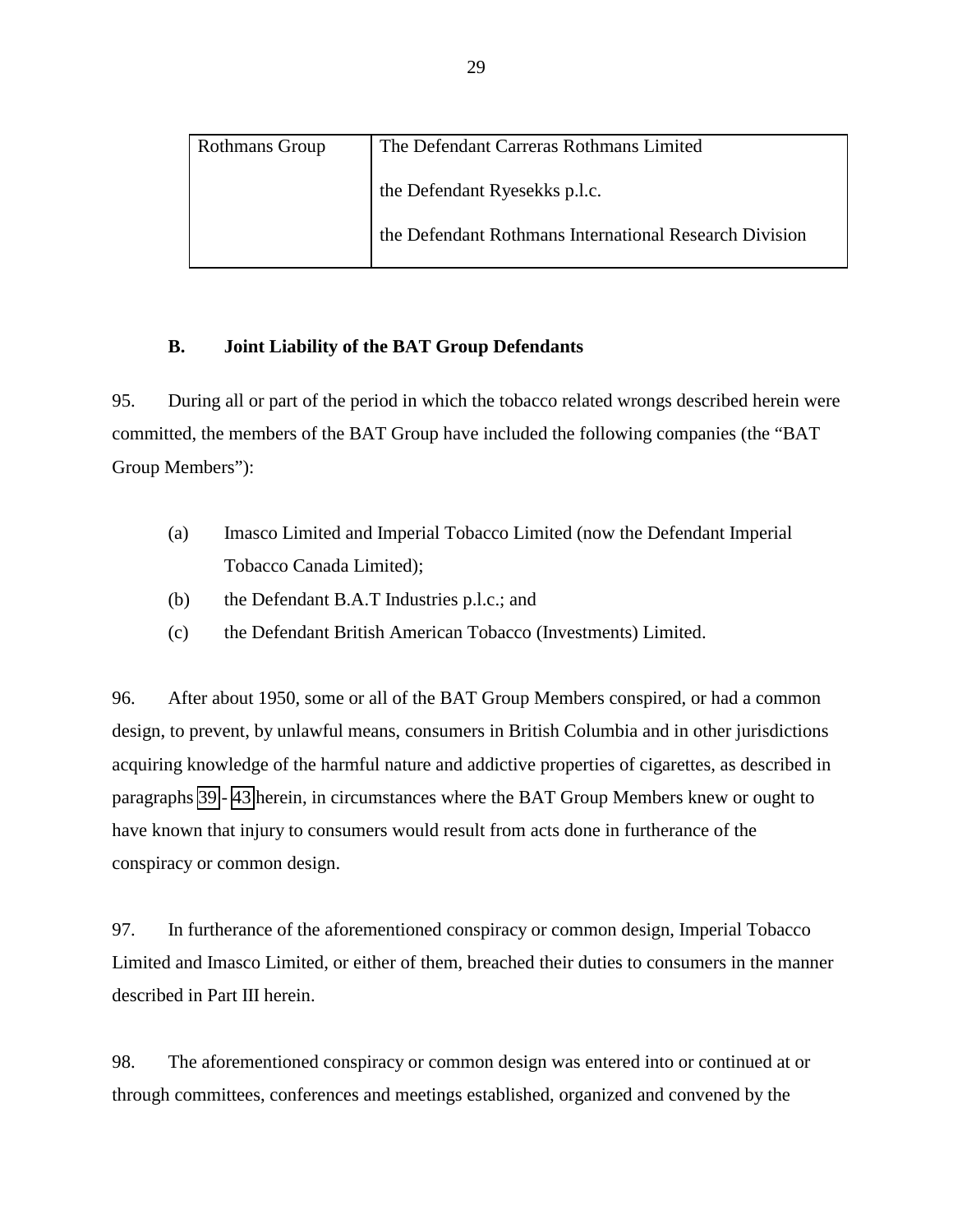Defendants British American Tobacco (Investments) Limited and B.A.T Industries p.l.c., or either of them, and attended by senior personnel of the BAT Group Members, including those of Imperial Tobacco Limited and Imasco Limited, or either of them, and through written and oral directives and communications amongst the BAT Group Members.

99. The committees utilized by the Defendants British American Tobacco (Investments) Limited and B.A.T Industries p.l.c., or either of them, to direct or co-ordinate the BAT Group's common policies on smoking and health include the Chairman's Policy Committee, the Research Policy Group, the Scientific Research Group, the Tobacco Division Board, the Tobacco Executive Committee, and the Tobacco Strategy Review Team.

100. The conferences utilized by the Defendants British American Tobacco (Investments) Limited and B.A.T Industries p.l.c., or either of them, to direct or co-ordinate the BAT Group's common policies on smoking and health include the Chairman's Advisory Conferences, BAT Group Research Conferences, and BAT Group Marketing Conferences.

101. The Defendants British American Tobacco (Investments) Limited and B.A.T Industries p.l.c., or either of them, further directed or co-ordinated the BAT Group's common policies on smoking and health by preparing and distributing to the members of the BAT Group, including Imperial Tobacco Limited and Imasco Limited, written directives and communications including "Smoking Issues: Claims and Responses", "Consumer Helplines: How To Handle Questions on Smoking and Health and Product Issues", "Smoking and Health: The Unresolved Debate", "Smoking: The Scientific Controversy", "Smoking: Habit or Addiction?", and "Legal Considerations on Smoking and Health Policy". These directives and communications set out the BAT Group's position on smoking and health issues to ensure that the personnel of the BAT Group companies, including the personnel of Imperial Tobacco Limited and Imasco Limited, understood and disseminated the BAT Group's position.

102. The Defendants British American Tobacco (Investments) Limited and B.A.T Industries p.l.c., or either of them, further directed or co-ordinated the smoking and health policies of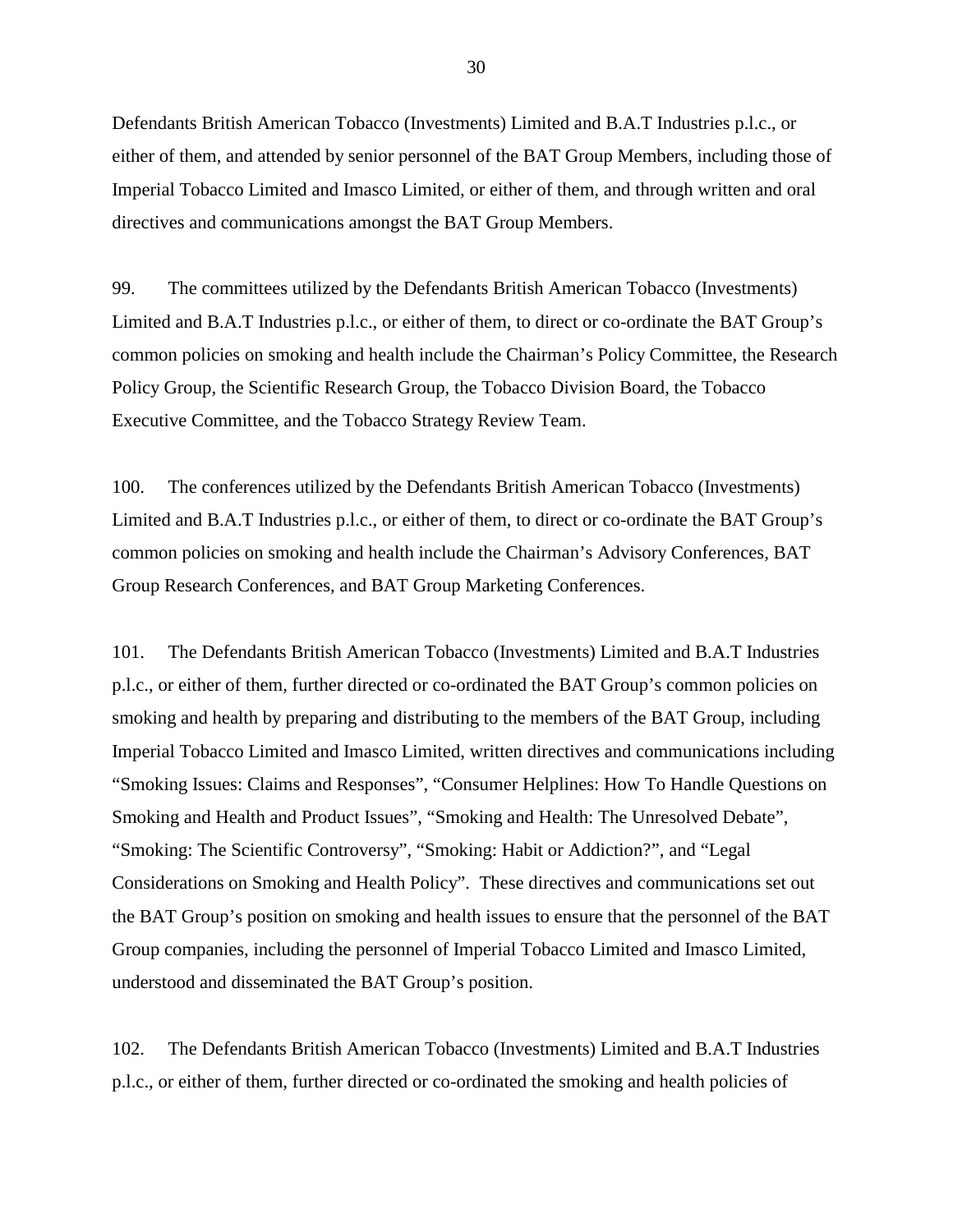Imperial Tobacco Limited and Imasco Limited, or either of them, by directing or advising how they should vote in committees of the Canadian Manufacturers and at meetings of the Defendant CTMC on issues relating to smoking and health, including the approval and funding of research by the Canadian Manufacturers and by the Defendant CTMC.

103. Further particulars of the manner in which the conspiracy or common design was entered into or continued and of the breaches of duty committed by Imperial Tobacco Limited and Imasco Limited, or either of them, in furtherance of the conspiracy or common design, are peculiarly within the knowledge of the BAT Group Members.

104. By reason of the foregoing, the Defendants British American Tobacco (Investments) Limited and B.A.T Industries p.l.c., or either of them, conspired with Imperial Tobacco Limited and Imasco Limited, or either of them, with respect to the breaches of duty committed by Imperial Tobacco Limited and Imasco Limited, referred to in Part III herein.

105. In the alternative, by reason of the foregoing, the Defendants British American Tobacco (Investments) Limited and B.A.T Industries p.l.c., or either of them, acted in concert with Imperial Tobacco Limited and Imasco Limited, or either of them, with respect to the breaches of duty committed by Imperial Tobacco Limited and Imasco Limited, referred to in Part III herein.

106. In the further alternative, if the BAT Group Members did not agree or intend that unlawful means be used in pursuing the common design referred to in paragraph [96,](#page-28-0) they knew or ought to have known that one or more of the BAT Group Members might commit breaches of duty in furtherance of the common design. As a consequence, the Defendants British American Tobacco (Investments) Limited and B.A.T Industries p.l.c., or either of them, acted in concert with Imperial Tobacco Limited and Imasco Limited, or either of them, with respect to the breaches of duty committed by Imperial Tobacco Limited and Imasco Limited, referred to Part III herein.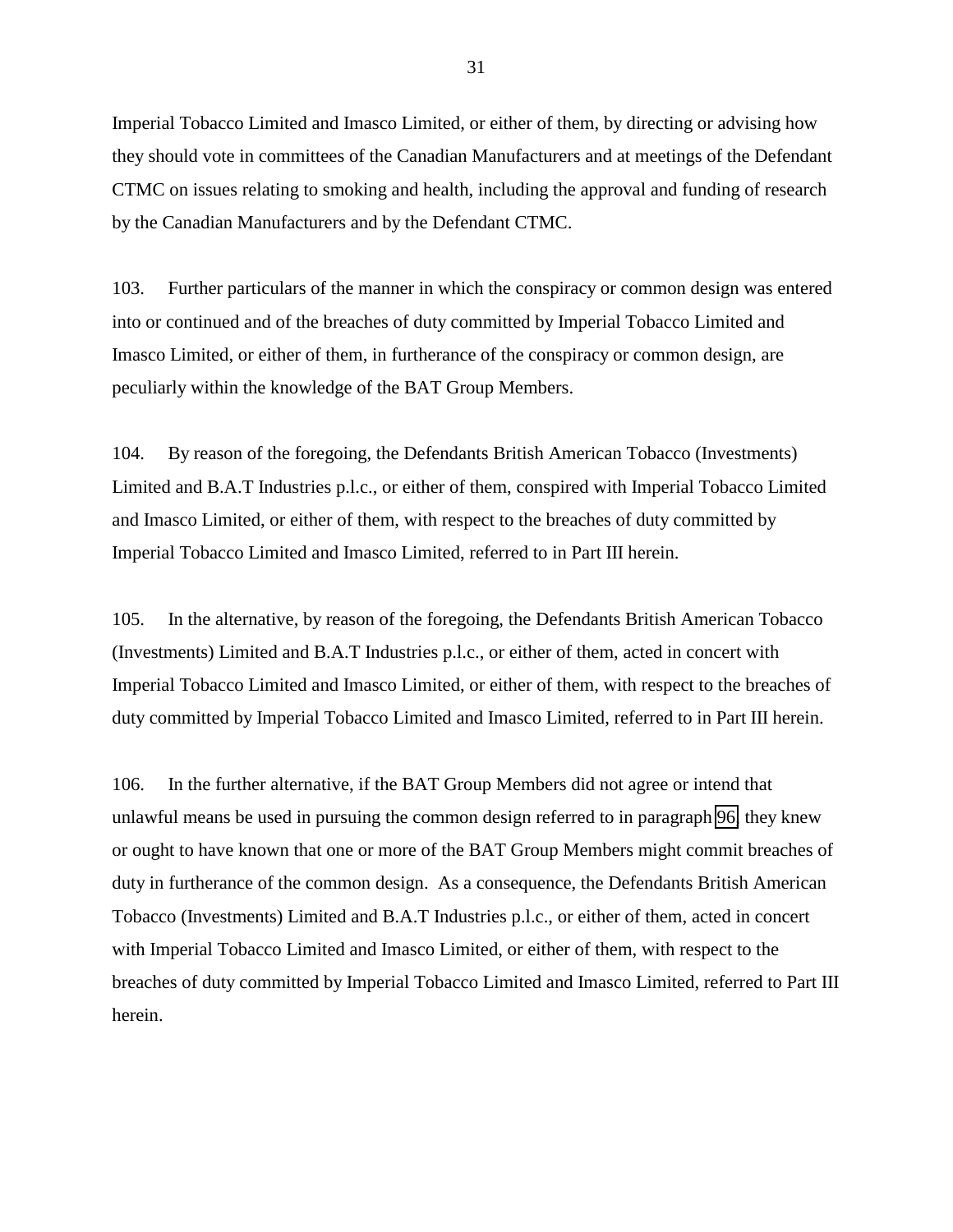<span id="page-31-0"></span>107. In the further alternative, in breaching the duties referred to in Part III herein, Imperial Tobacco Limited and Imasco Limited, or either of them, were acting as agents for the Defendants British American Tobacco (Investments) Limited and B.A.T Industries p.l.c., or either of them.

108. In the further alternative, the Defendants British American Tobacco (Investments) Limited and B.A.T Industries p.l.c., or either of them, directed the activities of Imperial Tobacco Limited and Imasco Limited, or either of them, to such an extent that the breaches of duty committed by Imperial Tobacco Limited and Imasco Limited, or either of them, were also breaches committed by the Defendants British American Tobacco (Investments) Limited and B.A.T Industries p.l.c., or either of them.

109. By reason of the allegations made in paragraphs [95](#page-28-0) to 108 herein, the BAT Group Members have, under section 4 of the *Act*, jointly breached the duties particularized in Part III herein and the Defendants Imperial Tobacco Canada Limited, B.A.T Industries p.l.c. and British American Tobacco (Investments) Limited are jointly and severally liable for the cost of health care benefits attributed to Imperial Tobacco Limited and Imasco Limited.

110. In any event, by reason of the allegations made in paragraphs [95](#page-28-0) to 108 herein, the Defendants Imperial Tobacco Canada Limited, B.A.T Industries p.l.c. and British American Tobacco (Investments) Limited are, at common law or in equity, jointly and severally liable for the cost of health care benefits attributed to Imperial Tobacco Limited and Imasco Limited.

### **C. Joint Liability of the RJR Group Defendants**

111. During all or part of the period in which the tobacco related wrongs described herein were committed, the members of the RJR Group have included the following companies (the "RJR Group Members"):

- (a) the Defendant R.J. Reynolds Tobacco Company;
- (b) the Defendant R. J. Reynolds Tobacco International, Inc.;

32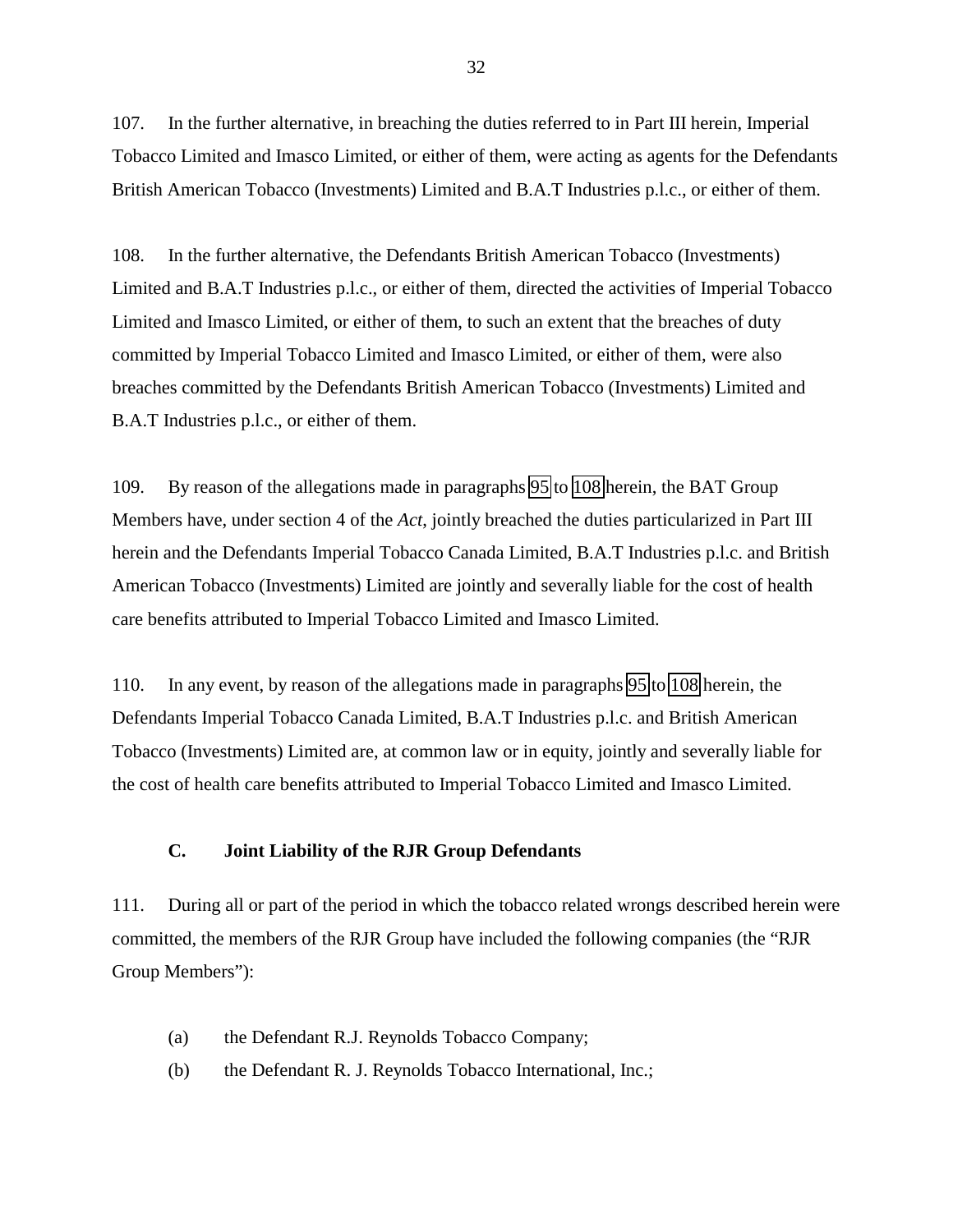- <span id="page-32-0"></span>(c) the Defendant JTI-Macdonald Corp.; and
- (d) Macdonald Tobacco Inc.

112. After about 1973, some or all of the RJR Group Members conspired or had a common design to prevent, by unlawful means, consumers in British Columbia and other jurisdictions acquiring knowledge of the harmful nature and addictive properties of cigarettes, as described in paragraphs [39](#page-9-0) - [43](#page-10-0) herein, in circumstances where the RJR Group Members knew or ought to have known that injury to consumers would result from acts done in furtherance of the conspiracy or common design.

113. In furtherance of the conspiracy or common design described above, the Defendant JTI-Macdonald Corp., its predecessor company Macdonald Tobacco Inc., and the Defendant R.J. Reynolds Tobacco Company, or any of them, breached their duties to consumers in the manner described in Part III herein.

114. The aforementioned conspiracy or common design was entered into or continued at or through committees, conferences and meetings established, organized and convened by the Defendants R.J. Reynolds Tobacco Company and R. J. Reynolds Tobacco International, Inc., or either of them, and attended by senior personnel of the RJR Group Members, including those of the Defendant JTI-Macdonald Corp. and its predecessor company Macdonald Tobacco Inc., and through written and oral directives and communications amongst the RJR Group Members.

115. The meetings utilized by the Defendants R.J. Reynolds Tobacco Company and R. J. Reynolds Tobacco International, Inc. or either of them, to direct or co-ordinate the RJR Group's common policies on smoking and health included the Winston-Salem Smoking Issues Coordinator Meetings.

116. The conferences utilized by the Defendants R.J. Reynolds Tobacco Company and R.J. Reynolds Tobacco International, Inc., or either of them, to direct or co-ordinate the RJR Group's common policies on smoking and health include the "Hound Ears" and Sawgrass conferences.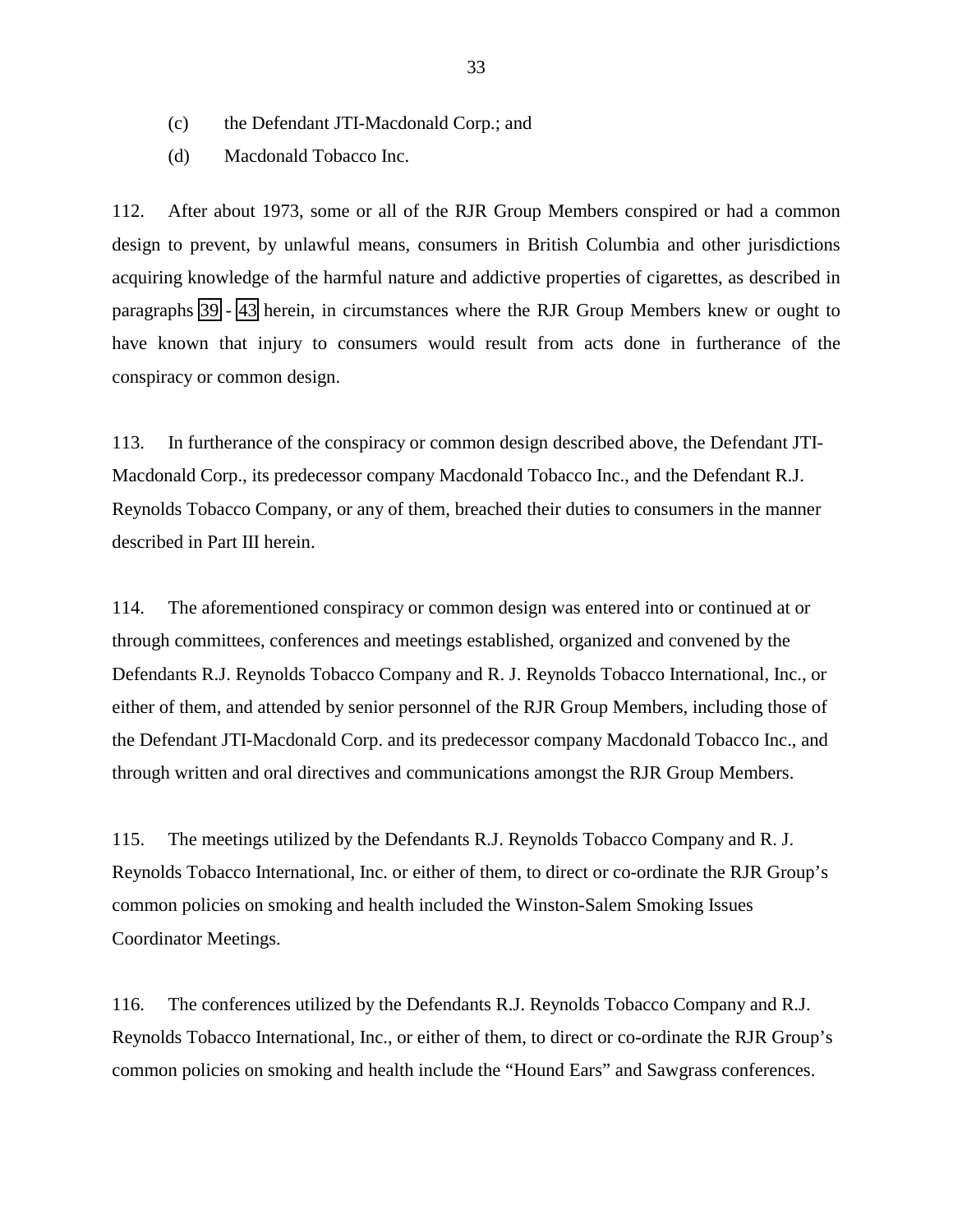117. The Defendants R.J. Reynolds Tobacco Company and R. J. Reynolds Tobacco International, Inc., or either of them, further directed or co-ordinated the RJR Group's position on smoking and health by means of a system of reporting whereby each global "Area" had a "smoking issue designee" who was supervised by the Defendant R.J. Reynolds International Inc. and who reported to the Manager of Science Information in the R.J. Reynolds Tobacco Company. In the case of Area II (Canada), this "designee" was, from 1974, a senior executive of Macdonald Tobacco Inc., and later of the Defendant JTI-Macdonald Corp.

118. The Defendants R.J. Reynolds Tobacco Company and R. J. Reynolds Tobacco International, Inc., or either of them, further directed or co-ordinated the RJR Group's common policies on smoking and health by preparing and distributing to the members of the RJR Group, including the Defendant JTI-Macdonald Corp. and its predecessor company Macdonald Tobacco Inc., written directives and communications including an "Issues Guide". These directives and communications set out the RJR Group's position on smoking and health issues to ensure that the personnel of the RJR Group companies, including the Defendant JTI-Macdonald Corp. and its predecessor company Macdonald Tobacco Inc., understood and disseminated the RJR Group's position.

119. The Defendants R.J. Reynolds Tobacco Company and R. J. Reynolds Tobacco International, Inc., or either of them, further directed or co-ordinated the smoking and health policies of the Defendant JTI-Macdonald Corp. and its predecessor company Macdonald Tobacco Inc. by directing or advising how they should vote in committees of the Canadian Manufacturers and at meetings of the Defendant CTMC on issues relating to smoking and health, including the approval and funding of research by the Canadian Manufacturers and by the Defendant CTMC.

120. Further particulars of the manner in which the conspiracy or common design was entered into or continued and of the breaches of duty committed by the Defendant JTI-Macdonald Corp., its predecessor company Macdonald Tobacco Inc., and the Defendant R.J. Reynolds Tobacco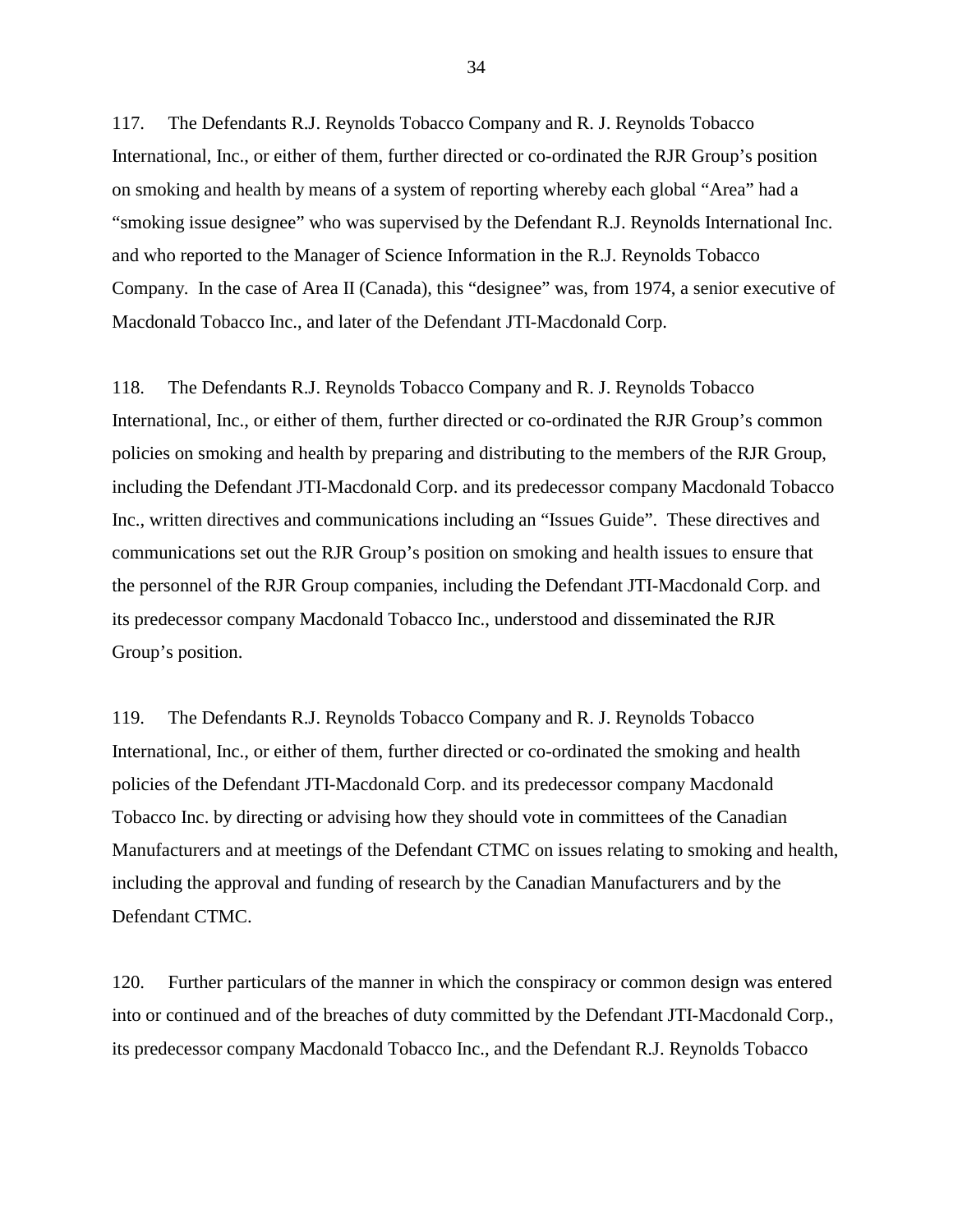<span id="page-34-0"></span>Company in furtherance of the conspiracy or common design are peculiarly within the knowledge of the RJR Group Members.

121. By reason of the foregoing, some or all of the RJR Group Members conspired with respect to the breaches of duty committed by the Defendant JTI-Macdonald Corp., its predecessor company Macdonald Tobacco Inc., and the Defendant R.J. Reynolds Tobacco Company, referred to in Part III herein.

122. In the alternative, by reason of the foregoing, some or all of the RJR Group Members acted in concert with respect to the breaches of duty committed by the Defendant JTI-Macdonald Corp., its predecessor company Macdonald Tobacco Inc., and the Defendant R.J. Reynolds Tobacco Company, referred to in Part III herein.

123. In the further alternative, if the RJR Group Members did not agree or intend that unlawful means be used in pursuing their common design, referred to in paragraph [112,](#page-32-0) they knew or ought to have known that one or more of them might commit breaches of duty in furtherance of their common design. As a consequence, the RJR Group Members acted in concert with respect to the breaches of duty committed by the Defendant JTI-Macdonald Corp., its predecessor company Macdonald Tobacco Inc., and the Defendant R.J. Reynolds Tobacco Company, referred to in Part III herein.

124. In the further alternative, in breaching the duties referred to in Part III herein, the Defendant JTI-Macdonald Corp. and its predecessor company, Macdonald Tobacco Inc. were acting as agents for the Defendants R.J. Reynolds Tobacco Company and R. J. Reynolds Tobacco International, Inc. or either of them.

125. In the further alternative, the Defendants R.J. Reynolds Tobacco Company and R. J. Reynolds Tobacco International, Inc. directed the activities of the Defendant JTI-Macdonald Corp. and its predecessor company Macdonald Tobacco Inc. to such an extent that the breaches of duty by the Defendant JTI-Macdonald Corp. and its predecessor company Macdonald Tobacco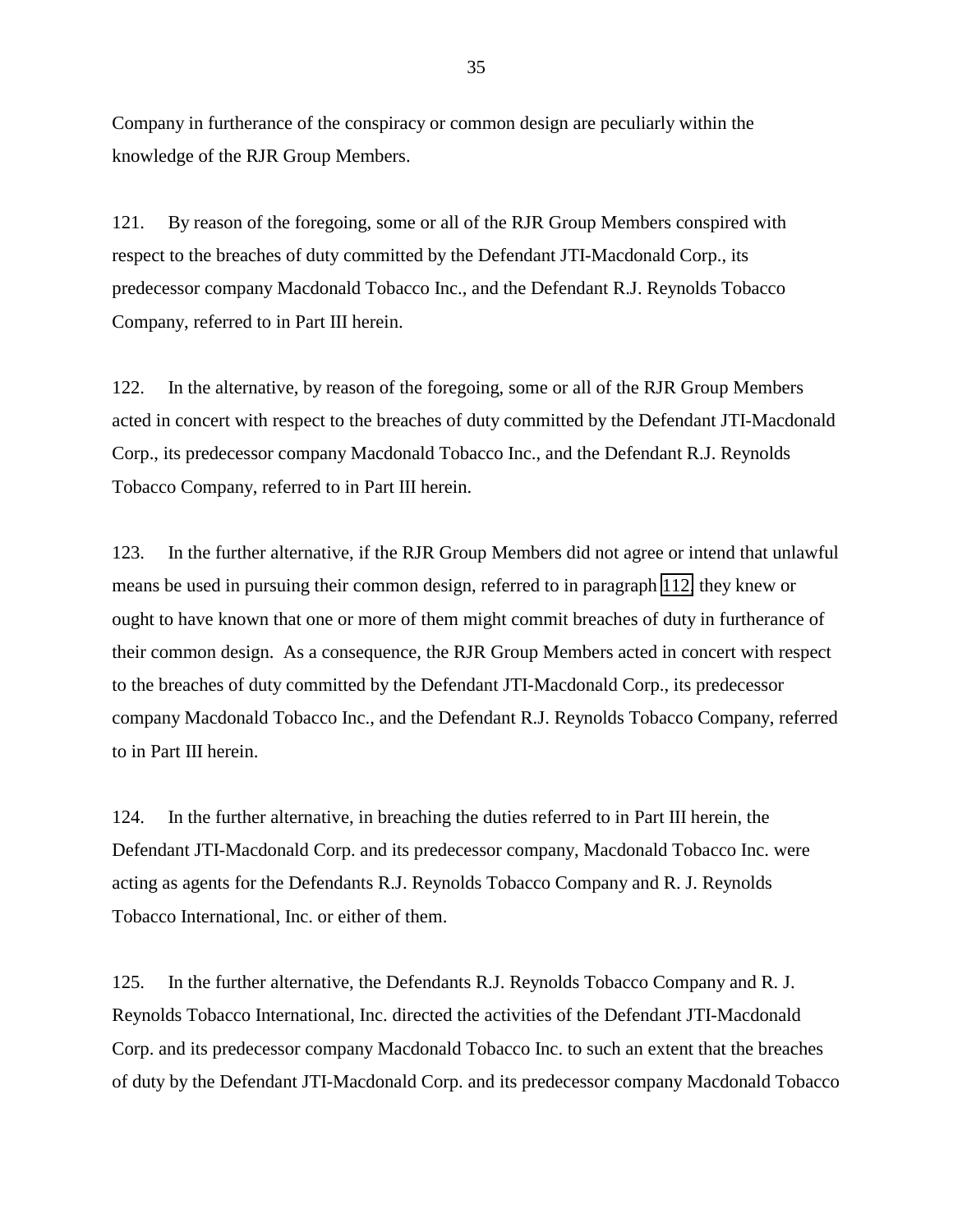<span id="page-35-0"></span>Inc. were also breaches committed by the Defendants R.J. Reynolds Tobacco Company and R. J. Reynolds Tobacco International, Inc., or either of them.

126. By reason of the allegations made in paragraphs [111](#page-31-0) to [125](#page-34-0) herein, the RJR Group Members have, under section 4 of the *Act*, jointly breached the duties particularized in Part III herein and are jointly and severally liable for the cost of health care benefits attributed to each of them.

127. In any event, by reason of the allegations made in paragraphs [111](#page-31-0) to [125](#page-34-0) herein, the RJR Group Members are, at common law or in equity, jointly and severally liable for the cost of health care benefits attributed to each of them.

### **D. Joint Liability of the Philip Morris Group Defendants**

128. During all or part of the period in which the tobacco related wrongs described herein were committed, the members of the Philip Morris Group have included the following companies (the "Philip Morris Group Members"):

- (a) the Defendant Philip Morris Incorporated;
- (b) the Defendant Philip Morris International, Inc.;
- (c) the Defendant Rothmans, Benson & Hedges Inc.; and
- (d) Benson & Hedges (Canada) Inc.

129. After about 1954, some or all of the Philip Morris Group Members conspired or had a common design to prevent, by unlawful means, consumers in British Columbia and other jurisdictions acquiring knowledge of the harmful nature and addictive properties of cigarettes, as described in paragraphs [39](#page-9-0) - [43](#page-10-0) herein, in circumstances where the Philip Morris Group Members knew or ought to have known that injury to consumers would result from acts done in furtherance of the conspiracy or common design.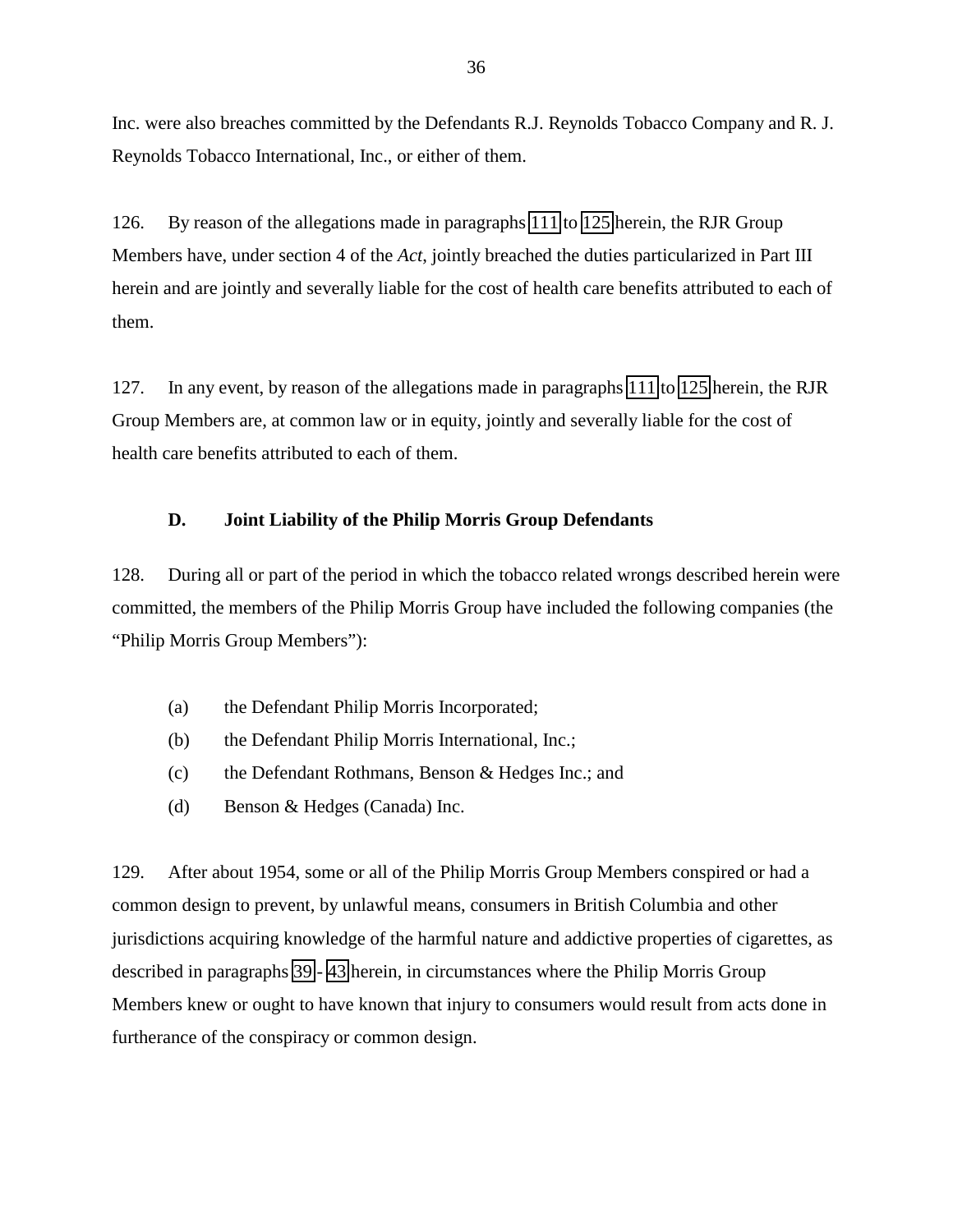130. In furtherance of the conspiracy or common design described above, the Defendant Rothmans, Benson & Hedges Inc., its amalgamating company Benson & Hedges (Canada) Ltd., and the Defendant Philip Morris Incorporated, or any of them, breached their duties to consumers in the manner described in Part III herein.

131. The aforementioned conspiracy or common design was entered into or continued at or through committees, conferences and meetings established, organized and convened by the Defendants Philip Morris Incorporated and Philip Morris International, Inc., or either of them, and attended by senior personnel of the Philip Morris Group companies, including those of the Defendant Rothmans, Benson & Hedges Inc. and its amalgamating company Benson & Hedges (Canada) Ltd., and through written and oral directives and communications amongst the Philip Morris Group Members.

132. The committees utilized by the Defendants Philip Morris Incorporated and Philip Morris International, Inc., or either of them, to direct or co-ordinate the Philip Morris Group's common policies on smoking and health include the Committee on Smoking Issues and Management and the Corporate Products Committee.

133. The conferences utilized by the Defendants Philip Morris Incorporated and Philip Morris International, Inc. or either of them, to direct or co-ordinate the Philip Morris Group's common policies on smoking and health include the Conference on Smoking and Health and the Corporate Affairs World Conference.

134. The Defendants Philip Morris Incorporated and Philip Morris International, Inc., or either of them, further directed or co-ordinated the Philip Morris Group's common policies on smoking and health by means of their respective Corporate Affairs and Public Affairs Departments which directed or advised various departments of the other members of the Philip Morris Group, including the Defendant Rothmans, Benson & Hedges Inc. and its amalgamating company Benson & Hedges (Canada) Ltd., concerning the Philip Morris Group position on smoking and health issues.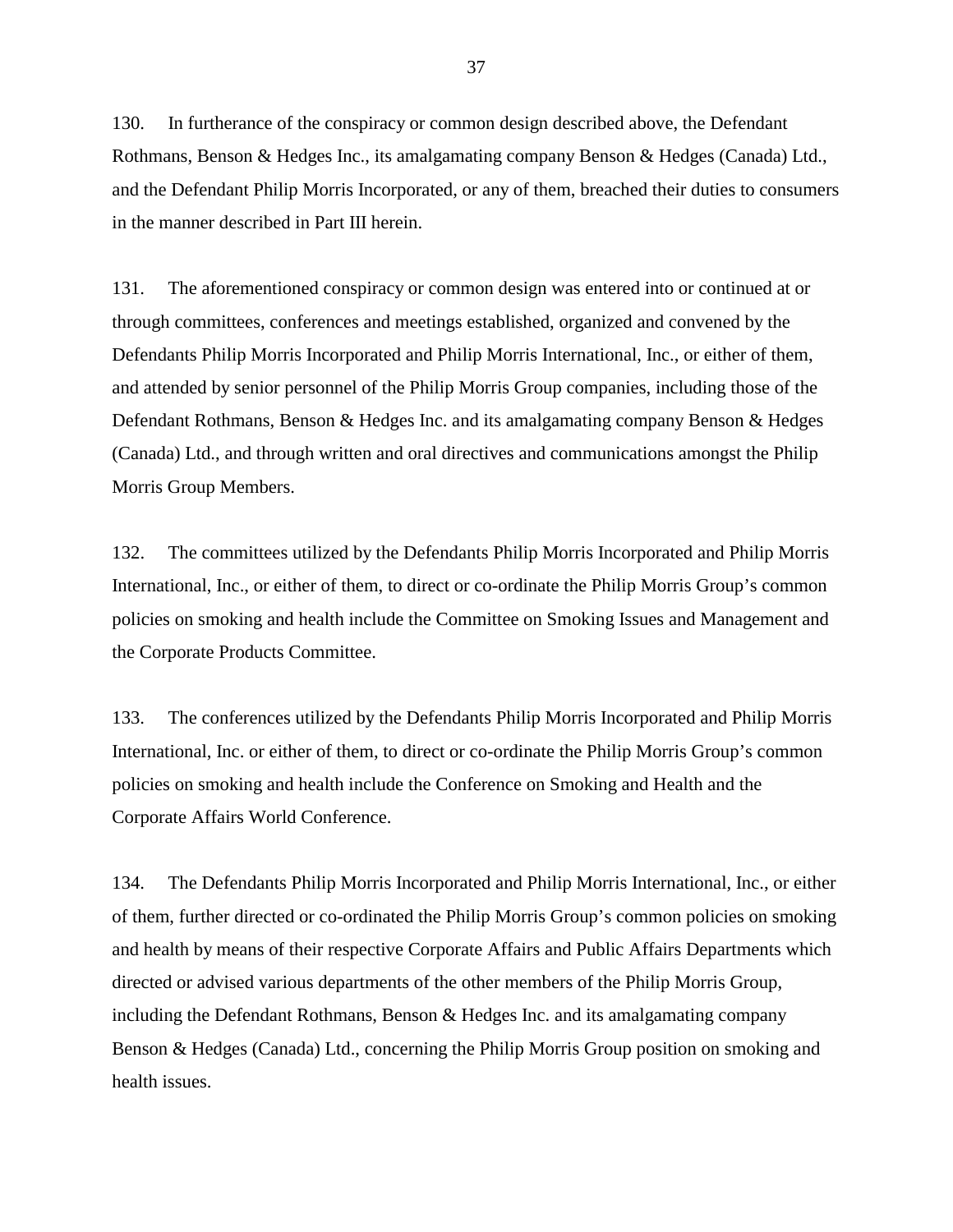135. The Defendants Philip Morris Incorporated and Philip Morris International, Inc., or either of them, further directed or co-ordinated the common policies of the Philip Morris Group on smoking and health by preparing and distributing to the members of the Philip Morris Group, including the Defendant Rothmans, Benson & Hedges Inc. and its amalgamating company Benson & Hedges (Canada) Ltd., written directives and communications including "Smoking and Health Quick Reference Guides" and "Issues Alert[s]". These directives and communications set out the Philip Morris Group's position on smoking and health issues to ensure that the personnel of the Philip Morris Group companies, including the Defendant Rothmans, Benson & Hedges Inc., and its amalgamating company Benson & Hedges (Canada) Ltd., understood and disseminated the Philip Morris Group's position.

136. The Defendants Philip Morris Incorporated and Philip Morris International, Inc., or either of them, further directed or co-ordinated the smoking and health policies of the Defendant Rothmans, Benson & Hedges Inc. and its amalgamating company Benson & Hedges (Canada) Ltd., or either of them, by directing or advising how they should vote in committees of the Canadian Manufacturers and at meetings of the Defendant CTMC on issues relating to smoking and health, including the approval and funding of research by the Canadian Manufacturers and by the Defendant CTMC.

137. Further particulars of the manner in which the conspiracy or common design was entered into or continued and of the breaches of duty committed by the Defendant Rothmans, Benson & Hedges Inc., its amalgamating company Benson & Hedges (Canada) Inc., and by the Defendant Philip Morris Incorporated in furtherance of the conspiracy or common design are peculiarly within the knowledge of the Philip Morris Group Members.

138. By reason of the foregoing, some or all of the Philip Morris Group Members conspired with respect to the breaches of duty committed by the Defendant Rothmans, Benson & Hedges Inc., its amalgamating company Benson & Hedges (Canada) Inc., and by the Defendant Philip Morris Incorporated, referred to in Part III herein.

38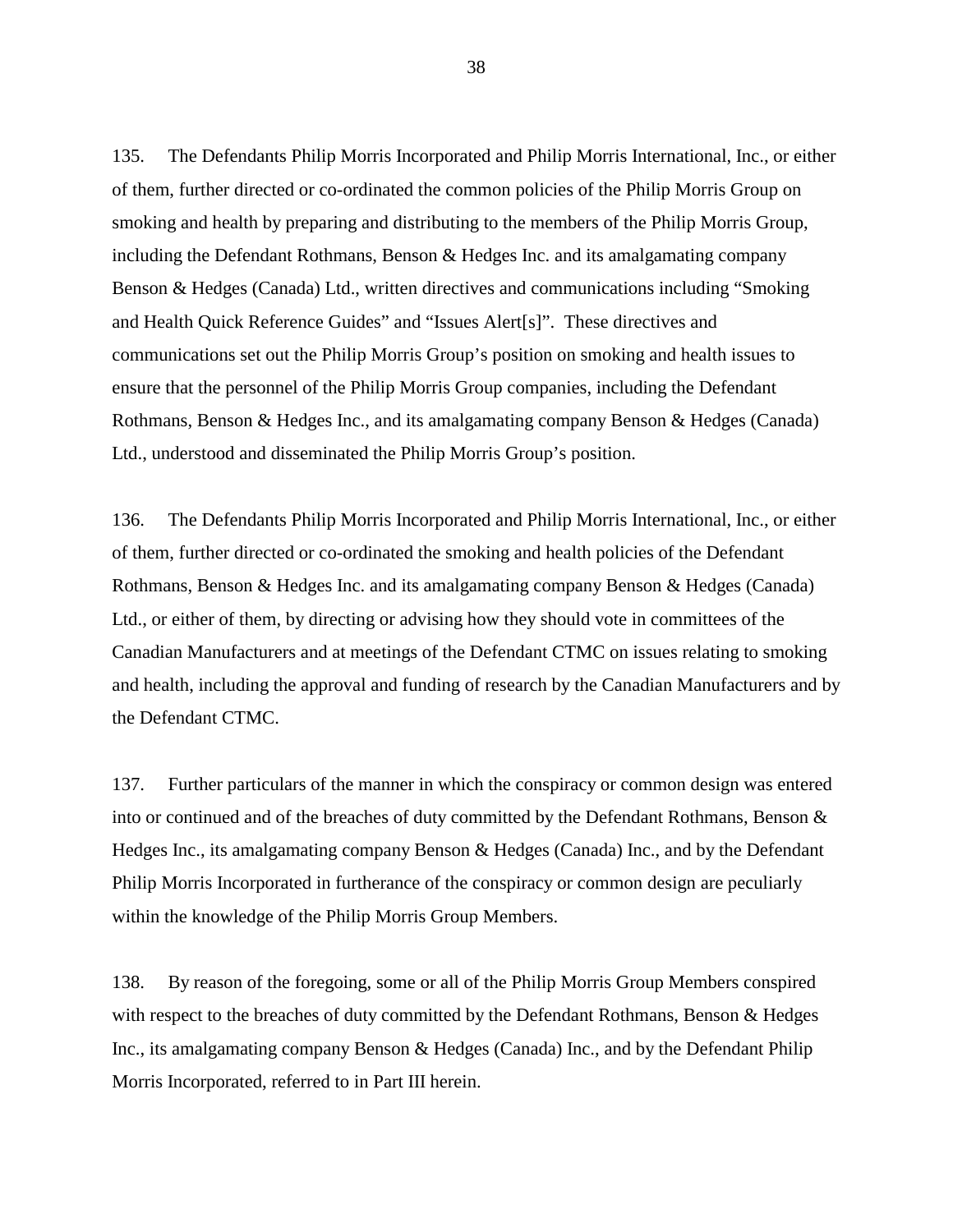<span id="page-38-0"></span>139. In the alternative, by reason of the foregoing, some or all of the Philip Morris Group Members acted in concert with respect to the breaches of duty committed by the Defendant Rothmans, Benson & Hedges Inc., its amalgamating company Benson & Hedges (Canada) Inc., and by the Defendant Philip Morris Incorporated, referred to in Part III herein.

140. In the further alternative, if the Philip Morris Group Members did not agree or intend that unlawful means be used in pursuing their common design, as referred to in paragraph [129,](#page-35-0) they knew or ought to have known that one or more of them might commit breaches of duty in furtherance of their common design. As a consequence, the Philip Morris Group Members acted in concert with respect to the breaches of duty committed by the Defendant Rothmans, Benson & Hedges Inc., its amalgamating company Benson & Hedges (Canada) Inc., and by the Defendant Philip Morris Incorporated, referred to in Part III herein.

141. In the further alternative, in breaching the duties referred to in Part III herein, the Defendant Rothmans, Benson & Hedges and its amalgamating company Benson & Hedges (Canada) Inc., or either of them, were acting as agents for the Defendants Philip Morris Incorporated and Philip Morris International, Inc., or either of them.

142. In the further alternative, the Defendants Philip Morris Incorporated and Philip Morris International, Inc., or either of them, directed the activities of the Defendant Rothmans, Benson & Hedges and its amalgamating company Benson & Hedges (Canada) Inc., or either of them, to such an extent that the breaches of duty committed by the Defendant Rothmans, Benson & Hedges and its amalgamating company Benson & Hedges (Canada) Inc., or either of them, were also breaches committed by the Defendants Philip Morris Incorporated and Philip Morris International, Inc., or either of them.

143. By reason of the allegations made in paragraphs [128](#page-35-0) to 142 herein, the Philip Morris Group Members have, under section 4 of the *Act*, jointly breached the duties particularized in Part III, and the Defendants Rothmans, Benson & Hedges, Inc., Philip Morris Incorporated, and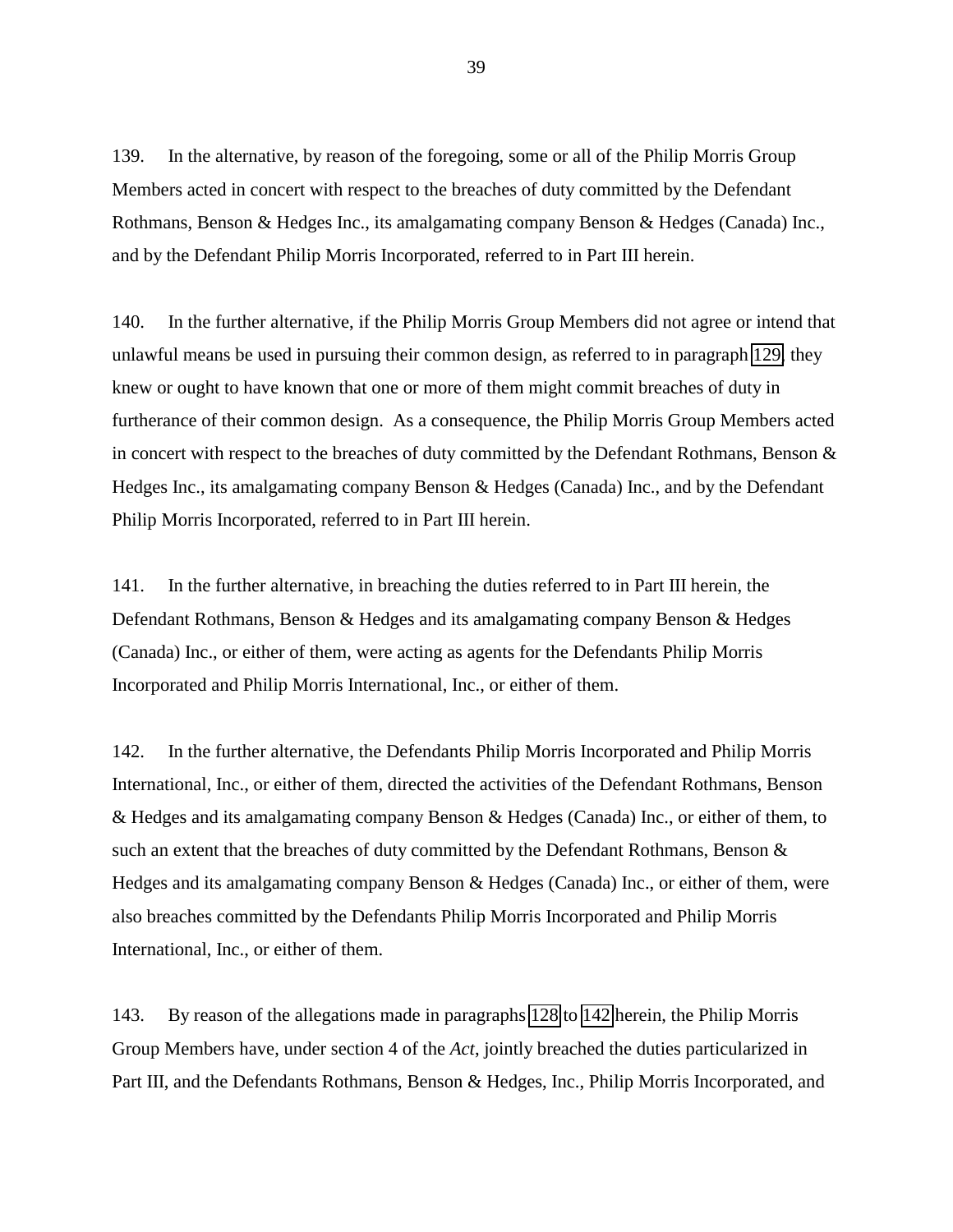<span id="page-39-0"></span>Philip Morris International, Inc. are jointly and severally liable for the cost of health care benefits attributed to the Philip Morris Group Members.

144. In any event, by reason of the allegations made in paragraphs [128](#page-35-0) to [142](#page-38-0) herein, the Defendants Rothmans, Benson & Hedges, Inc., Philip Morris Incorporated, and Philip Morris International, Inc. are, at common law or in equity, jointly and severally liable for the cost of health care benefits attributed to Philip Morris Group Members.

### **E. Joint Liability of the Rothmans Group Defendants**

145. During all or part of the period in which the tobacco related wrongs described herein were committed, the members of the Rothmans Group have included the following companies (the "Rothmans Group Members"):

- (a) the Defendant Rothmans, Benson & Hedges Inc.;
- (b) the Defendant Rothmans Inc.;
- (c) Rothmans of Pall Mall Limited;
- (d) the Defendant Carreras Rothmans Limited;
- (e) the Defendant Ryesekks p.l.c.;
- (f) the Defendant Rothmans International Research Division.

146. After about 1956, some or all of the Rothmans Group Members conspired or had a common design to prevent, by unlawful means, consumers in British Columbia and other jurisdictions acquiring knowledge of the harmful nature and addictive properties of cigarettes, as described in paragraphs [39](#page-9-0) - [43](#page-10-0) herein, in circumstances where the Rothmans Group Members knew or ought to have known that injury to consumers would result from acts in furtherance of the conspiracy or common design.

147. In furtherance of the conspiracy or common design described above, the Defendant Rothmans, Benson & Hedges Inc., its amalgamating company Rothmans of Pall Mall Limited,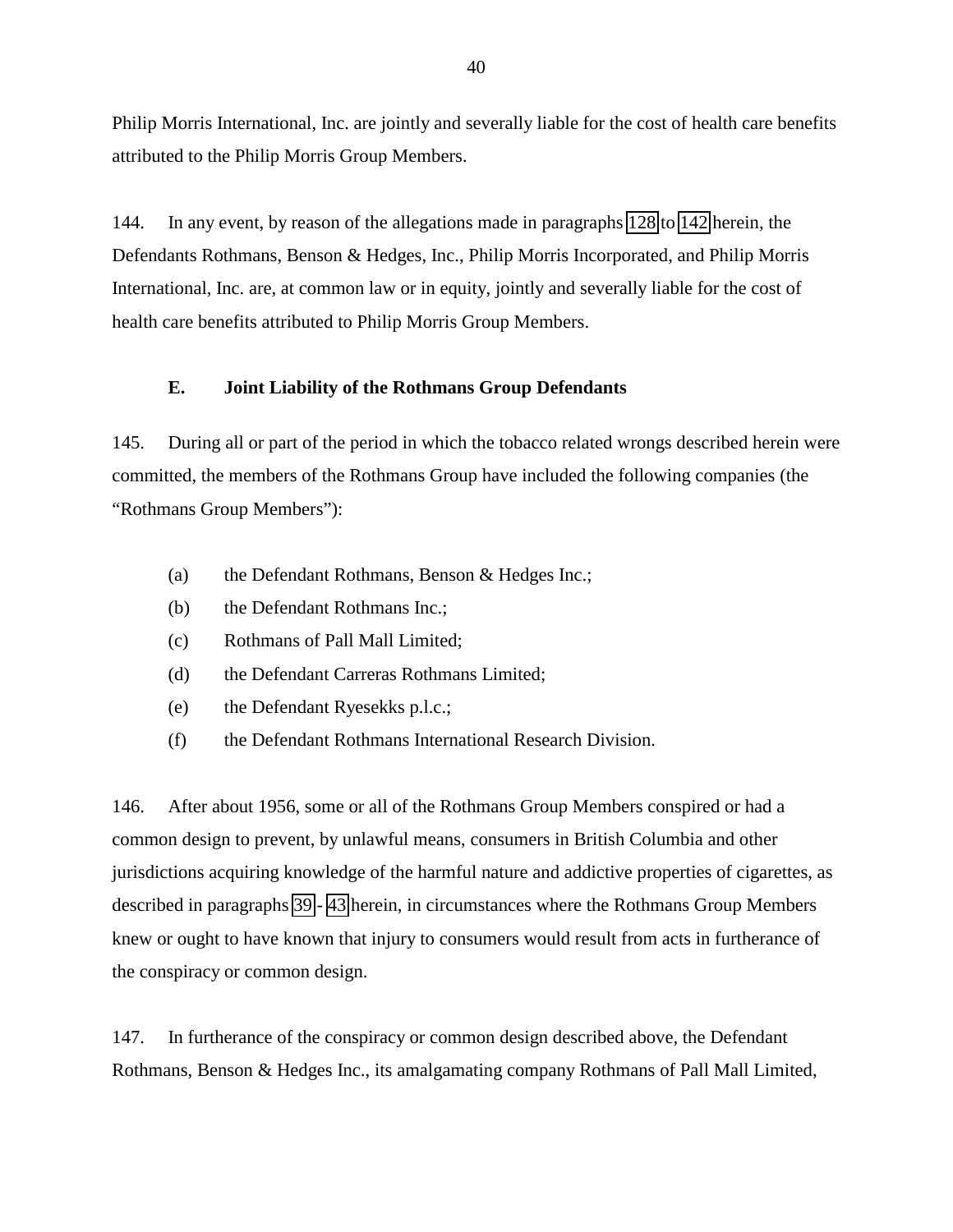the Defendant Rothmans Inc. and the Defendant Ryesekks p.l.c., or any of them, breached their duties to consumers in the manner described in Part III herein.

148. The aforementioned conspiracy or common design was entered into or continued at or through committees, conferences and meetings established, organized and convened by the Defendants Ryesekks p.l.c., Carreras Rothmans Limited, and Rothmans International Research Division, or any of them, and attended by senior personnel of the Rothmans Group Members, including those of the Defendant Rothmans, Benson & Hedges Inc., its amalgamating company Rothmans of Pall Mall Limited, and the Defendant Rothmans Inc., or any of them, and through written and oral directives and communications amongst the Rothmans Group Members.

149. The Defendants Ryesekks p.l.c., Carreras Rothmans Limited, and Rothmans International Research Division, or any of them, directed or co-ordinated the Rothmans Group's common policies on smoking and health by preparing and distributing statements which set out the Rothmans Group's position on smoking and health issues, including a series of announcements issued by the Rothmans International Research Division and published in Canada in or about 1958 which claimed, among other things, that smoking in moderation was safe, and that Canadian-made Rothmans cigarettes were safer than those of other brands because they contained less tar and had cooler smoke.

150. The Defendants Ryesekks p.l.c., Carreras Rothmans Limited, and Rothmans International Research Division, or any of them, further directed or co-ordinated the smoking and health policies of the Defendant Rothmans, Benson & Hedges Inc., its amalgamating company Rothmans of Pall Mall Limited, and the Defendant Rothmans Inc., or any of them, by directing or advising how they should vote in committees of the Canadian Manufacturers and at meetings of the CTMC on issues relating to smoking and health, including the approval and funding of research by the Canadian Manufacturers and by the Defendant CTMC.

151. Further particulars of the manner in which the conspiracy or common design was entered into or continued and of the breaches of duty committed by the Defendant Rothmans, Benson &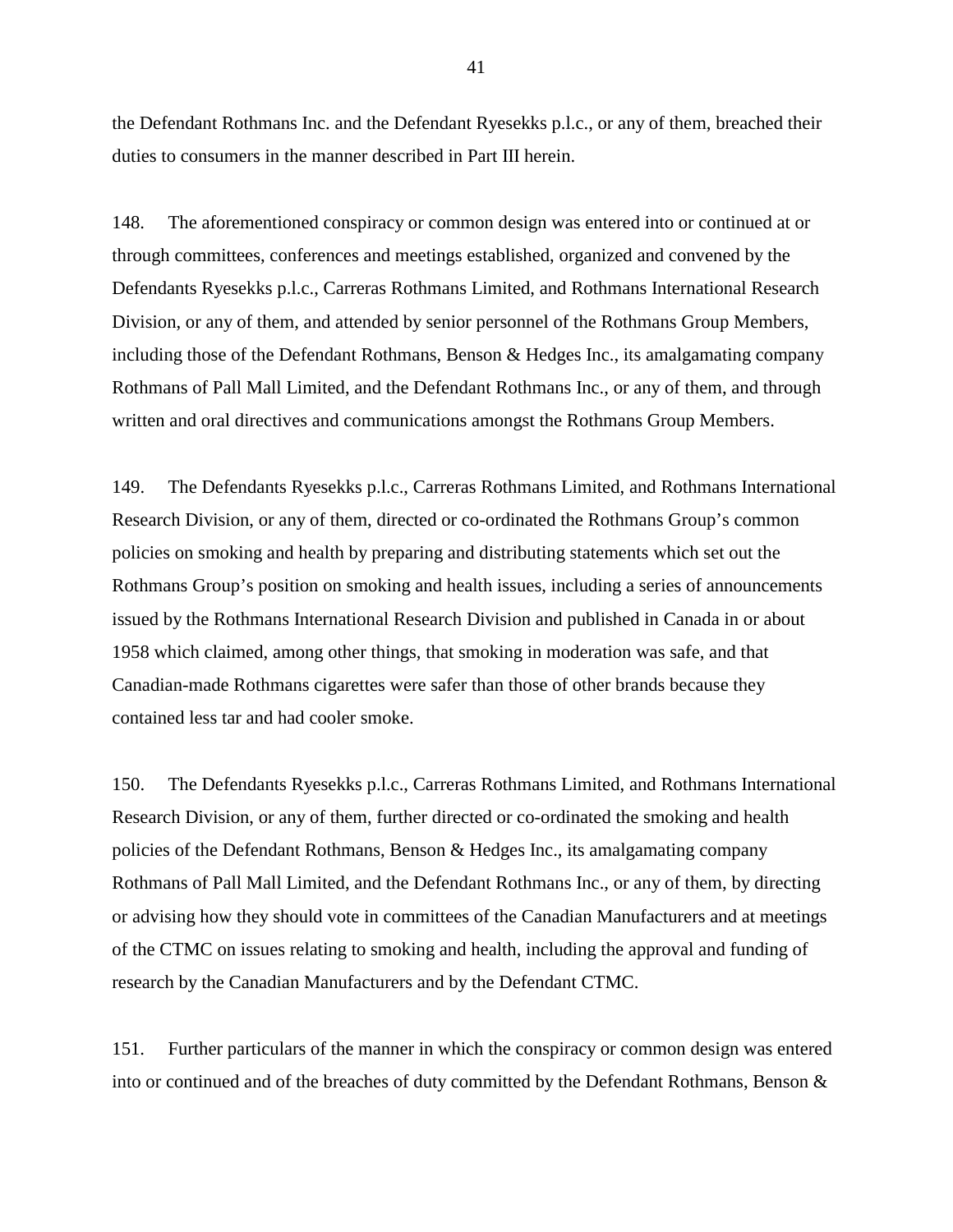<span id="page-41-0"></span>Hedges Inc., its amalgamating company Rothmans of Pall Mall Limited, and the Defendant Rothmans Inc. in furtherance of the conspiracy or common design are peculiarly within the knowledge of the Rothmans Group Members.

152. By reason of the foregoing, some or all of the Rothmans Group Members conspired with respect to the breaches of duty committed by the Defendant Rothmans, Benson & Hedges Inc., its amalgamating company Rothmans of Pall Mall Limited, and the Defendant Rothmans Inc., referred to Part III herein.

153. In the alternative, by reason of the foregoing, some or all of the Rothmans Group Members acted in concert with respect to the breaches of duty committed by the Defendant Rothmans, Benson & Hedges Inc., its amalgamating company Rothmans of Pall Mall Limited, and the Defendant Rothmans Inc., referred to Part III herein.

154. In the further alternative, if the Rothmans Group Members did not agree or intend that unlawful means be used in pursuing the common design referred to in paragraph [146,](#page-39-0) they knew or ought to have known that one or more of the Rothmans Group Members might commit breaches of duty in furtherance of the common design. As a consequence, the Rothmans Group Members acted in concert with respect to the breaches of duty committed by the Defendant Rothmans, Benson & Hedges Inc., its amalgamating company Rothmans of Pall Mall Limited, and the Defendant Rothmans Inc., referred to Part III herein.

155. In the further alternative, in breaching the duties referred to in Part III herein, the Defendant Rothmans, Benson & Hedges Inc., its amalgamating company Rothmans of Pall Mall Limited, and the Defendant Rothmans Inc., or any of them, were acting as agents for the Defendants Ryesekks p.l.c., Carreras Rothmans Limited, and Rothmans International Research Division, or any of them.

156. In the further alternative, the Defendants Ryesekks p.l.c., Carreras Rothmans Limited, and Rothmans International Research Division, or any of them, directed the activities of the

42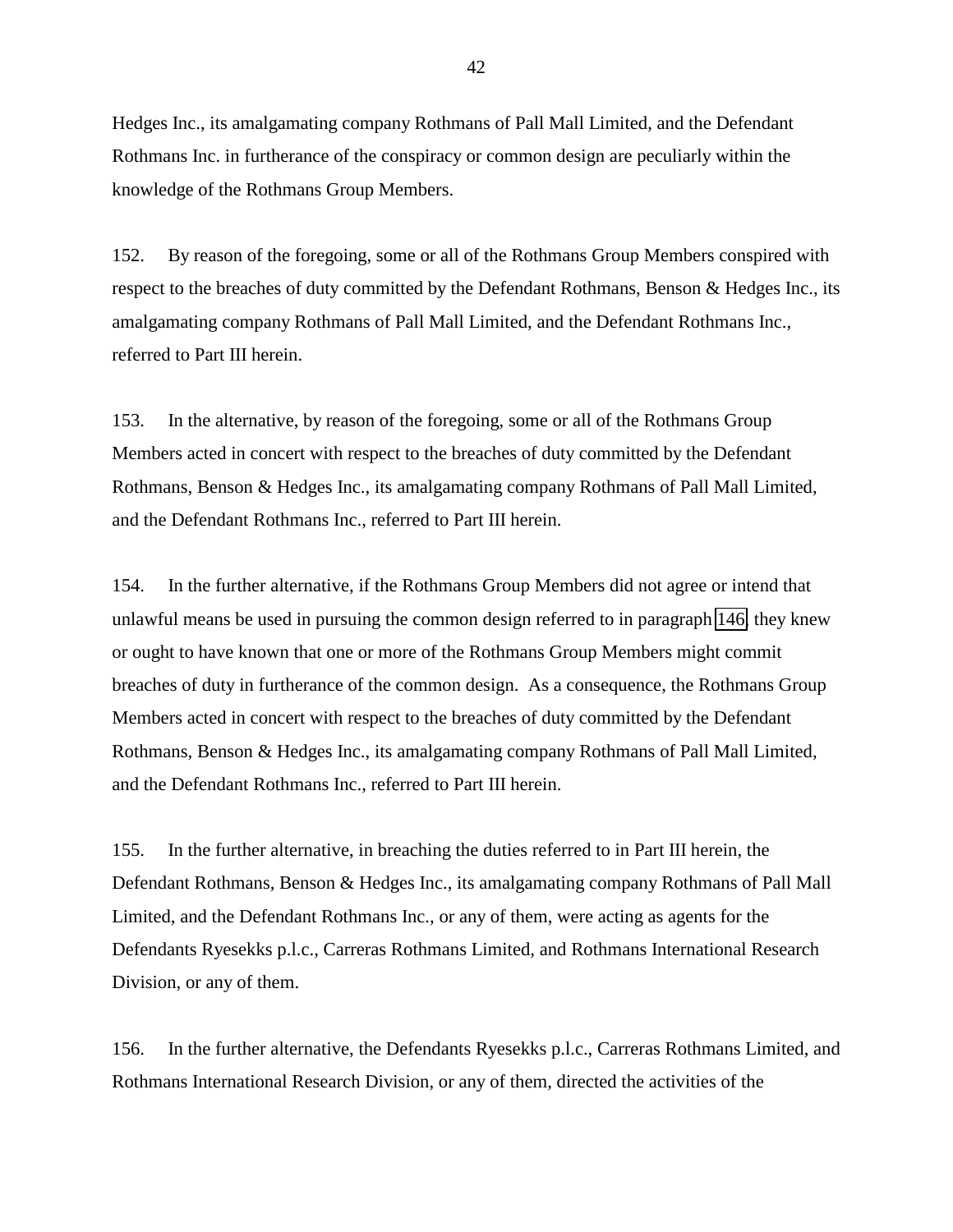<span id="page-42-0"></span>Defendant Rothmans, Benson & Hedges Inc., its amalgamating company Rothmans of Pall Mall Limited, and the Defendant Rothmans Inc., or any of them, to such an extent that the breaches of duty committed by the Defendant Rothmans, Benson & Hedges Inc., its amalgamating company Rothmans of Pall Mall Limited, and the Defendant Rothmans Inc. were also breaches committed by the Defendants Ryesekks p.l.c., Carreras Rothmans Limited, and Rothmans International Research Division, or any of them.

157. By reason of the allegations made in paragraphs [145](#page-39-0) to [156](#page-41-0) herein, the Rothmans Group Members have, under section 4 of the *Act*, jointly breached the duties particularized in Part III herein and are jointly and severally liable for the cost of health care benefits attributed to the Defendant Rothmans, Benson & Hedges Inc., its amalgamating company Rothmans of Pall Mall Limited, and the Defendant Rothmans Inc.

158. In any event, by reason of the allegations made in paragraphs [145](#page-39-0) to [156](#page-41-0) herein, the Rothmans Group Members are, at common law or in equity, jointly and severally liable for the cost of health care benefits attributed to the Defendant Rothmans, Benson & Hedges Inc., its amalgamating company Rothmans of Pall Mall Limited, and the Defendant Rothmans Inc.

# **V. CONCERTED ACTION OF THE TOBACCO INDUSTRY IN CANADA**

159. At times material to this action, some or all of the Canadian Manufacturers conspired or had a common design, to prevent, by unlawful means, consumers in British Columbia and other jurisdictions acquiring knowledge of the harmful nature and addictive properties of cigarettes, as described in paragraphs [39](#page-9-0) - [43](#page-10-0) herein, in circumstances where they knew or ought to have known that injury to consumers would result from acts done in furtherance of the conspiracy or common design.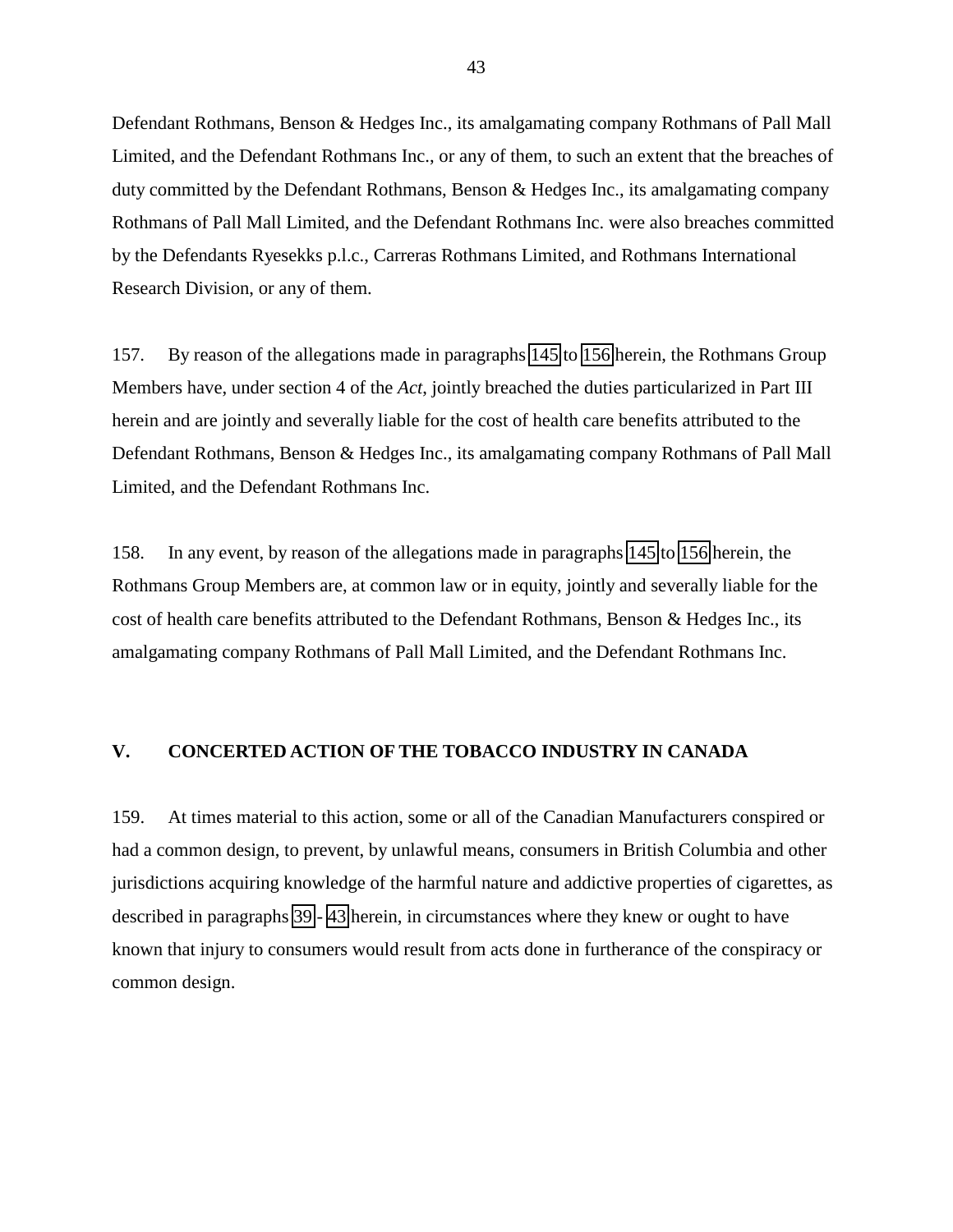160. In furtherance of the conspiracy or common design described above, the Canadian Manufacturers, or one or more of them, breached their duties to consumers in the manner described in Part III herein.

161. The aforementioned conspiracy or common design was entered into or continued at or through committees, conferences and meetings established, organized and convened by some or all of the Canadian Manufacturers and attended by their senior personnel and through written and oral directives and communications amongst some or all of them.

162. The aforementioned conspiracy or common design was continued when:

- (a) in or about 1962, the Canadian Manufacturers each signed an agreement not to compete with each other by making health claims with respect to their cigarettes so as to avoid acknowledging the risks of smoking; and
- (b) in or about 1963, the Canadian Manufacturers formed the Ad Hoc Committee on Smoking and Health (renamed the Canadian Tobacco Manufacturers' Council in 1969, and incorporated as the Defendant CTMC in 1982) in order to maintain a united front on smoking and health issues (the Ad Hoc Committee on Smoking and Health, the preincorporation Canadian Tobacco Manufacturers' Council and the Defendant CTMC are hereinafter collectively referred to as "the CTMC").

163. Upon its formation and at all material times thereafter, the CTMC provided a forum for the continuance of the aforementioned conspiracy or common design. The Defendant CTMC, upon its incorporation, agreed to and adopted the aforementioned common design and thereafter directly participated in the aforementioned conspiracy.

164. Since about 1963, the CTMC has lobbied governments and regulatory agencies throughout Canada with respect to tobacco industry matters, as well as representing to the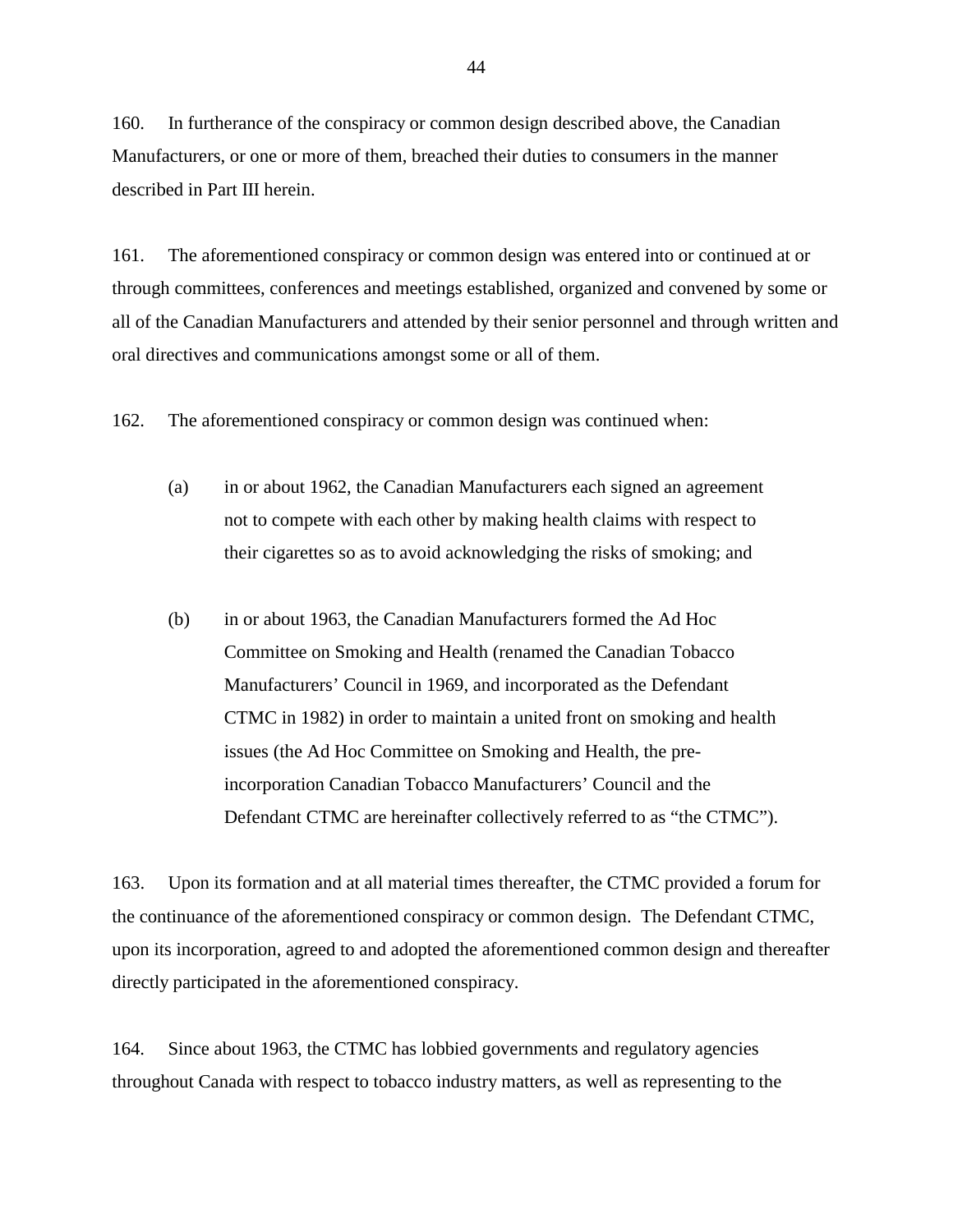<span id="page-44-0"></span>Canadian public the tobacco industry's position with respect to the health risks and concerns related to smoking.

165. The CTMC has also co-ordinated, with foreign manufacturers and international tobacco industry associations, the Canadian cigarette industry's positions on smoking and health issues with those of the multinational tobacco industry, including the Groups described in Part IV.

166. In furtherance of the conspiracy or common design described in paragraph [159,](#page-42-0) the Canadian Manufacturers not only breached their duties to consumers in the manner alleged in Part III herein but, in addition, breached the aforementioned duties by causing the CTMC to:

- (a) disseminate false and misleading information regarding the risks of smoking including making submissions to governments;
- (b) make no statement or admission that smoking caused disease;
- (c) suppress or conceal research regarding the risks of smoking;
- (d) participate in a public relations program on smoking and health issues with the object of promoting cigarettes, protecting cigarette sales and protecting cigarettes and smoking from attack based upon health risks; and
- (e) lobby governments in order to delay and minimize government initiatives with respect to smoking and health.

167. Further particulars of the manner in which the conspiracy or common design was entered into or continued and of the breaches of duty committed by the Canadian Manufacturers and each of them, in furtherance of the conspiracy or common design are peculiarly within the knowledge of the Defendants.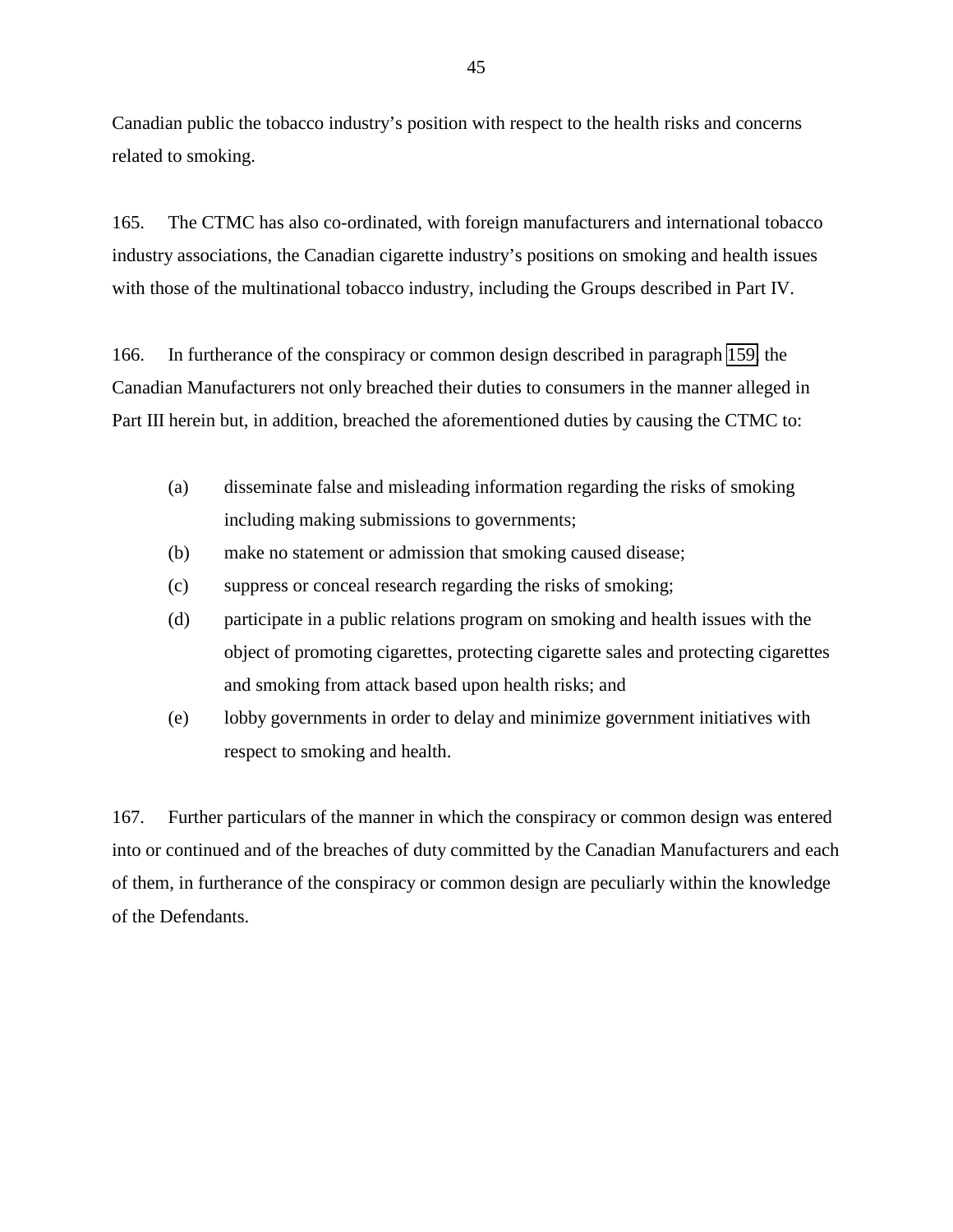168. By reason of the foregoing, at various times some or all of the Canadian Manufacturers and the Defendant CTMC conspired with respect to the breaches of duty referred to in paragraph [166](#page-44-0) and Part III herein.

169. In the alternative, by reason of the foregoing, at various times, some or all of the Canadian Manufacturers and the Defendant CTMC acted in concert with respect to the breaches of duty referred to in paragraph [166](#page-44-0) and Part III herein.

170. In the further alternative, if the Canadian Manufacturers and the Defendant CTMC did not agree or intend that unlawful means be used in pursuing the common design referred to in paragraph [159,](#page-42-0) they knew or ought to have known that one or more of them might commit breaches of duty in furtherance of the common design. As a consequence, the Canadian Manufacturers and the Defendant CTMC acted in concert with respect to the breaches of duty referred to in paragraph [166](#page-44-0) and Part III herein.

171. At all times material to this action, the Defendant CTMC was acting as the agent of the Canadian Manufacturers.

172. In the alternative, the Canadian Manufacturers directed and co-ordinated the activities of the Defendant CTMC to such an extent that the breaches of duty referred to in paragraph [166](#page-44-0) were breaches committed by the Canadian Manufacturers.

173. The acts of each Canadian Manufacturer described in this Part were acts done in furtherance of, and were means of advancing, the conspiracy or common design of the members of its respective Group as described in Part IV herein.

174. The acts of the Canadian Manufacturers and the Defendant CTMC described in this Part were also done in furtherance of, and were means of advancing, the conspiracy or common design directed and co-ordinated by the Lead Companies, as described in Part VI herein.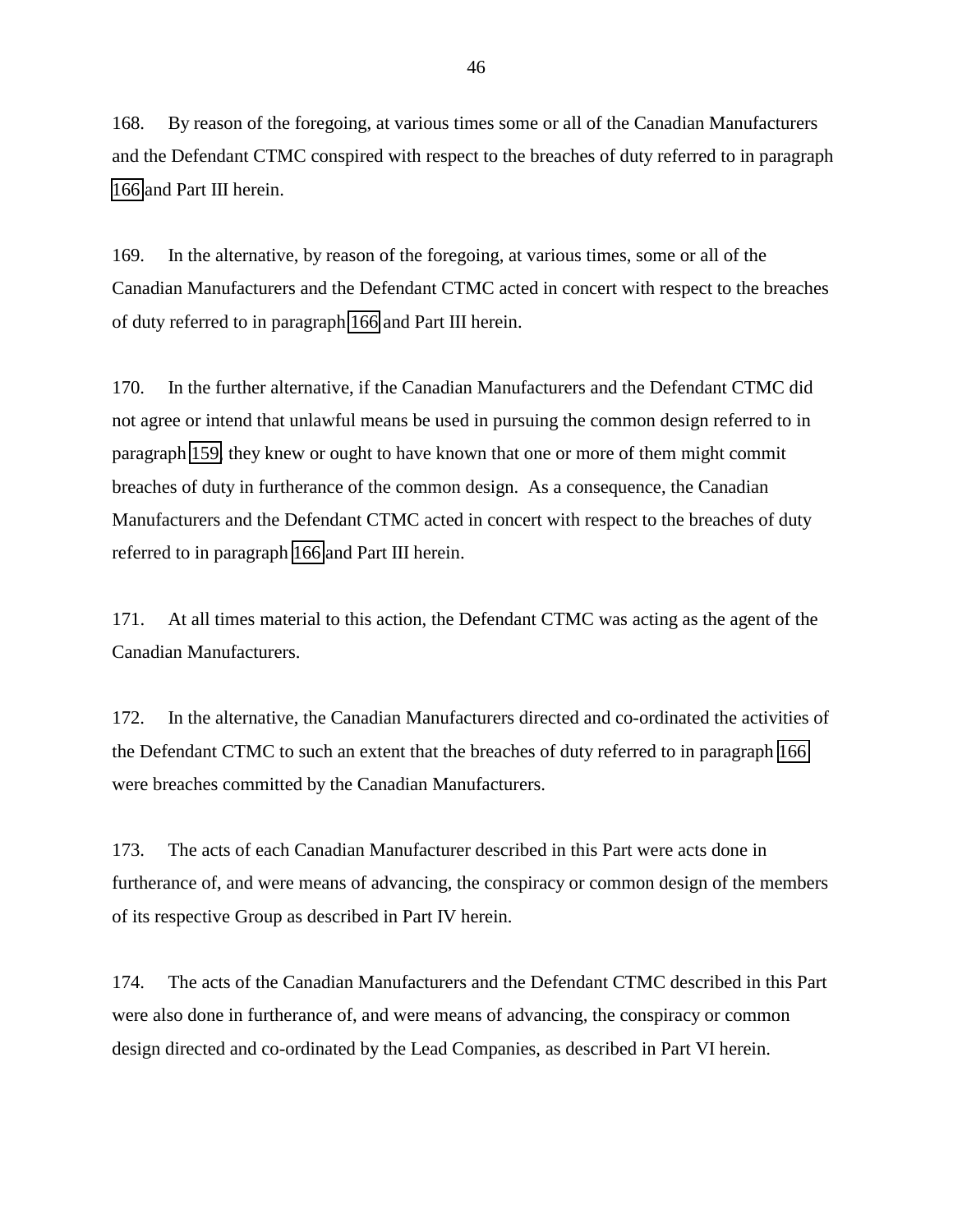<span id="page-46-0"></span>175. By reason of the allegations made in this Part, the Canadian Manufacturers, the Defendant CTMC and the Lead Companies have, under section 4 of the *Act*, jointly breached the aforementioned duties and are jointly and severally liable for the cost of health care benefits of each of them.

176. In any event, by reason of the allegations made in this Part, the Canadian Manufacturers, the Defendant CTMC and the Lead Companies are, at common law or in equity, jointly and severally liable for the cost of health care benefits attributed to each of them.

### **VI. CONCERTED ACTION OF THE TOBACCO INDUSTRY INTERNATIONALLY**

177. At various times after about 1953, in response to mounting publicity and public concern about the link between smoking and disease, some or all of the Lead Companies conspired, or had a common design, to prevent by unlawful means consumers in British Columbia and other jurisdictions acquiring knowledge of the harmful nature and addictive properties of cigarettes described in paragraphs [39](#page-9-0) - [43](#page-10-0) herein, in circumstances where they knew or ought to have known that injury to consumers would result from acts done in furtherance of the conspiracy or common design.

178. The aforementioned conspiracy or common design was entered into in 1953 and early 1954 through a series of meetings and communications among the Defendant Philip Morris Incorporated, the Defendant R. J. Reynolds Tobacco Company, Brown & Williamson Tobacco Corporation (in its own capacity and as agent for the Defendant British American Tobacco (Investments) Limited) and American Tobacco Company. At these meetings and through these communications, these companies agreed to:

- (a) jointly disseminate false and misleading information regarding the risks of smoking;
- (b) make no statement or admission that smoking caused disease;
- (c) suppress or conceal research regarding the risks of smoking;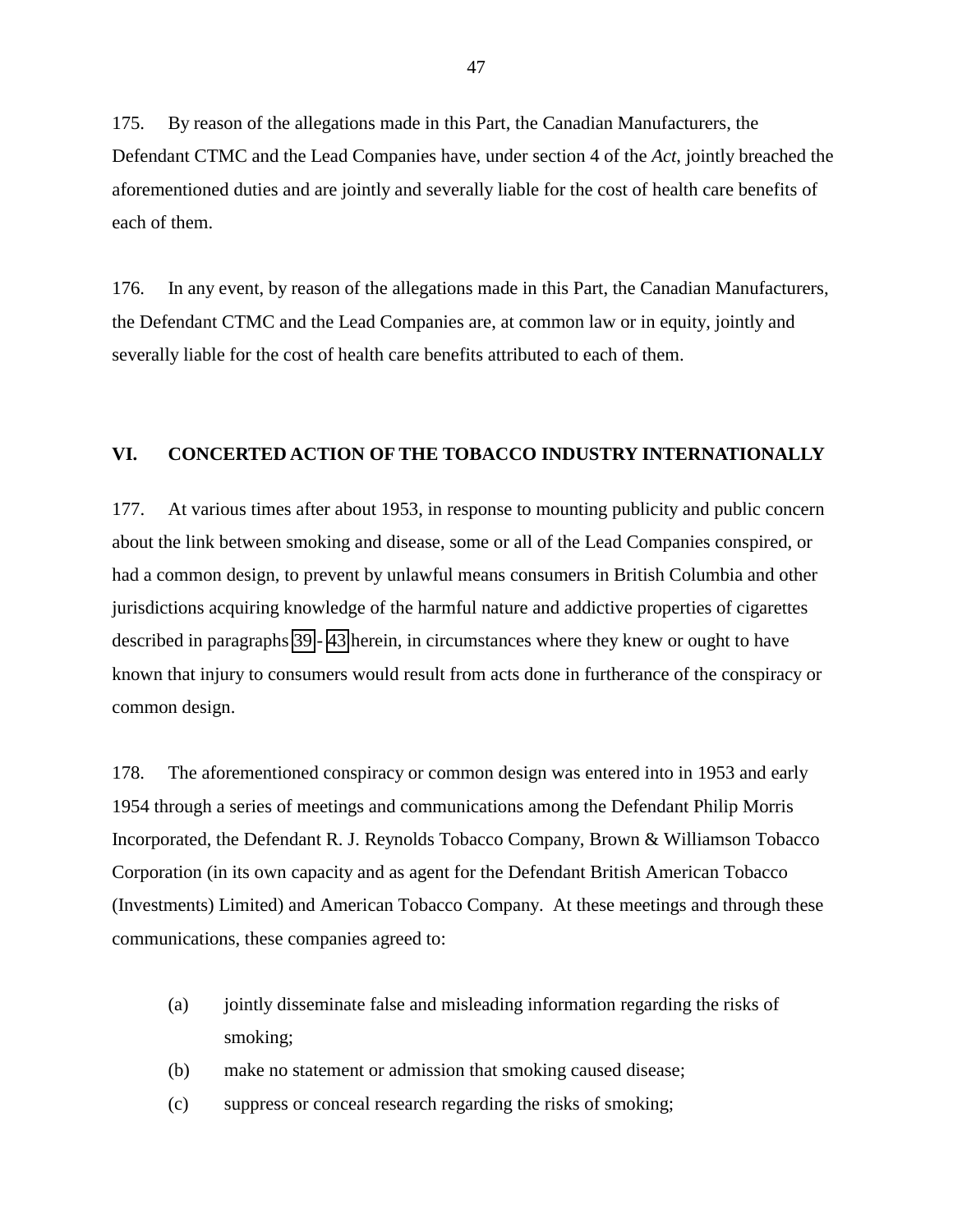- (d) participate in a public relations program on smoking and health issues with the object of promoting cigarettes, protecting cigarettes from attack based upon health risks, and reassuring the public that smoking was not hazardous; and
- (e) ensure that the members of their respective Groups would implement the policies described in (a) through (d) above.

179. The aforementioned conspiracy or common design was continued at or through committees, conferences and meetings established, organized and convened by some or all of the Lead Companies and attended by senior personnel from some or all of the Defendants and through written and oral directives and communications amongst some or all of the Defendants, some particulars of which follow.

180. Between late 1953 and the early 1960s, the Lead Companies formed or joined several research organizations including the Tobacco Industry Research Council (the "TIRC", renamed the Council for Tobacco Research in 1964 (the "CTR")); the Centre for Co-operation in Scientific Research Relative to Tobacco ("CORESTA"); and the Tobacco Research Council ("TRC").

181. Some or all of the Lead Companies publicly represented that they, or members of their respective Groups, along with the TIRC, the CTR, CORESTA, the TRC and similar organizations, would perform objective research and gather data concerning the link between smoking and disease and would publicize the results of this research throughout the world.

182. In fact, the Lead Companies agreed that they, or members of their respective Groups, along with the TIRC, the CTR, CORESTA, the TRC, and similar organizations, would conduct research and publicize information to counter, undermine or obscure information that showed the link between smoking and disease, with a view to creating a public belief, in all markets including British Columbia, that there was a medical or scientific controversy as to whether smoking is harmful to human health and whether nicotine is addictive, when in fact no such controversy existed.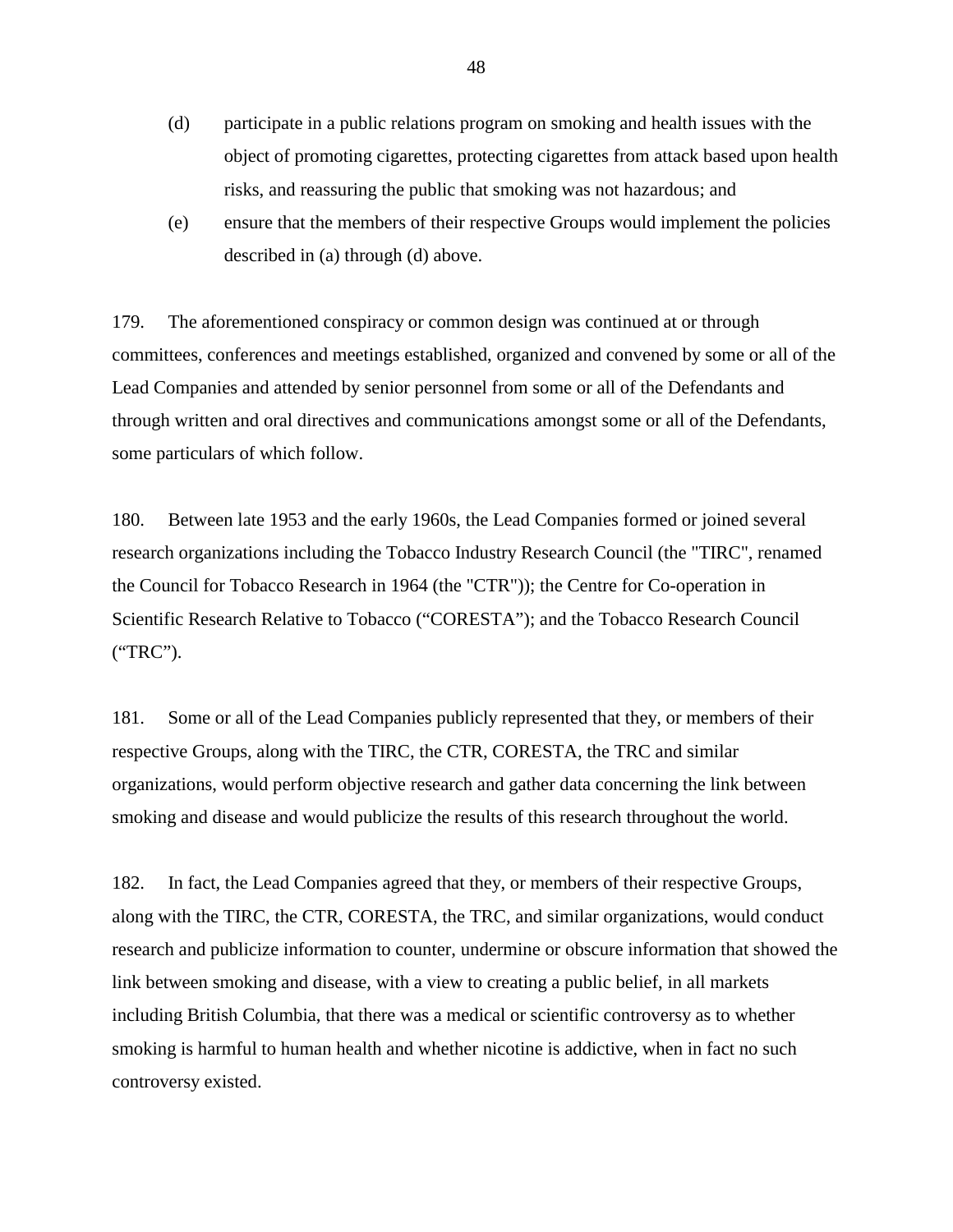183. In 1963 and 1964 the Lead Companies of the BAT and Rothmans Groups, along with tobacco companies and state monopolies from Europe, including members of the RJR and Philip Morris Groups, agreed to co-ordinate their research into the link between smoking and disease with research conducted by the TIRC in the United States, particularly with a view to ensuring that no research be approved or conducted by the TIRC, the CTR, CORESTA and the TRC which might indicate that cigarettes were a flawed and dangerous product.

184. In April and September 1963, Lead Companies of the BAT and RJR Groups agreed with, *inter alia*, members of the 'Council of Action' in Hamburg, Germany and with Lead Companies of the Philip Morris Group in New York, to develop, at that time, a public relations campaign to counter the Royal College of Physicians report in England, the forthcoming Surgeon General's Report in the United States and a report of the Canadian Medical Association in Canada, and to reassure smokers that their health would not be endangered by smoking cigarettes.

185. In September 1963 in New York, the Lead Companies of the Philip Morris, RJR and BAT Groups, along with other US tobacco companies, agreed that they, and members of their respective Groups, would not issue warnings about the link between smoking and disease until and unless they were forced to do so by government action.

186. From either the outset of the conspiracy or common design described in this Part or, at the latest, from the time each Canadian Manufacturer became a member of one of the Lead Companies' Groups, each Canadian Manufacturer agreed to and adopted the common design and committed the wrongful acts described in Part III in furtherance of the aforementioned conspiracy or common design.

187. By the mid-1970s some or all of the Lead Companies decided that an increased international response was required to reassure smokers and potential smokers and to protect the interests of the tobacco industry around the world. They feared that admissions relating to the link between smoking and disease made by individual companies or national manufacturers'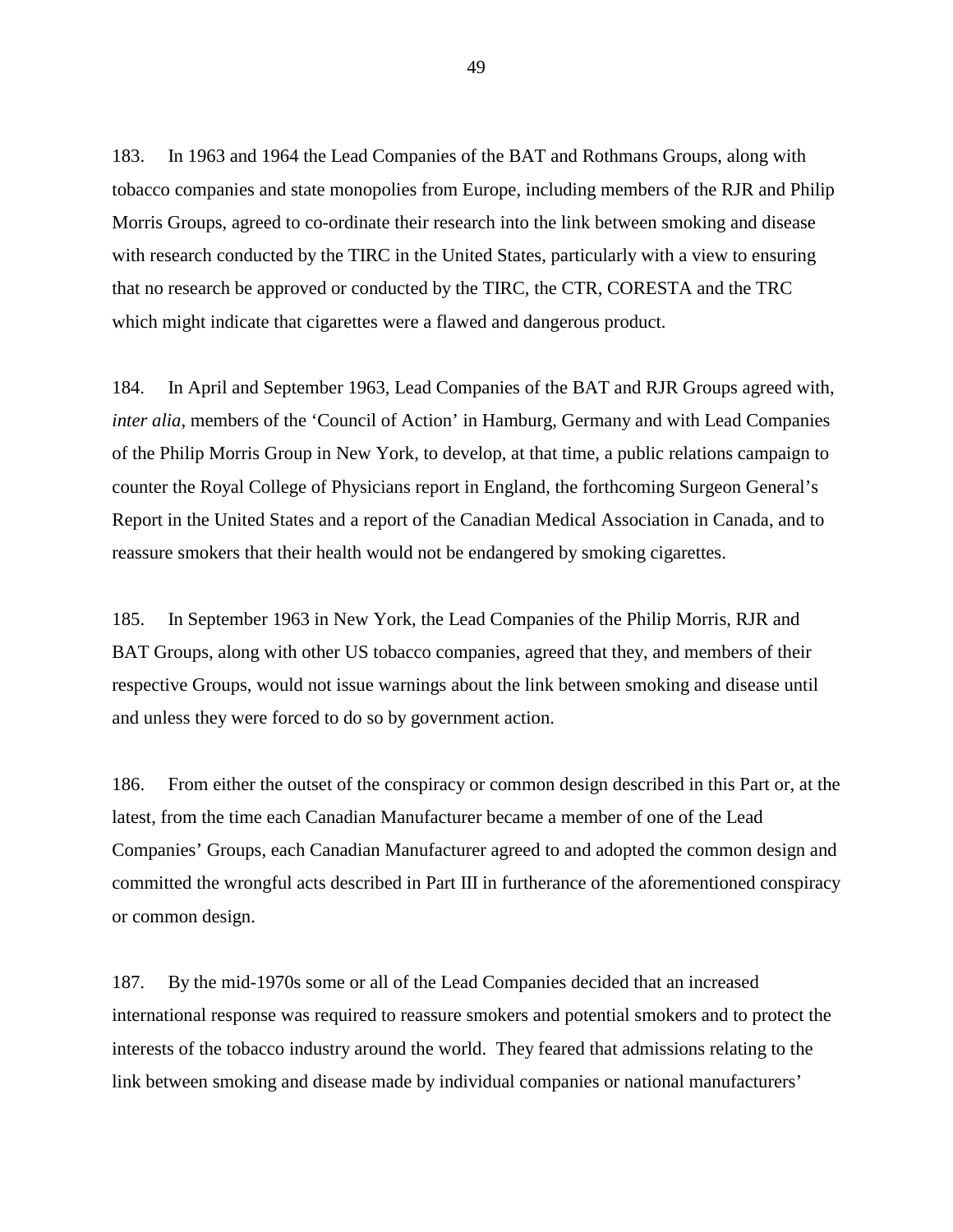associations ("NMAs") could lead to a 'domino effect' to the detriment of the industry worldwide.

188. As a result, in June, 1977 some or all of the Lead Companies, and other tobacco companies with international interests, met in England and continued the aforementioned conspiracy or common design by establishing the International Committee on Smoking Issues ("ICOSI").

189. Through ICOSI, the Lead Companies agreed to resist attempts by governments to provide adequate warnings with respect to the link between smoking and disease, and reiterated their position on smoking and health issues, continuing their agreement to:

- (a) jointly disseminate false and misleading information regarding the risks of smoking;
- (b) make no statement or admission that smoking caused disease;
- (c) suppress or conceal research regarding the risks of smoking;
- (d) not compete with each other by making explicit health claims with respect to their cigarettes, and thereby avoid highlighting the risks of smoking; and
- (e) participate in a public relations program on smoking and health issues with the object of promoting cigarettes, protecting cigarettes from attack based upon health risks, and reassuring consumers in British Columbia and other jurisdictions that smoking was not hazardous.

190. In and after 1977, the members of ICOSI, including each of the Lead Companies, agreed orally and in writing, to ensure that:

(a) the members of their respective Groups, including those in Canada, would act in accordance with the ICOSI position on smoking and health, including its position on warnings with respect to the link between smoking and disease;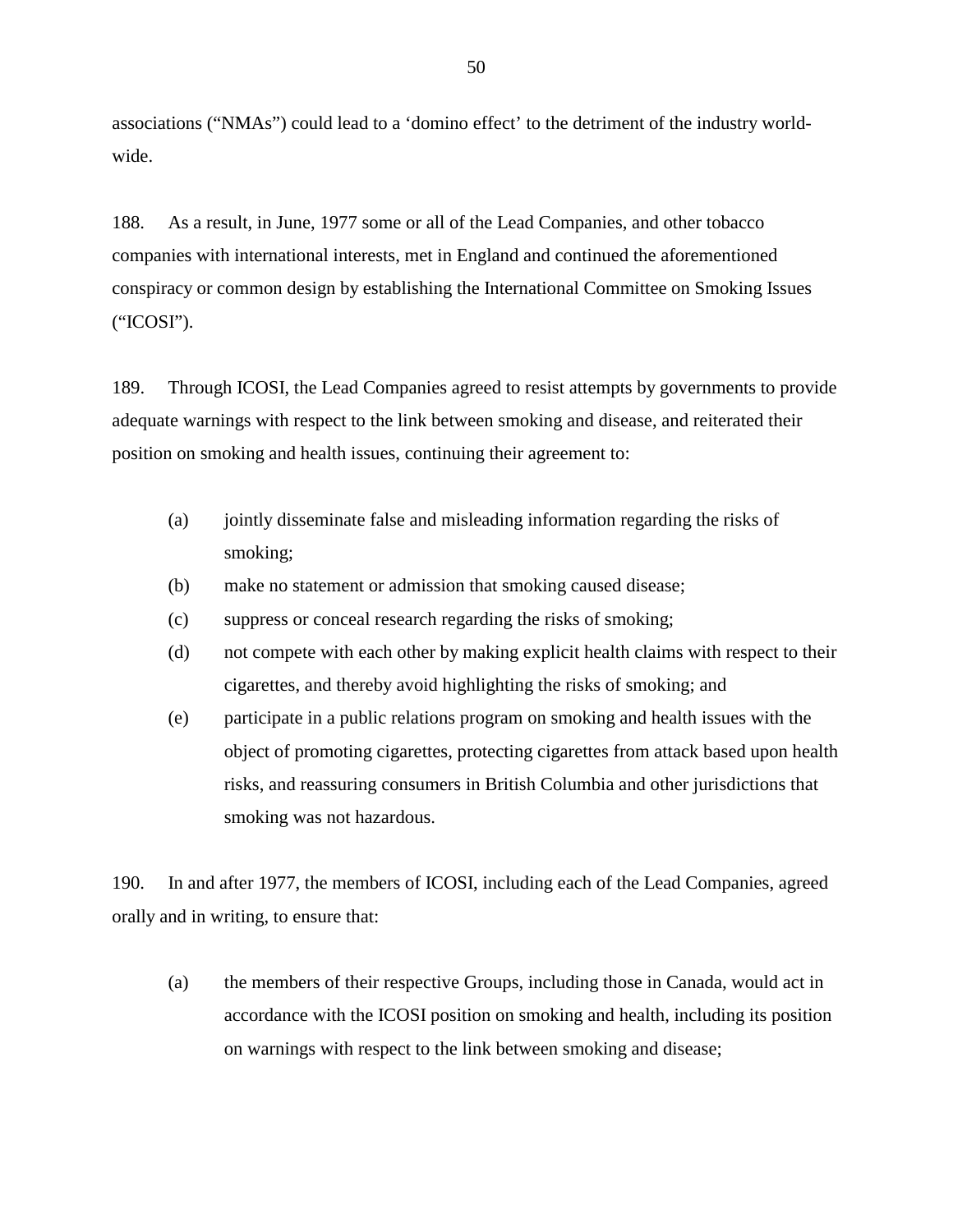- (b) initiatives pursuant to the ICOSI positions would be carried out, whenever possible, by NMAs, including, in Canada, the CTMC, to ensure compliance in the various tobacco markets world wide;
- (c) when it was not possible for NMAs to carry out ICOSI's initiatives they would be carried out by the members of the Lead Companies' Groups or by the Lead Companies themselves; and
- (d) their subsidiary companies would, when required, suspend or subvert their local or national interests in order to assist in the preservation and growth of the tobacco industry as a whole.

191. In 1980, ICOSI was renamed the International Tobacco Information Centre / Centre International d'Information du Tabac - INFOTAB ("INFOTAB"). In or before 1992 INFOTAB changed its name to the Tobacco Documentation Centre ("TDC") (ICOSI, INFOTAB and TDC are hereinafter referred to collectively as "ICOSI").

192. At all times, the policies of ICOSI were mirrored in the policies of the NMAs including the CTMC, and were at all times presented as the policies and positions of the NMAs and their member companies so as to conceal from the public and from governments the existence of the aforementioned conspiracy or common design.

193. In the event that a manufacturer within one of the Groups took a position on smoking and health issues contrary to that of ICOSI, the Lead Companies took steps to ensure compliance with the position of ICOSI.

194. The wrongful acts committed by the members of each Group and the CTMC which are described in Part III and Part V herein were not only done in furtherance of the conspiracies or common designs described in Parts IV and Part V, but were also done in furtherance of the conspiracy or common design described in this Part.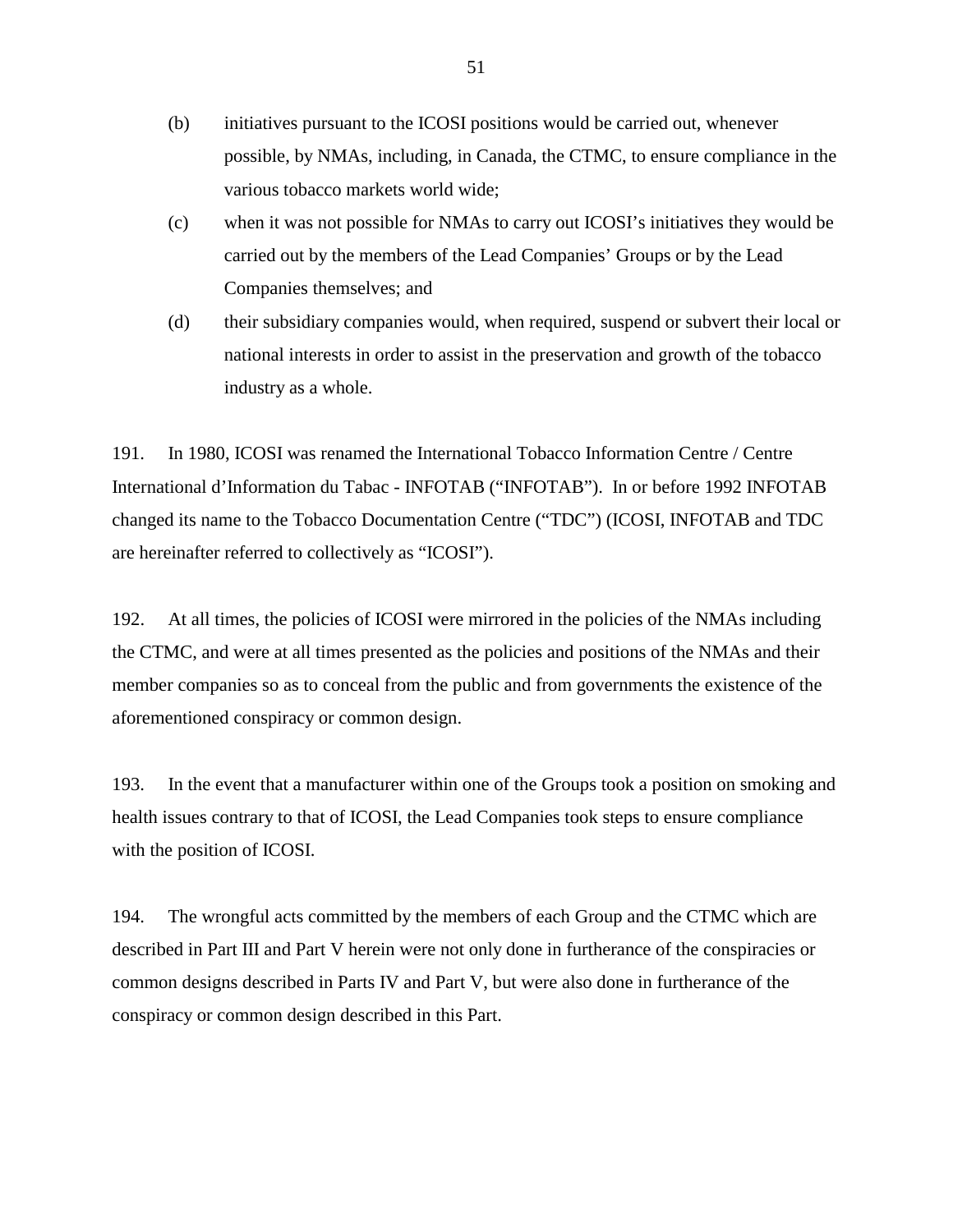195. Further particulars of the manner by which the conspiracy or common design was entered into or continued and of the breaches of duty committed in furtherance of the conspiracy or common design are peculiarly within the knowledge of the aforementioned Defendants.

196. By reason of the foregoing, at various times, some or all of the Defendants conspired with respect to the breaches of duty referred to in Parts III and V herein.

197. In the alternative, by reason of the foregoing, at various times, some or all of the Defendants acted in concert with respect to the breaches of duty referred to in Parts III and V herein.

198. In the further alternative, if the Lead Companies did not agree or intend that unlawful means be used in pursuing the common design referred to in this Part, they knew or ought to have known that one or more of the Defendants might commit breaches of duty in furtherance of the common design.

199. By reason of the allegations made in this Part, the Defendants have, under section 4 of the *Act*, jointly breached the aforementioned duties and are jointly and severally liable for the cost of health care benefits of each of them.

200. In any event, by reason of the allegations made in this Part, the Defendants are, at common law or in equity, jointly and severally liable for the cost of health care benefits attributed to each of them.